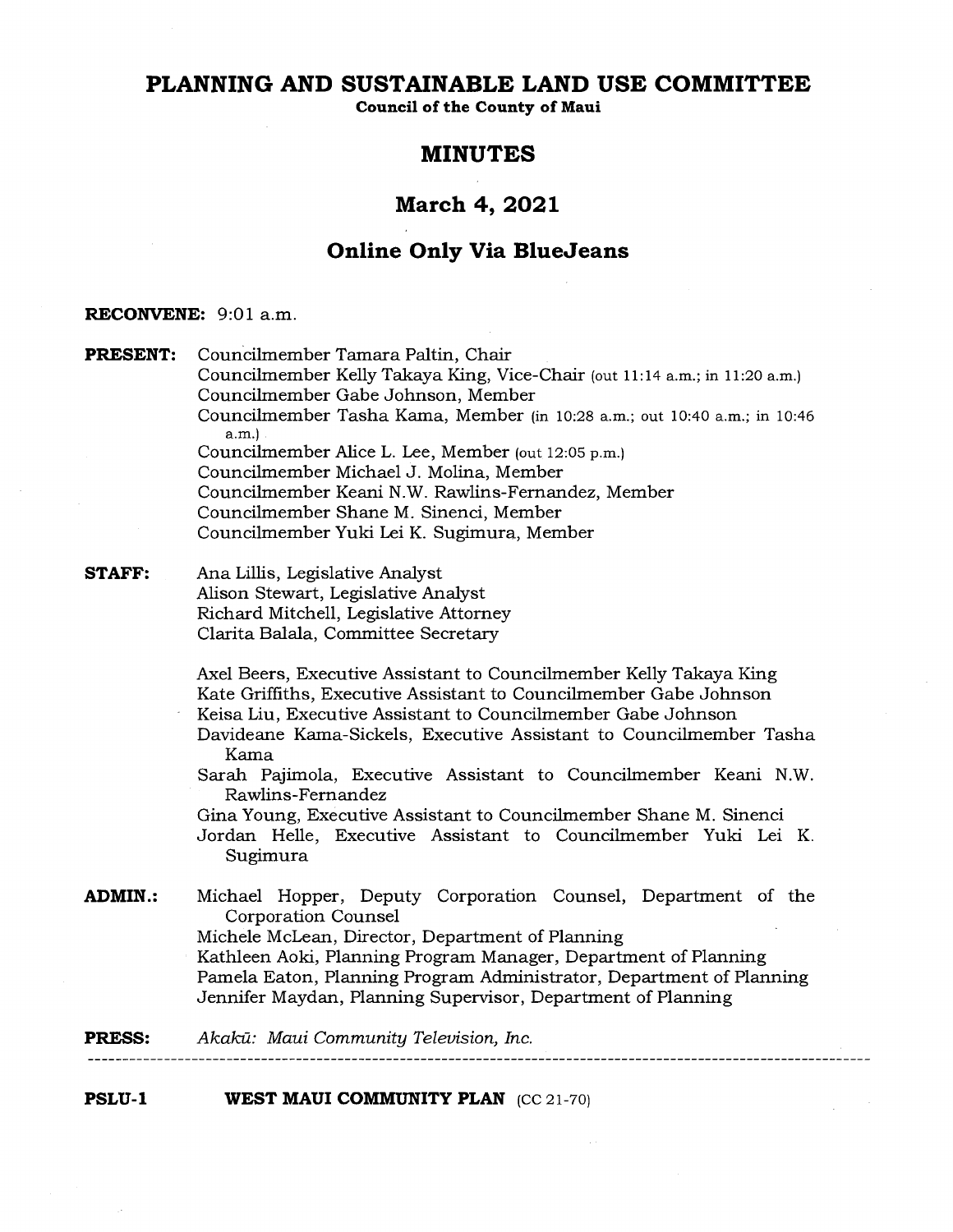CHAIR PALTIN: *. (gavel). . .* Will the Planning and Sustainable Land Use Committee meeting of March 4th come to order. The time is now 9:01. If everyone can please silence their cell phones or any other noisemaking devices. My name is Tamara Paltin. I'll be your Chair for today's Planning and Sustainable Land Use. With us today I have our Vice-Chair Kelly King. Aloha kakahiaka.

VICE-CHAIR KING: Aloha kakahiaka, Chair.

- CHAIR PALTIN: Aloha. And from Lanai we have Councilmember Gabe Johnson. Aloha kakahiaka.
- COUNCILMEMBER JOHNSON: Aloha. Good morning, Chair. Good morning, Councilmembers.
- CHAIR PALTIN: Good morning. And I received a note from Member Kama. She'll be a little bit late. From Wailuku we have Council Chair Alice Lee. Aloha kakahiaka.
- COUNCILMEMBER LEE: Aloha, Madam Chair. And in Okinawa we say hai sal. Hai sai. That covers morning, noon, and night.

CHAIR PALTIN: Hai sai.

COUNCILMEMBER LEE: Hai sai.

CHAIR PALTIN: Okay. Better than low sai. Okay.

COUNCILMEMBER LEE: Yeah. Always.

- CHAIR PALTIN: And we got Councilmember Mike Molina coming from under the virtual bridge.
- COUNCILMEMBER MOLINA: Aloha kakahiaka to you, Madam Chair. And hai sai to you and everyone else from under Makawao's virtual bridge, where it's a little bit warmer here today.
- CHAIR PALTIN: Hai sai and aloha kakahiaka. And we have from Moloka'i, Councilmember Keani Rawlins-Fernandez. Aloha kakahiaka.

COUNCILMEMBER RAWLINS-FERNANDEZ: Aloha kakahiaka, Chair, and hai sai kakou.

- CHAIR PALTIN: Hai sal. And from Hana we have Councilmember Shane Sinenci. Aloha kakahiaka and hai sal.
- COUNCILMEMBER SINENCI: Aloha kakahiaka, Chair. Ma ka Hikina and hai sal from the East Side.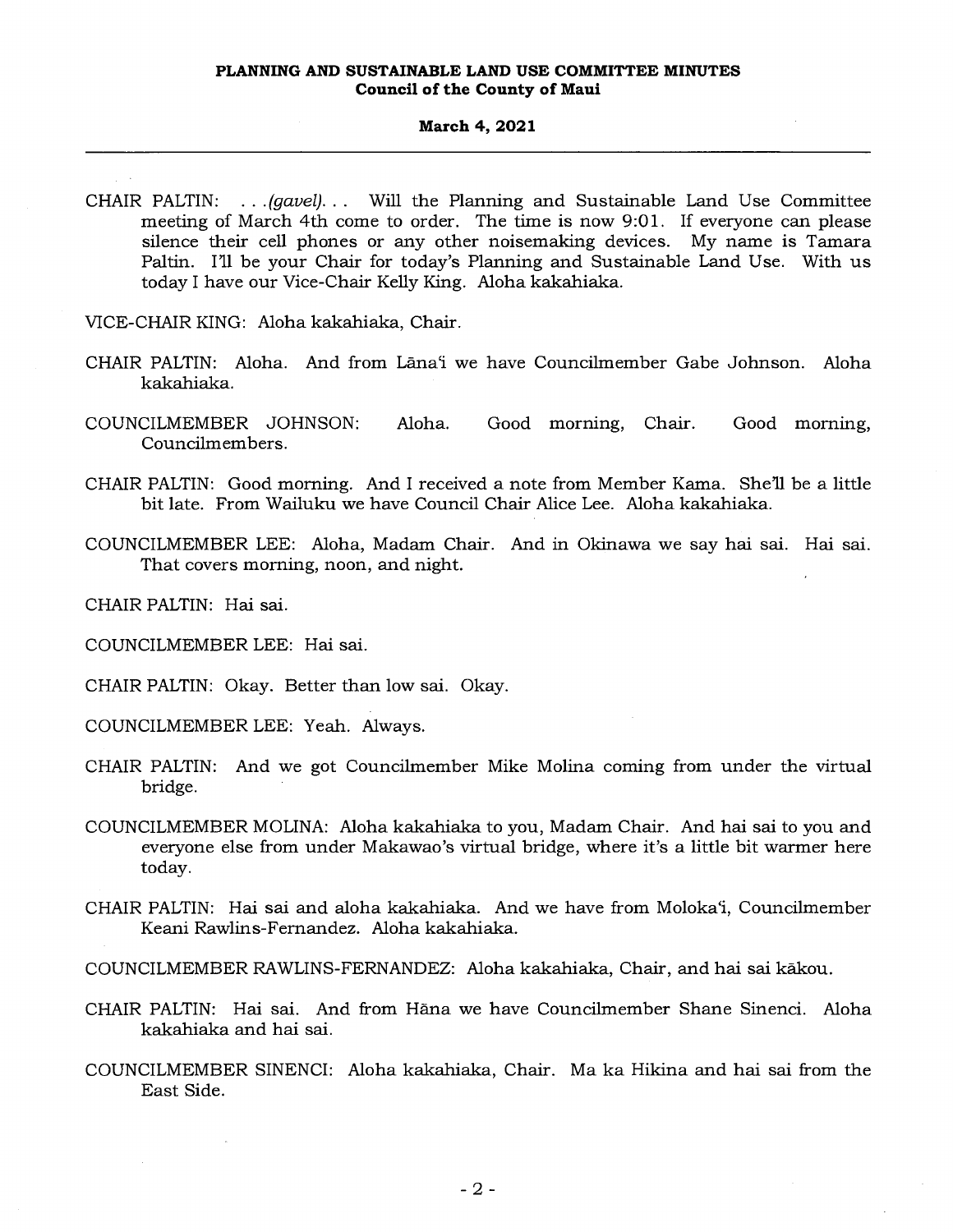## **March 4, 2021**

- CHAIR PALTIN: Hai sai. And last but not least, we have Councilmember Yuki Lei Sugimura. Hai sai and aloha kakahiaka.
- COUNCILMEMBER SUGIMURA: Hai sai and it sounds like howzit, right? It must be one of those good for all languages. So good morning, everybody, from the County building.
- CHAIR PALTIN: Good morning. Members, if you haven't already sent in your ASFs to the Committee, please send them in now and then we can get them uploaded. Just thought I'd throw that out there before I introduce the rest of the Staff. We have with us from Corporation Counsel, Deputy Corp. Counsel Michael Hopper. From the Department of Planning we have Director Michele McLean, and Planning Program Administrator Pam Eaton and Senior Planner Jen Maydan. Committee Staff today, we have Committee Secretary Clarita Balala, Council Service Assistance Clerk Jean Pokipala, Legislative Attorney Richard Mitchell, and Legislative Analysts Ana Lillis and Alison Stewart. We have one item on the agenda today, we're continuing on with PSLU-1, West Maui Community Plan. Oral testimony is still closed, and the public is welcome to submit written testimony at any time. This online meeting is being conducted in accordance with the Governor's most recent Emergency Proclamation on COVID-19. The Proclamation partially suspends the Sunshine Law and meetings can be conducted without Councilmembers or members of the public being physically present in the same location. If connectivity affecting quorum is lost, the Committee will be in recess. It will not be considered a loss of quorum unless connectivity cannot be restored within 30 minutes. If connectivity affecting quorum cannot be restored within 30 minutes, the meeting will automatically reconvene to Friday, March 12th at 9:00 a.m. using the same virtual connections unless the Committee announces a different date and time. Committee Staff will make good faith efforts to keep the public informed. Members wishing to speak during today's meeting should say my name, raise their hand, and ask to be recognized so I may call on you.

## **PSLU-1 WEST MAUI COMMUNITY PLAN** (CC 21-70)

CHAIR PALTIN: Okay. PSLU-1, West Maui Community Plan, the Committee is in the receipt of the following County Communication 21-70 from Councilmember Tamara Paltin relating to the West Maui Community Plan. Correspondence dated January 19, 2021 from the Planning Director transmitting the following: a proposed bill to adopt the updated West Maui Community Plan, a document entitled, "DRAFT WEST MAUI COMMUNITY PLAN," a document entitled, "Maui Planning Commission Changes," and correspondence dated January 29, 2021 from the Committee Chair transmitting a proposed Bill entitled, "A BILL FOR AN ORDINANCE AMENDING SECTION 2.80B.070, MAUI COUNTY CODE, TO ADOPT THE UPDATED WEST MAUI COMMUNITY PLAN." The purpose of the proposed bill is to adopt the updated West Maui Community Plan. Okay. Did anyone have Amendment Summary Forms to send in? No? One? Two? Okay. All right. So at this time I'd like to call like a ten-minute recess for Members to print out the Amendment Summary Forms. I had mine that I uploaded the first meeting, and it looks like Member Sinenci and Member Rawlins-Fernandez have sent in Amendment Summary Forms. So I wanted to take a ten-minute recess. You can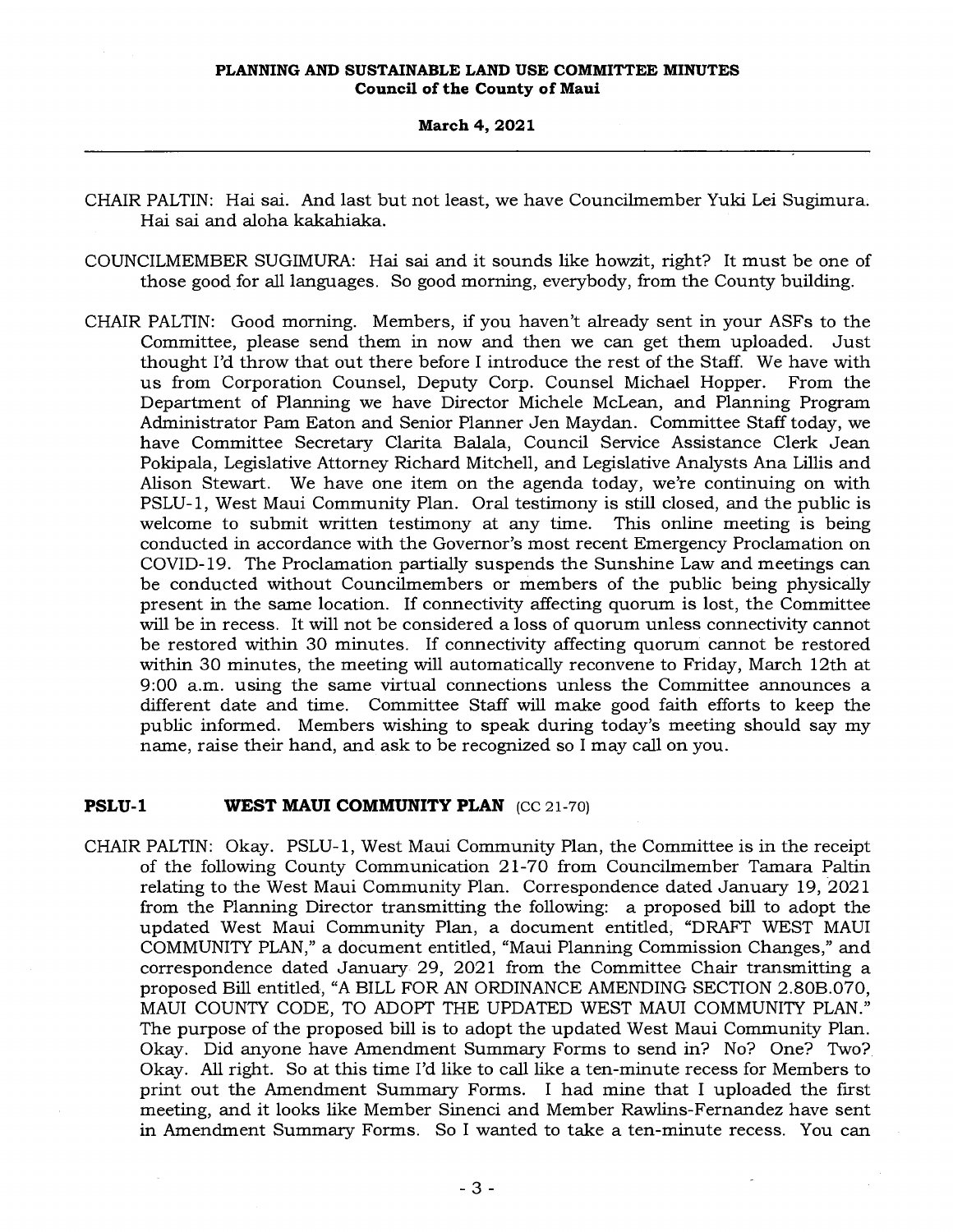print out our three versions of the Amendments, and then we'll go through them one by one. Okay. Any questions?

- COUNCILMEMBER SUGIMURA: So it's February 18th? It's dated February 18th Amendment from Councilmember Sinenci, Rawlins-Fernandez, and yourself all dated February 18th. Is that the latest?
- CHAIR PALTIN: It should be today for Councilmember Sinenci and Councilmember Rawlins-Fernandez.
- COUNCILMEMBER SUGIMURA: Oh, okay. So it's not an...it's not an eComment then. I'm looking in Granicus.
- CHAIR PALTIN: Did you...yeah. You might have to refresh because I think they should have sent them in this morning. Staff, did you receive the Amendment Summary Forms from Member Sinenci and Member Rawlins-Fernandez?

MS. LILLIS: Chair?

CHAIR PALTIN: Yes.

- MS. LILLIS: I'll check with Committee Secretary Clarita Balala. Thank you.
- MS. BALALA: Chair, I haven't received anything this morning. This is Clarita.
- CHAIR PALTIN: Oh, okay. Member Sinenci and Member Rawlins-Fernandez, did you send it to pslu.committee@mauicounty.us? Okay. I don't think they can upload it if we go into recess, so...oh, we'll need to wait until they receive it. And I had...so I'll just fill the gap by talking about procedural stuff.

VICE-CHAIR KING: Can I just ask you something?

CHAIR PALTIN: Sure, Member King.

- VICE-CHAIR KING: Are you... are you planning... or did you say that these ASFs were already emailed and you were just waiting or they have not been...you have not received them?
- CHAIR PALTIN: The Members said they have emailed it. The Committee Secretary said that she has not received it yet, and she can't upload it to Granicus while we're in recess. So...yeah. I talked with Staff after the last meeting, and they said that, you know, if there are any typos or nonsubstantive errors, they can go ahead and correct them on their own. So if we missed any misspellings and things like that, they'll be able to catch them, but I guess as we wait for the emails to go through...

COUNCILMEMBER LEE: Frozen.

VICE-CHAIR KING: Oh, frozen.

 $\chi^2 = \chi^2 = 1$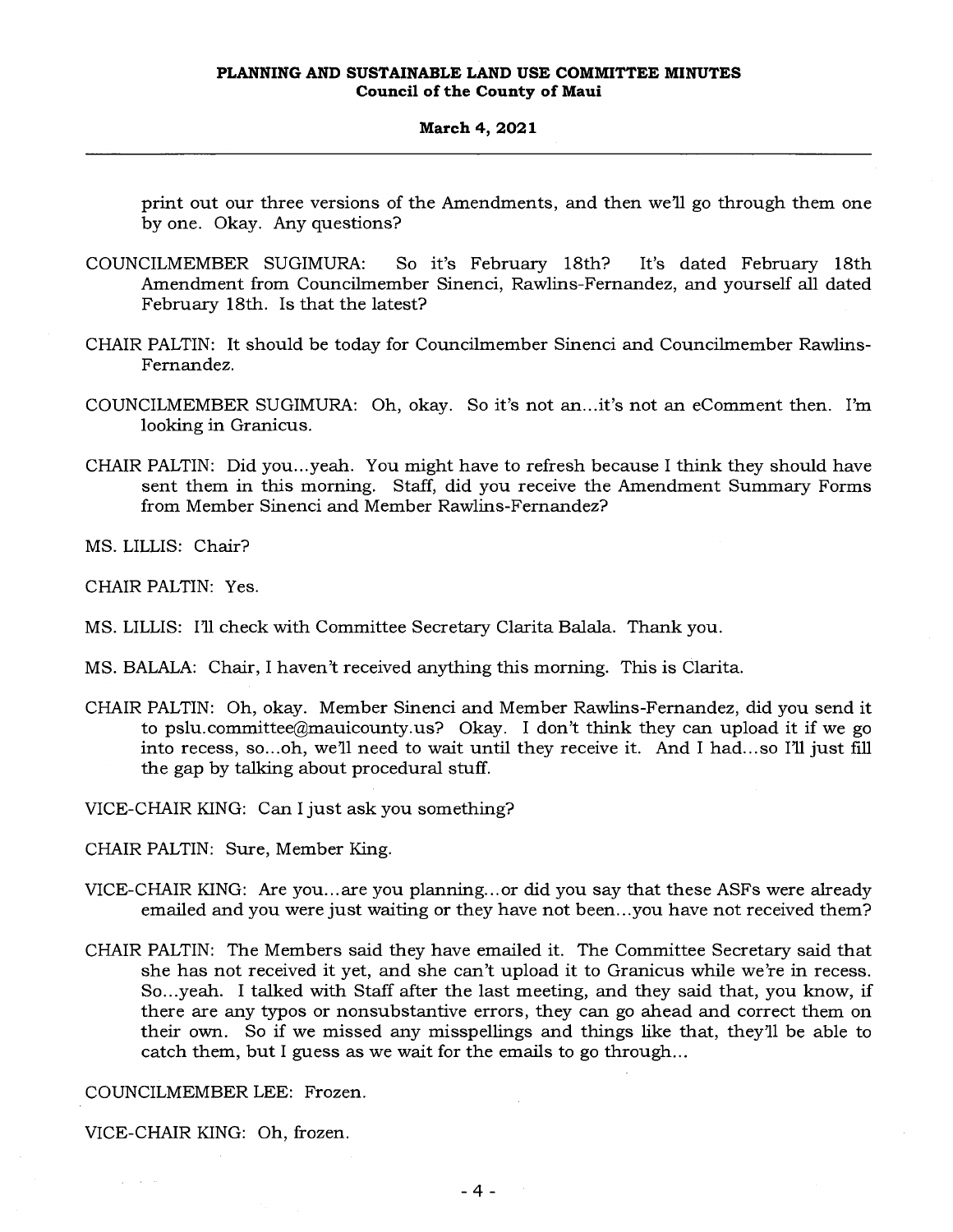## **March 4, 2021**

- COUNCILMEMBER LEE: Is it...is it okay to ask Keani and Shane to just e-mail what you have to us so we can start reading them?
- COUNCILMEMBER RAWLINS-FERNANDEZ: Yeah. I mean, I guess we could, but we need to do that in open session. So I guess maybe Staff can advise us on whether we can have Staff email it directly to the Councilmembers? Ms. Lillis?

MS. LILLIS: Hi.

COUNCILMEMBER SUGIMURA: We're not in recess, right?

MS. LILLIS: Sorry. One second, Councilmember Rawlins-Fernandez. I'm on the phone with Councilmember Paltin. Thank you. Sorry.

COUNCILMEMBER RAWLINS-FERNANDEZ: Okay.

COUNCILMEMBER LEE: You know why, Keani, for me it's easier to...

CHAIR PALTIN: How about now?

MS. LILLIS: Oh, there you are.

CHAIR PALTIN: Oh, sorry for those technical difficulties. I'm not sure what happened.

MS. LILLIS: Sorry about that.

CHAIR PALTIN: Okay. Yes, Chair Lee? Chair Lee.

COUNCILMEMBER LEE: It's easier for me if they sent it to my email then I can print it easier than from my other device.

CHAIR PALTIN: Okay. Send it to your email.

COUNCILMEMBER LEE: That's one...that's one. And then the other one is what were you planning to do today. What did you plan to accomplish today, so we know where we're going.

CHAIR PALTIN: Oh, Section 4 was on the agenda for today to go through....

COUNCILMEMBER LEE: So you wanted to finish that today?

CHAIR PALTIN: I'd love to, but it's not...it's starting out a little rocky.

COUNCILMEMBER LEE: Okay. Okay. All right. Thanks.

CHAIR PALTIN: And Member Sugimura.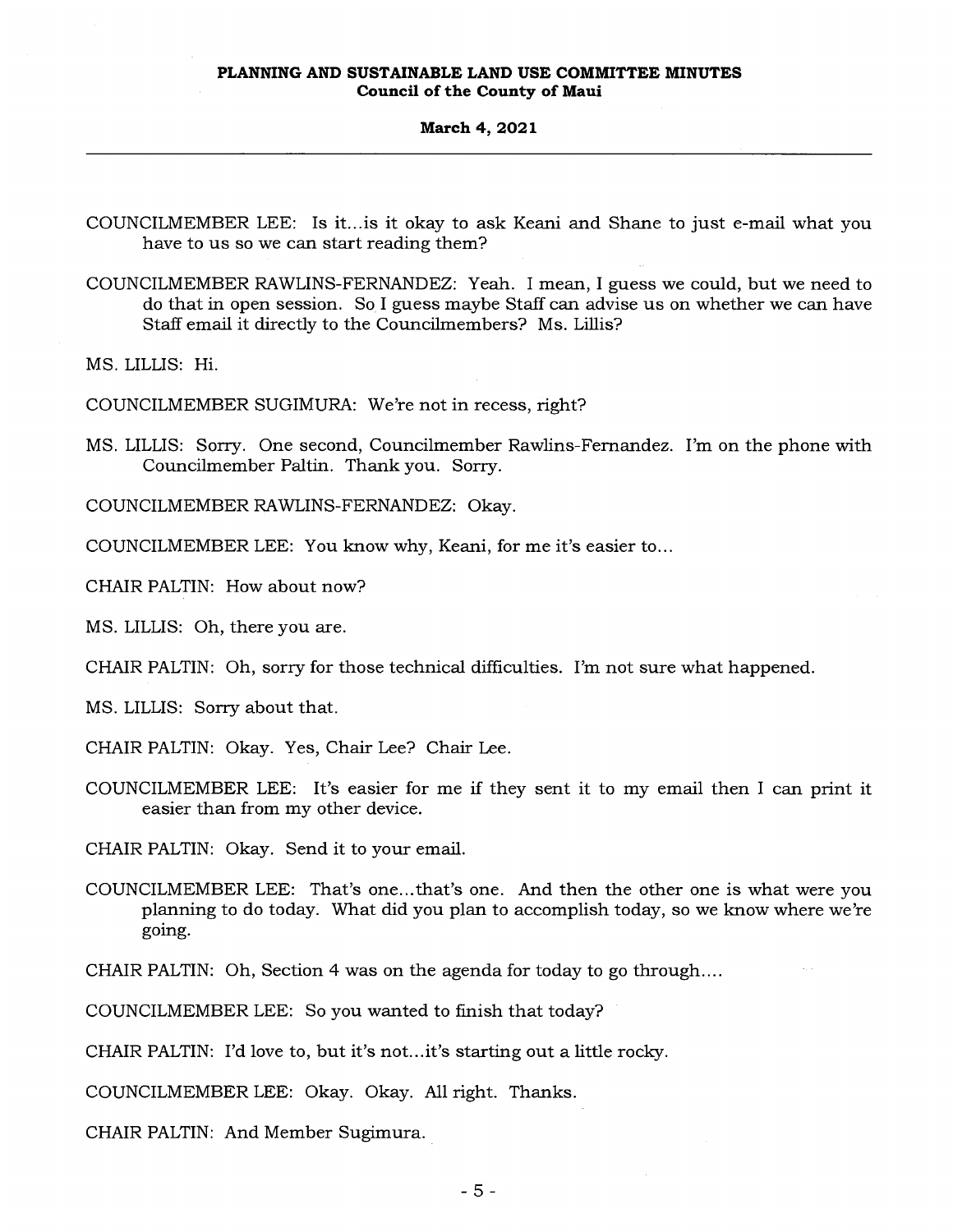COUNCILMEMBER SUGIMURA: I have an ASF to forward to the Committee or send it to Clarita. Who?

CHAIR PALTIN: Yeah, the Committee.

COUNCILMEMBER SUGIMURA: Okay. Thanks.

CHAIR PALTIN: And then...yes, Staff.

MS. LILLIS: Yes. We would like the Committee Members, if they have ASFs, to email the pslu.committee. And we can make sure that it's distributed and uploaded to Granicus.

CHAIR PALTIN: Perfect. And did I answer your question, Member King?

- VICE-CHAIR KING: Well, I think you're answering it now, so I'm just trying to figure out if my Staff needs to look for the email or to look for it on Granicus. But it sounds like they're...it's going to be emailed directly to our offices.
- CHAIR PALTIN: That too. Okay. So while we're waiting for that to be accomplished, I just wanted to go through some of the nonsubstantive changes I had. You guys have your little booklets with you? On page 103, in the second paragraph, I wanted to just put the Department of Planning so folks are clear which Department it is...if that's okay. As well as...I'll just take up all the nonsubstantive changes one time. Yes, Member Rawlins-Fernandez.
- COUNCILMEMBER RAWLINS-FERNANDEZ: Mahalo, Chair. I think throughout the document, throughout the plan, anytime it says the Department with a capital D and no reference to what Department it is, it's referring to the Planning Department. And it's...it's done that way consistently throughout the plan.

CHAIR PALTIN: Okay.

- COUNCILMEMBER RAWLINS-FERNANDEZ: So if you...I'm asking that if you want to make that change there, that when it is first referenced, that anytime the Department is...is referred to, it is talking about the Planning Department...that if we're going to make the change here, that we make the change throughout the plan...throughout the document.
- CHAIR PALTIN: Sure we can. My reasoning was just...you know, the monitoring and evaluation is kind of the crux of the plan. So I figured here if anywhere else would be super important for the residents to understand it. But if we want to do it throughout, that's fine with me as well.

COUNCILMEMBER RAWLINS-FERNANDEZ: Okay. Yeah. Just for consistency.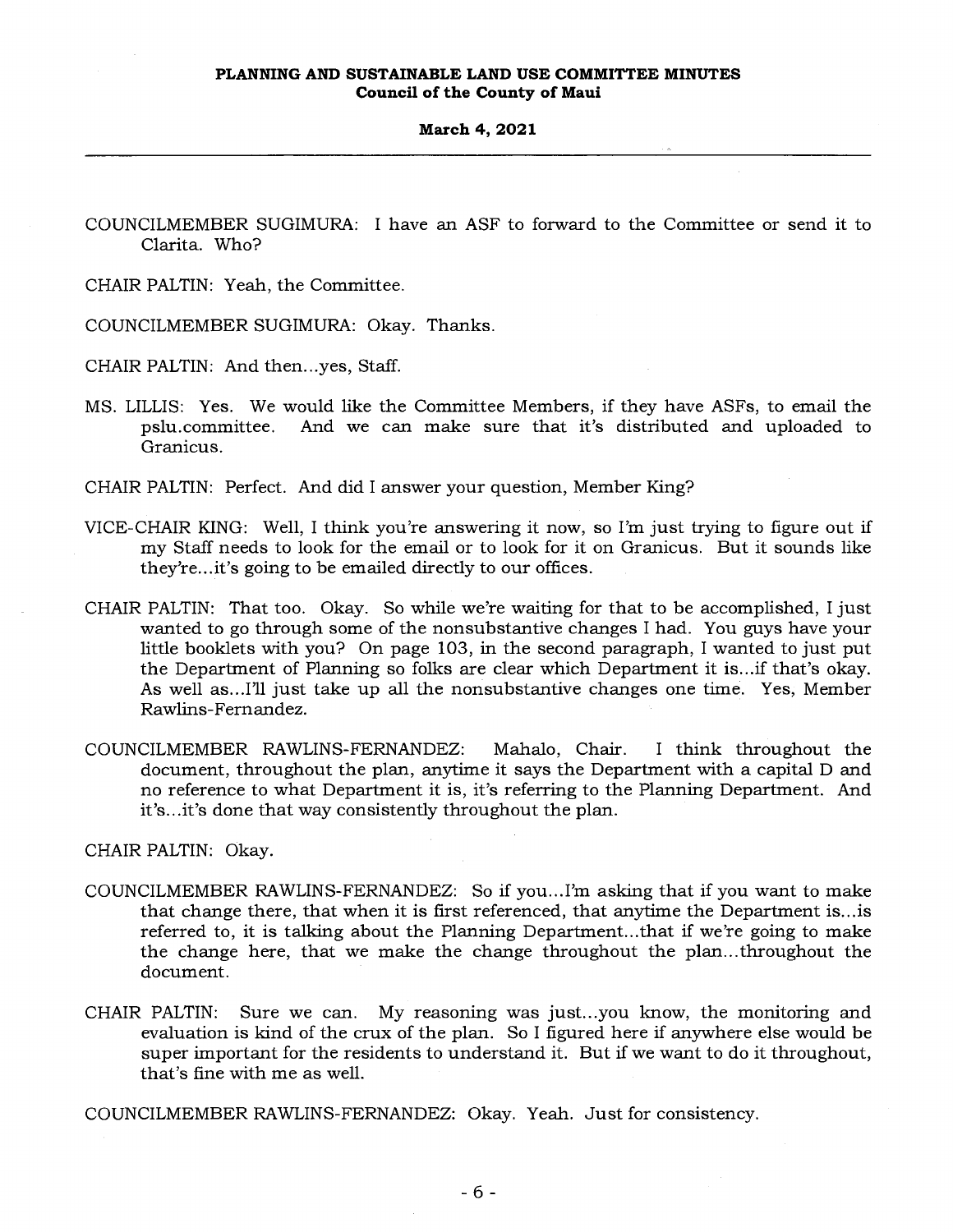## **March 4, 2021**

CHAIR PALTIN: Okay. Any objection to Department of Planning throughout the document? All in favor, raise your hand and say "aye."

COUNCILMEMBERS VOICED AYE.

CHAIR PALTIN: Okay. Unanimous. All right.

COUNCILMEMBER LEE: Of course, there was no motion. But, yeah.

- CHAIR PALTIN: Yeah. They said it's okay to do it without a motion. Even though Mr. Hendricks recommended it, we can do what we want. Member Rawlins-Fernandez?
- COUNCILMEMBER RAWLINS-FERNANDEZ: Mahalo, Chair. I know Director McLean is on. I don't know if she would want to...I know we voted on it already, but if she would want to say anything regarding that.

CHAIR PALTIN: Okay. Director McLean?

MS. MCLEAN: It's...it's really just a preference. So it's...it's your folks' decision on how you want the document to read.

COUNCILMEMBER RAWLINS-FERNANDEZ: Mahalo, Chair.

CHAIR PALTIN: Sure thing. And then moving on, at the bottom of pages 107, 113, 117, 119, and 121, I'd like to replace page 127 with 105. It makes a lot more sense that way. Because on page 105, it talks about the County Lead Agency as referenced in that footnote, whereas page 127, it just doesn't make sense. All those in...Member King.

VICE-CHAIR KING: I don't see a footnote on page 105.

- CHAIR PALTIN: Yeah, 105 is what should be referenced in the footnote on page 107, 113, 117, 119, and 120. So it's all the same footnote. The first time you see it is on page 107.
- VICE-CHAIR KING: Oh, okay. So you're saying that that should say, "See County Lead Agency" on page 105 instead of 127?

CHAIR PALTIN: Yeah.

VICE-CHAIR KING: Okay.

CHAIR PALTIN: The document makes a lot more sense that way.

VICE-CHAIR KING: Okay. Got it. Thanks.

CHAIR PALTIN: Sure thing. All in favor of that change, raise your hand and say "aye."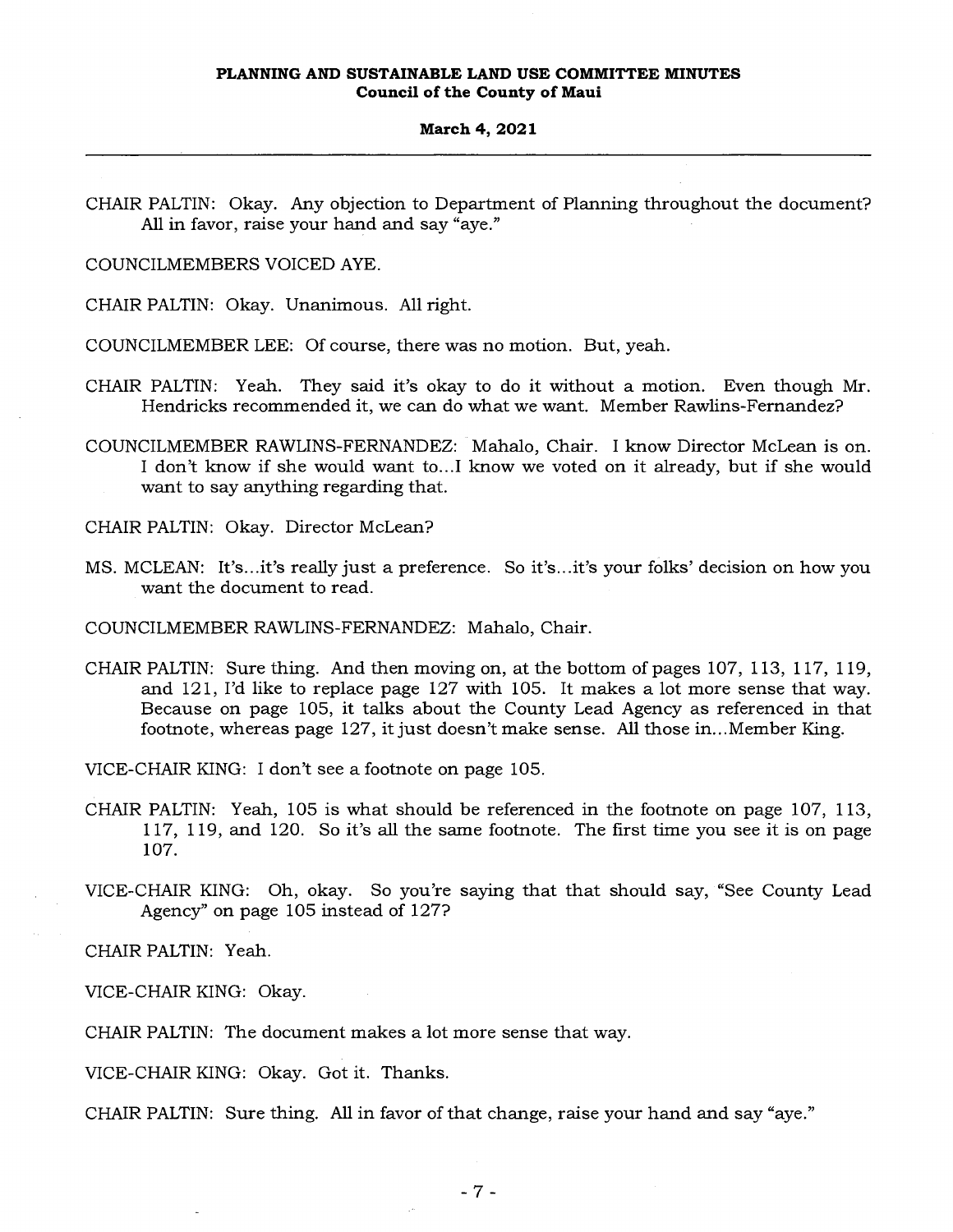## **March 4, 2021**

## COUNCILMEMBERS VOICED AYE.

CHAIR PALTIN: Unanimous. Thank you, Members. My next nonsubstantive change is on page 110 at the footnote as well. If you folks recall, we purchased that reservoir in the middle of Honokowai from Maui Land and Pine, and that was purchased by the Department of Environmental Management. So instead of Maui County owns...DWS owns one reservoir in West Maui, it should read, "The Maui County DWS and DEM each own one reservoir in West Maui." And I have confirmed in writing with the Department of Environmental Management Director...he is okay with this change. Any discussion on that? You guys all remember the purchase? It was not that long ago, yeah? So all in favor raise your hand and say "aye."

COUNCILMEMBERS VOICED AYE.

CHAIR PALTIN: Okay. It is changed.

COUNCILMEMBER MOLINA: Madam Chair?

CHAIR PALTIN: Yes. Member Molina.

- COUNCILMEMBER MOLINA: Oh, yeah. Sorry. I just had a question about how you plan to proceed today. I have some questions on some of the pages...no formal Amendments to propose, but just some questions and clarification from the Department. Can I ask those, I guess, whenever you get done with doing the ASFs...the Members that had ASFs or...
- CHAIR PALTIN: How about when we go...when we're on that page you would ask the question?
- COUNCILMEMBER MOLINA: Yeah, okay. Yeah. Okay, yeah. I had questions for pages...page 108. I know we just did 110. But, yeah, whenever you deem it appropriate, Madam Chair.
- CHAIR PALTIN: Okay. Yeah, when we go through the ASFs. This is just like nonsubstantial stuff.
- COUNCILMEMBER MOLINA: Okay. All right. Thank you.
- CHAIR PALTIN: Sure. And then on page 126, Action Number 3.21, I'd like to delete this. This is a duplicate. It also appears on page 132, and it's Action Item 5.18. So we only need it in one location. We don't need it twice. Member Rawlins-Fernandez.
- COUNCILMEMBER RAWLINS-FERNANDEZ: Mahalo, Chair. Do you or the Director know why it was placed in the two sections?
- CHAIR PALTIN: I did check with Ms. Maydan on all of my Amendments, and this was...I think they didn't decide which one to put in and inadvertently decided...I mean,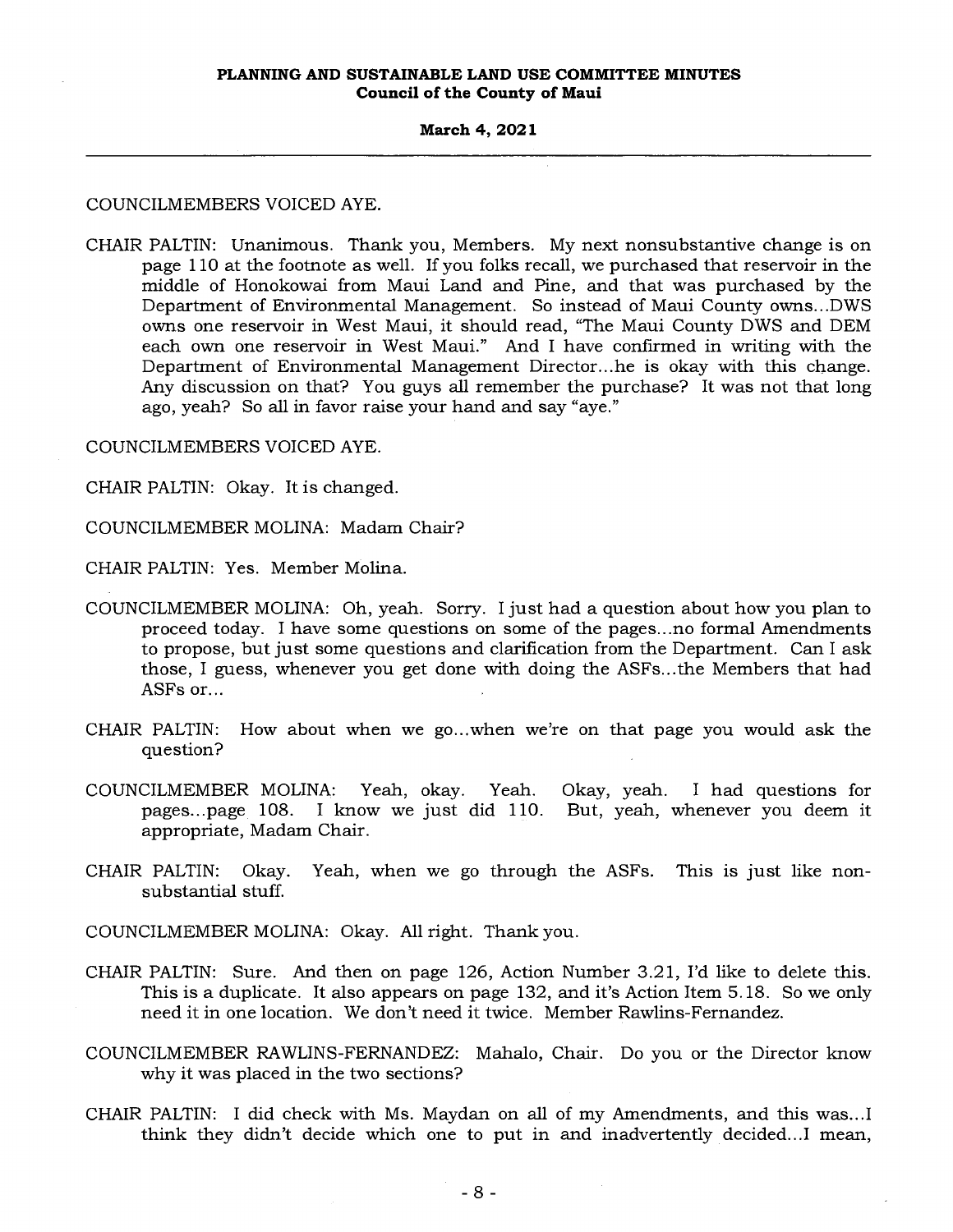decided on 5.18, but forgot to take it out or something. It was an oversight.

- COUNCILMEMBER RAWLINS-FERNANDEZ: Okay. Just as long as the community didn't request for it to be in both sections. I think the Moloka'i plan, we had a couple redundancies, and it was something that the community wanted to be repeated. Yeah. That's...that's the reason for my question. Mahalo, Chair. Okay. I think our Chair is frozen again. Perhaps our Vice-Chair can take a quick recess? Our Committee Vice-Chair. Committee Vice-Chair King.
- VICE-CHAIR KING: Oh is it...should I just take over? I feel funny. Okay. I didn't get that request. But I...why don't we go to recess.

COUNCILMEMBER RAWLINS-FERNANDEZ: She just froze.

- VICE-CHAIR KING: Yeah. Okay. And I see the poor network signal. So let's go ahead and take a five-minute recess. It's...well, three minutes. How about 9:22. Let's go to 9:25 and if she doesn't appear back at 9:25 I can gavel back in and figure out what's happening. But I'll give her a call and see what's happening. Member Lee?
- COUNCILMEMBER LEE: Can we just take a five-minute recess because...so we can print some of the emails that are coming through now.

VICE-CHAIR KING: Oh, are they coming through?

COUNCILMEMBER LEE: Yeah.

- VICE-CHAIR KING: Okay. We'll go ahead and take a five-minute recess until or...you know, she wanted to take a ten-minute. So why don't we just go to 9:30. Oh, there she is.
- CHAIR PALTIN: Hi. Sorry. I'm back on my cell phone. I don't know what's going on over here.
- VICE-CHAIR KING: I was just about to take a recess to 9:30 so we could print out and...wait for you to come back and then print out what was coming in through...
- CHAIR PALTIN: Okay. I see that we did receive Member Rawlins-Fernandez and Member Sinenci's ASFs. But did...Member Sugimura, did you say you had one that you were sending as well?

COUNCILMEMBER SUGIMURA: Staff is working on it.

CHAIR PALTIN: Oh, okay. Do you know about how much longer it would take?

COUNCILMEMBER SUGIMURA: Not much longer. Oh, sorry.

CHAIR PALTIN: Okay. And did Ms. Maydan come on and explain about the duplication?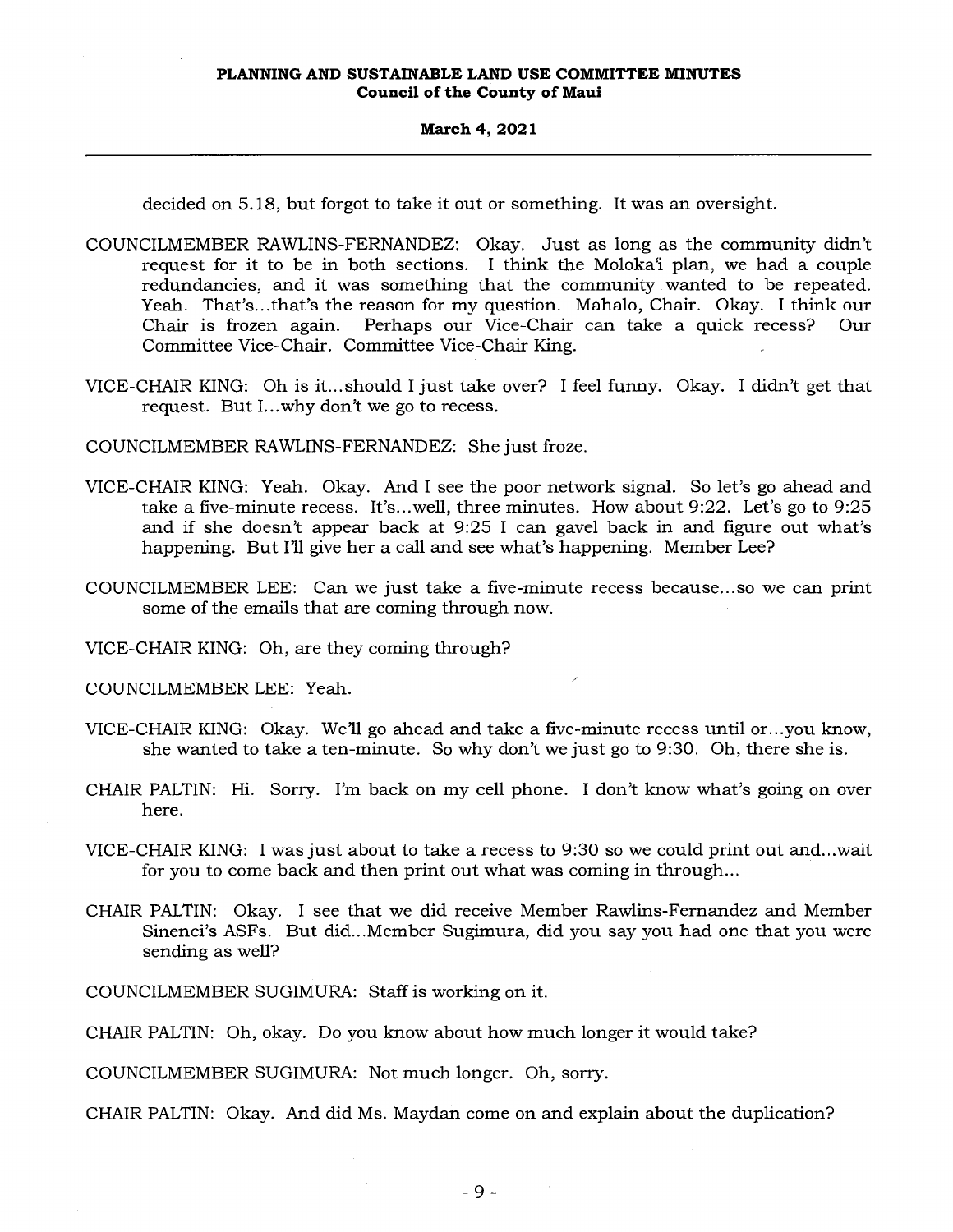#### **March 4, 2021**

CHAIR SUGIMURA: Uh-uh.

CHAIR PALTIN: Oh, okay. Ms. Maydan, are you on the line...on the call?

MS. MAYDAN: Good morning, Chair. Yes, I am. I am happy to address that question. You're absolutely right that it was...it was not requested by the community to be in both locations. It was just a mistake on our part where that was an action that came about during the Planning Commission stage, and we were debating on which goal to put it under, and we inadvertently put it under both. So it should just be as Chair Paltin requested. Thank you.

CHAIR PALTIN: Member Rawlins-Fernandez.

COUNCILMEMBER RAWLINS-FERNANDEZ: Mahalo, Chair. Okay. So it's...it's your preference that it would be under the...is that the 2.3 goal and not the 2.5 goal?

CHAIR PALTIN: You mean the 5.18?

- COUNCILMEMBER RAWLINS-FERNANDEZ: Yeah. The Action Item under the 2.5 goal versus the 2.3.
- CHAIR PALTIN: I believe that was the recommendation from Ms. Maydan when we spoke earlier, yeah. Do you prefer the other way?

COUNCILMEMBER RAWLINS-FERNANDEZ: Oh, I will take your lead. That's your district.

CHAIR PALTIN: *(audio interference)* Am I on mute?

COUNCILMEMBER RAWLINS-FERNANDEZ: Chair, you're freezing again. No, you were frozen. You were glitching.

CHAIR PALTIN: Okay.

COUNCILMEMBER RAWLINS-FERNANDEZ: I know the feeling.

COUNCILMEMBER LEE: Yeah. Her signal is weak.

COUNCILMEMBER RAWLINS-FERNANDEZ: Yeah.

CHAIR PALTIN: All right. So can you still hear me?

VICE-CHAIR KING: Yeah. We can hear you now.

CHAIR PALTIN: Okay. All those in favor of eliminating the duplicate as stated, raise your hand and say "aye."

COUNCILMEMBERS VOICED AYE.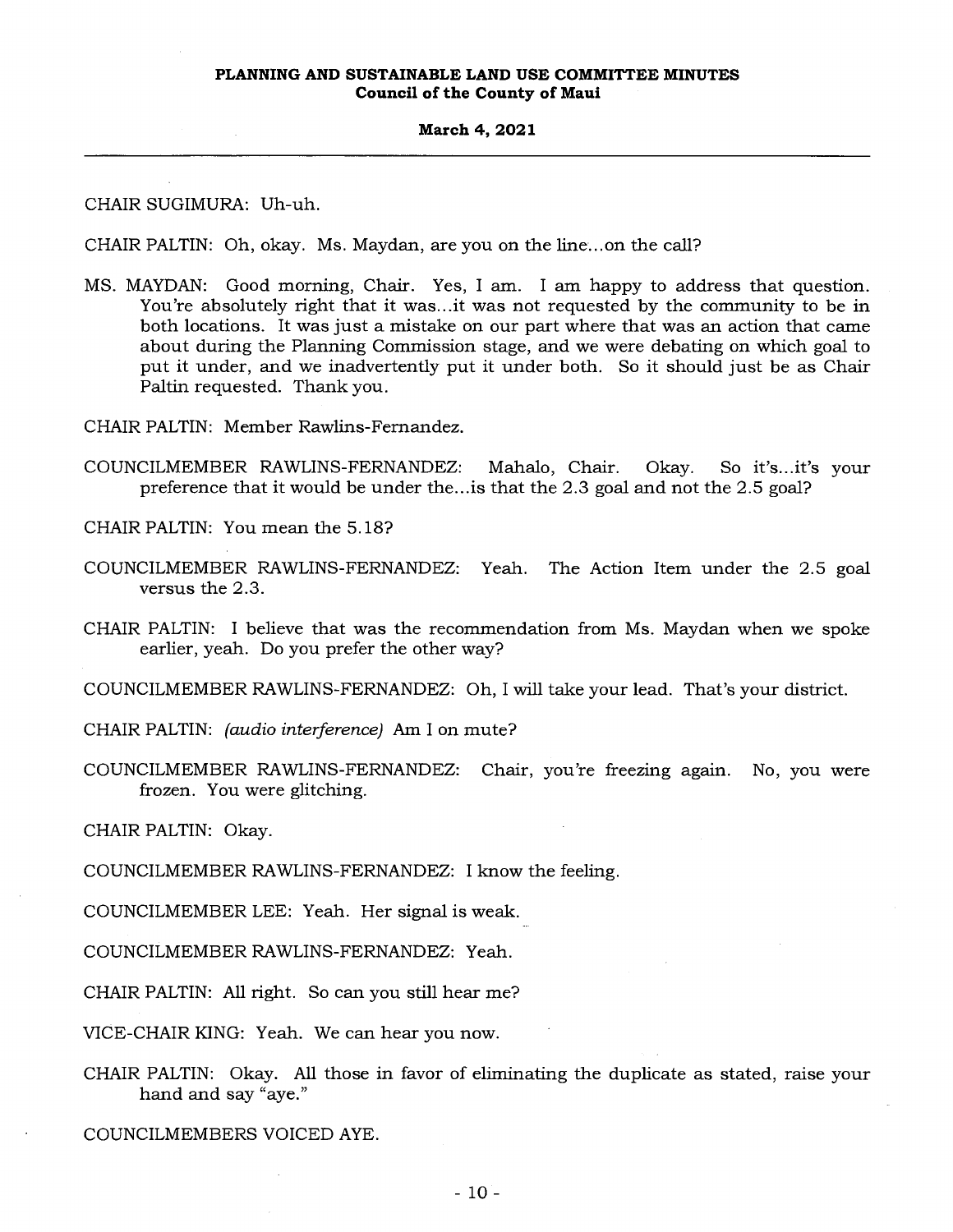COUNCILMEMBER SUGIMURA: Where are you keeping it?

CHAIR PALTIN: In...we're keeping it on page 132.

COUNCILMEMBER SUGIMURA: 132. Okay.

CHAIR PALTIN: Yeah. Okay. So I got that as unanimous, still with Member Kama excused. While we're waiting for Member Sugimura's Amendment Summary Form, Mr. Molina, did you want to go ahead and ask your question on page 108? Oh, you're muted. Member Molina?

COUNCILMEMBER MOLINA: No. I have no questions.

- CHAIR PALTIN: No questions. Okay. I just received an email from Member Sugimura's Staff. Can our Staff distribute that to everyone, and then we'll go into recess for ten minutes as soon as that's...that happens. Member King.
- VICE-CHAIR KING: I think I got that one directly. Is that the one that says it's transmitted from Jordan Helle? Yeah, I got that directly.

CHAIR PALTIN: Okay.

VICE-CHAIR KING: So he delivered to the Department directly.

COUNCILMEMBER SUGIMURA: Thank you.

CHAIR PALTIN: So does everyone have the three Amendment Summary Forms that were from today?

VICE-CHAIR KING: Chair?

CHAIR PALTIN: Yes.

- VICE-CHAIR KING: I have all three, but perhaps we should take a couple of minutes so everybody can make sure that they have it and they've printed it out.
- CHAIR PALTIN: Okay. I mean, as long as they have it, they can print it out during the recess.

VICE-CHAIR KING: Yeah.

CHAIR PALTIN: Okay. Member Johnson, you have all three? Member Sinenci, you have them? Yeah. Member Molina? Yeah. Member Sugimura? Member Lee?

COUNCILMEMBER LEE: Yes.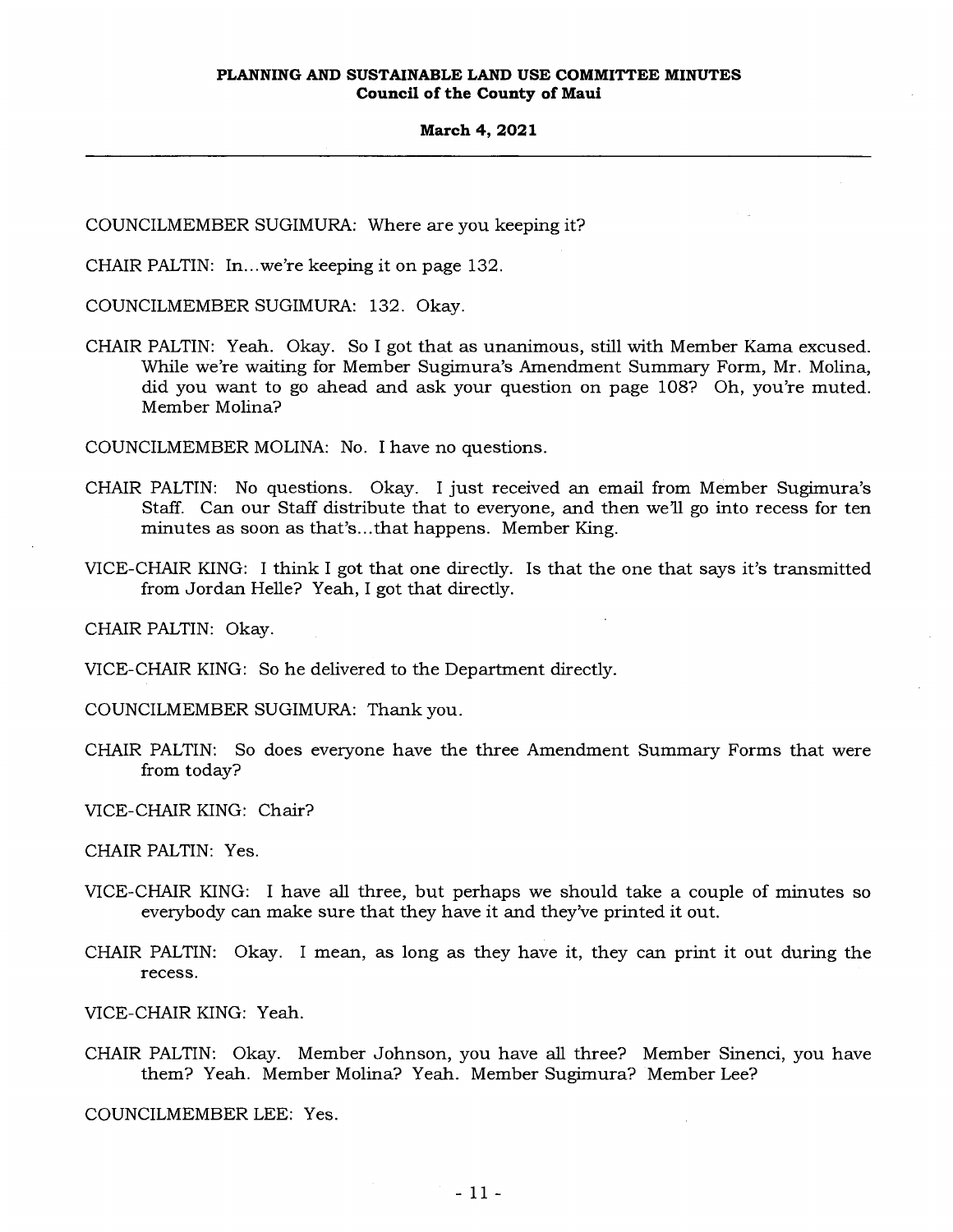CHAIR PALTIN: Member Rawlins-Fernandez, you got them? Okay. The time is 9:28.

MS. LILLIS: Chair?

CHAIR PALTIN: Yes.

- MS. LILLIS: Chair, may I...before you recess, could Staff request instruction on participants to this BlueJeans meeting that are connected, would you like us to drop them if they aren't resource people or members of the Administration or Councilmembers.
- CHAIR PALTIN: Oh, yes. Everybody can watch this meeting on Aka*lca* Channel 53, or mauicounty.us/agendas, or our Facebook Live stream. So this is a closed BlueJeans link for decorum.

MS. LILLIS: Thank you, Chair.

CHAIR PALTIN: Sure thing. Okay, with no further questions, comments, or suggestions, we'll be in recess for ten minutes, to return at 9:40. . . *.(gavel). . .* 

**RECESS: 9:29 a.m.** 

#### **RECONVENE: 9:44 a.m.**

- CHAIR PALTIN: . . *.(gavel). . .* Will the Planning and Sustainable Land Use Committee meeting of March 4th return to order. The time is 9:44. And thank you for that break, Members and the public. We received three additional ASFs in addition to the one that I had sent in originally. And so at this time, we'll just go through Section 4, Amendment by Amendment. So the first one I see is on...is everybody on...or could everybody please turn to page 106. And we're on the Amendment that has been proposed by Councilmember Keani Rawlins-Fernandez, Action Number 1.02, would like to revert back to the Community Plan Advisory Committee recommendation, which would say, obtain funding for...or sorry, my bad. Remove consider. Change developing to develop. This is for 1.02. This isn't the one I was looking at originally. Sorry. So 1.02, it should say, "Conduct a feasibility study on managed retreat at risk of at risk development in West Maui to include an analysis of alternatives and interim steps to achieve managed retreat." Identify incentives for proactive retreat. Then we would remove consider and put, "and develop programmatic environmental documents to assist in implementing managed retreat." So that's Member Rawlins-Fernandez's proposed Amendment for Action 1.02. And I see Director McLean...so I'm assuming she has a comment.
- MS. MCLEAN: Thank you, Chair. The reason that we requested the softer language is because we've been striving for these plans to be realistic, and we take the implementing actions that are directed to the Planning Department as ones that we intend to do. And it's not necessarily the Planning Department's responsibility to do the environmental studies needed for managed retreat, it will depend on where that might occur. It might be a private sector responsibility, or be a joint effort, or it could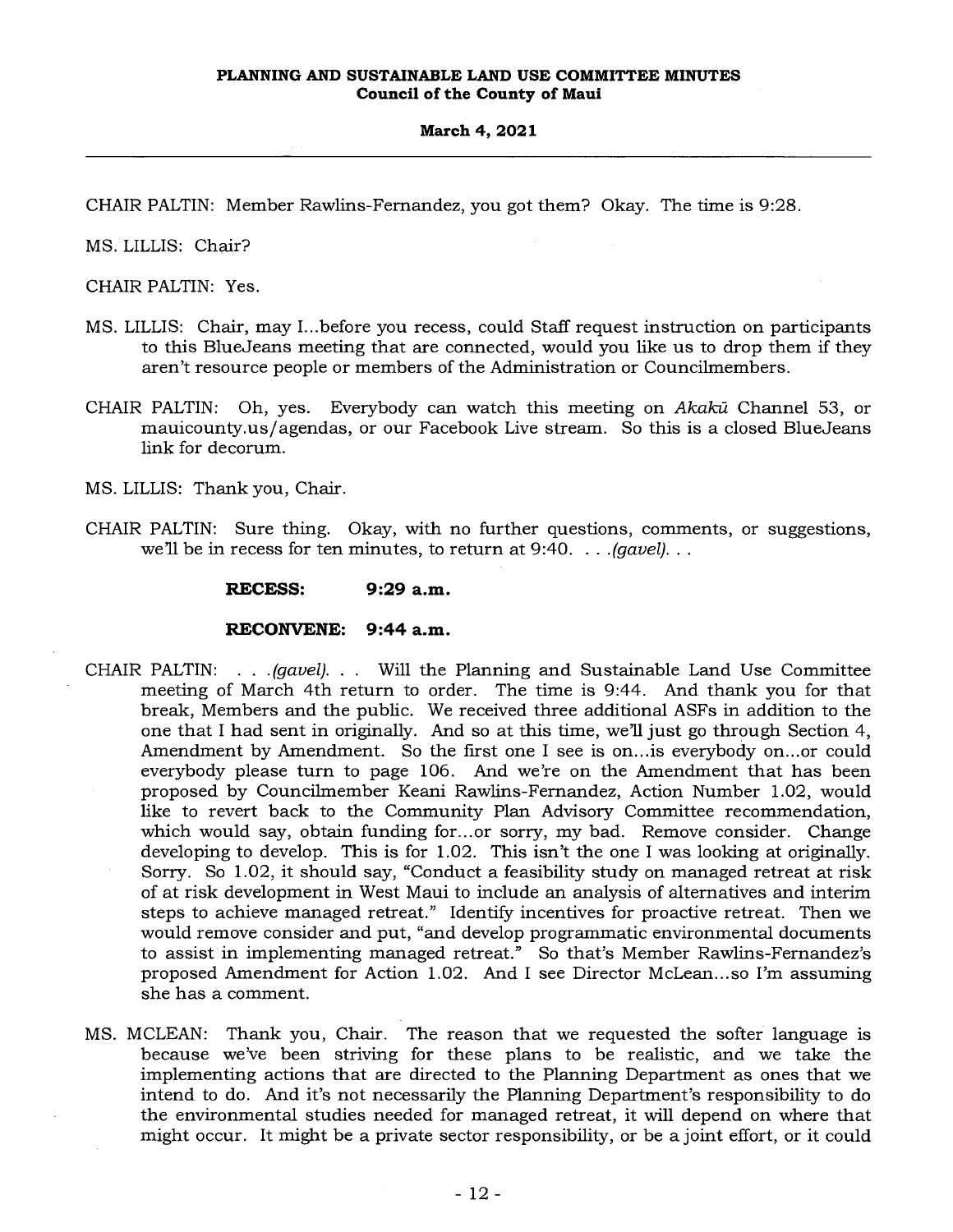#### **March 4, 2021**

be a CFD like we're talking about for Kahana Bay. So because we are looking at these plans seriously, if it's saying that we have to develop those documents, then we'll feel like we're the ones who have to develop those documents, and maybe the private side will feel that too. So it's not that the language that's in there now it can't be modified, but if it puts it on us to develop those documents, then that means that that responsibility falls solely with us. So that's why we wanted the adjustment.

- CHAIR PALTIN: Okay. Member Rawlins-Fernandez, as the proposer of the Amendment, followed by Member King, Vice-Chair.
- COUNCILMEMBER RAWLINS-FERNANDEZ: Mahalo, Chair, and mahalo, Director, for your comments on the proposed Amendment. I understand the rationale that you've explained, but I don't want...and I'm sure the community doesn't want it to be considered and then the box is checked. We thought about it. Goal achieved.
- MS. MCLEAN: Fair enough.
- COUNCILMEMBER RAWLINS-FERNANDEZ: Yeah. And instead, something that is actionable. So if there is a way to amend it so that the burden isn't placed on the Planning Department to achieve that goal of developing these documents for managed retreat, then I would be open to that as well. So if it's, you know, supporting the development or encouraging the development or, you know, some kind of... some language there that would not place the burden solely on the Planning Department and would share that kuleana with those that are the appropriate parties for this...this particular action. I can keep thinking about it too, and propose something else that would address your concern. Mahalo, Director.
- MS. MCLEAN: Or support property owners in developing.

COUNCILMEMBER RAWLINS-FERNANDEZ: Support proper...

- MS. MCLEAN: Property owners in developing programmatic environmental documents. So if the property owner is the County, then we would be supporting the County. I don't know if that goes far enough, but if that's the direction you're thinking... support property owners in developing programmatic environmental documents.
- COUNCILMEMBER RAWLINS-FERNANDEZ: If the property owner is a private landowner, would the County still support that private landowner, and what would that support look like?
- MS. MCLEAN: Supporting them with the process, and helping them get through the...the EA process. It's most likely the Planning Commission would be the accepting agency for the environmental documents, so facilitating that process and...from the top of my head.

CHAIR PALTIN: Okay. Mahalo, Director.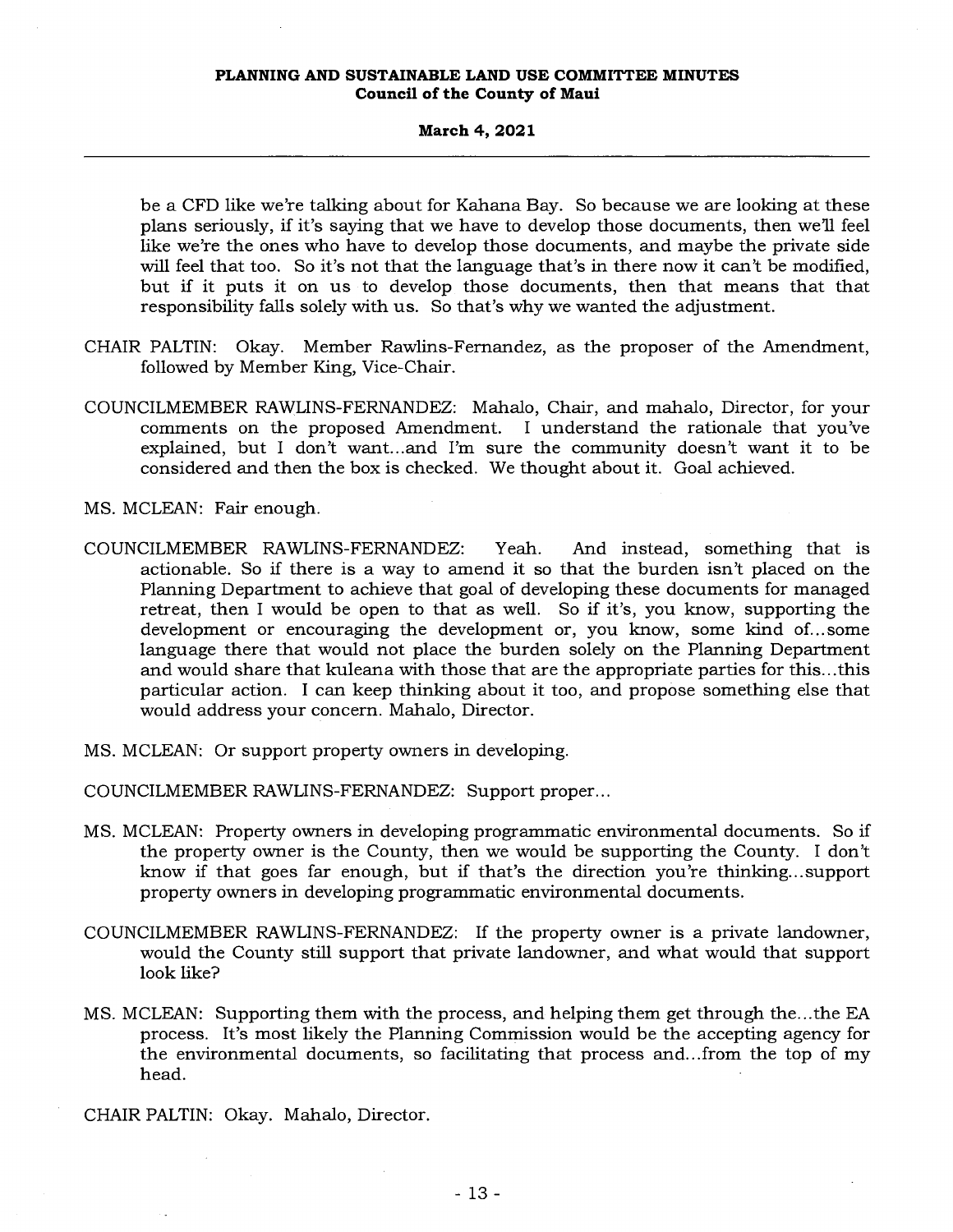COUNCILMEMBER RAWLINS-FERNANDEZ: Okay. Oh, I'll think about that for a few seconds while Member King and others speak. Mahalo, Chair.

CHAIR PALTIN: Member King, followed by Member Lee.

- VICE-CHAIR KING: Thank you, Chair. So Michele, I kind of had that same question that you just posed, is who would be doing that? And right now, it looks like the cost of this is \$6 million as it's written. So I was just going ask you if the cost is \$6,000 here, you know, it's estimated in the thousands. So it looks like it's going to be \$6 million just to do this piece and I was just going to ask you if you also do the environmental documents what would that add in cost to the County? But is that realistic, that \$6 million for this Action Item?
- MS. MCLEAN: Well, as it's written now, to do the feasibility study with analysis of alternatives, and interim steps, and identifying incentives...yeah, absolutely. I think the \$6 million would cover that.
- VICE-CHAIR KING: Wow. Okay.
- MS. MCLEAN: If there are...
- VICE-CHAIR KING: So you would have to hire consultants to do that, is that what you're doing? Okay.
- MS. MCLEAN: Oh, yes. Yes.
- VICE-CHAIR KING: Get a contract. Okay. Well, I follow your line of reasoning that, you know, it should be...it's not necessarily the Planning Department that needs to do that plan, who owns the property. But yeah, I was just concerned about that high cost on that ticket item. Okay. Thank you.
- CHAIR PALTIN: Thank you, Member King. Member Lee.
- COUNCILMEMBER LEE: I was just wondering if just using the word support instead of identifying who...consider and supporting the...and support developing, et supporting the... and support developing, et cetera...programmatic environmental documents, et cetera.
- CHAIR PALTIN: Well, to me, I think that the landowner or the property owner needs to be involved in the process.
- COUNCILMEMBER LEE: The idea of support is a general...is general. Whomever. But the idea is to support developing programmatic environmental documents to assist in implementing managed retreat.
- CHAIR PALTIN: Okay. Member Rawlins-Fernandez, as the proposer, do you have a comment to...a response to Member Lee's comment?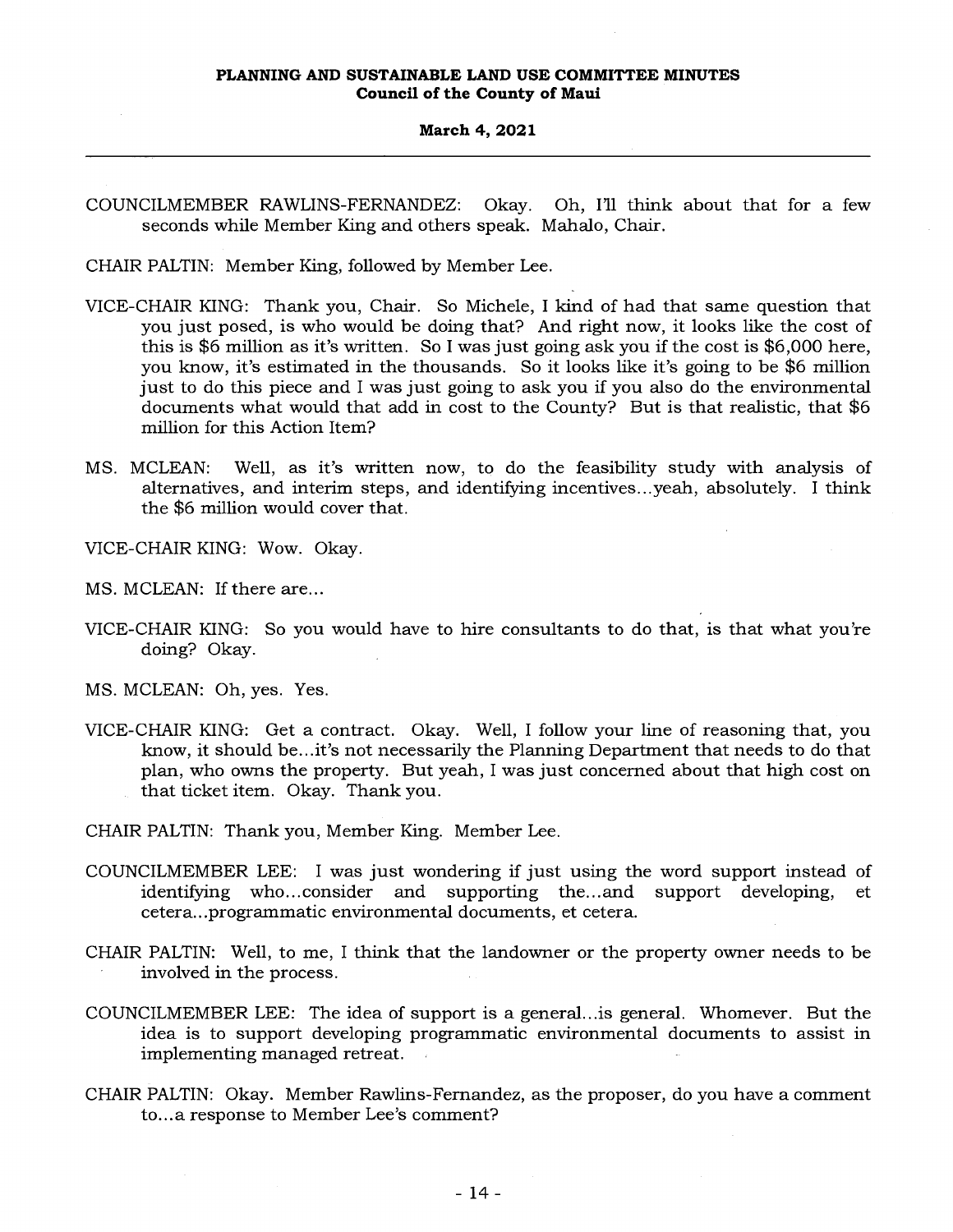- COUNCILMEMBER RAWLINS-FERNANDEZ: Mahalo, Chair. Perhaps I heard this wrong, but it sounded like the same proposed language from Director McLean.
- CHAIR PALTIN: She... oh, sorry. She proposed taking out the property owner or the landowner and just say, support developing programmatic environmental...instead of consider.
- COUNCILMEMBER RAWLINS-FERNANDEZ: Okay. Okay. Yeah. We can go with that Amendment.
- CHAIR PALTIN: Okay. Member Sugimura, did you have a question as well?
- COUNCILMEMBER SUGIMURA: I agree with what Chair Lee is saying and the Department because Kahana Bay is a really good example. I mean, we're...we're standing right by them trying to...you know, get them across the finish line, but it's not our project per se. We have all the, you know, homeowners who are participating. So that's a very good example.
- CHAIR PALTIN: Okay. So all those in favor of the new language instead of consider developing, support developing, raise your hand and say "aye."

COUNCILMEMBERS VOICED AYE.

CHAIR PALTIN: Okay. Unanimous with one excused, Member Kama.

VICE-CHAIR KING: Chair?

CHAIR PALTIN: Member King.

- VICE-CHAIR KING: Did we skip...oh, okay. I was looking...I thought we skipped something on page 103. But yours...yours is on 106 as well.
- CHAIR PALTIN: Yeah. We just did that one...all the nonsubstantive ones prior to the recess. So we're good with that.
- VICE-CHAIR KING: Well, didn't you have one...didn't you have one that was substantive that we skipped in...

CHAIR PALTIN: Yeah, it's the next one up.

VICE-CHAIR KING: Oh, okay.

CHAIR PALTIN: Yeah. So I had the next Action Item 1.03. This is how the new language would read that I'm proposing, "Coordinate the establishment of special improvement districts and community facilities districts for areas in West Maui threatened by coastal hazards and meeting specific criteria laid out by the County Council, such as committing to managed retreat." And I think that managed retreat part got cut off,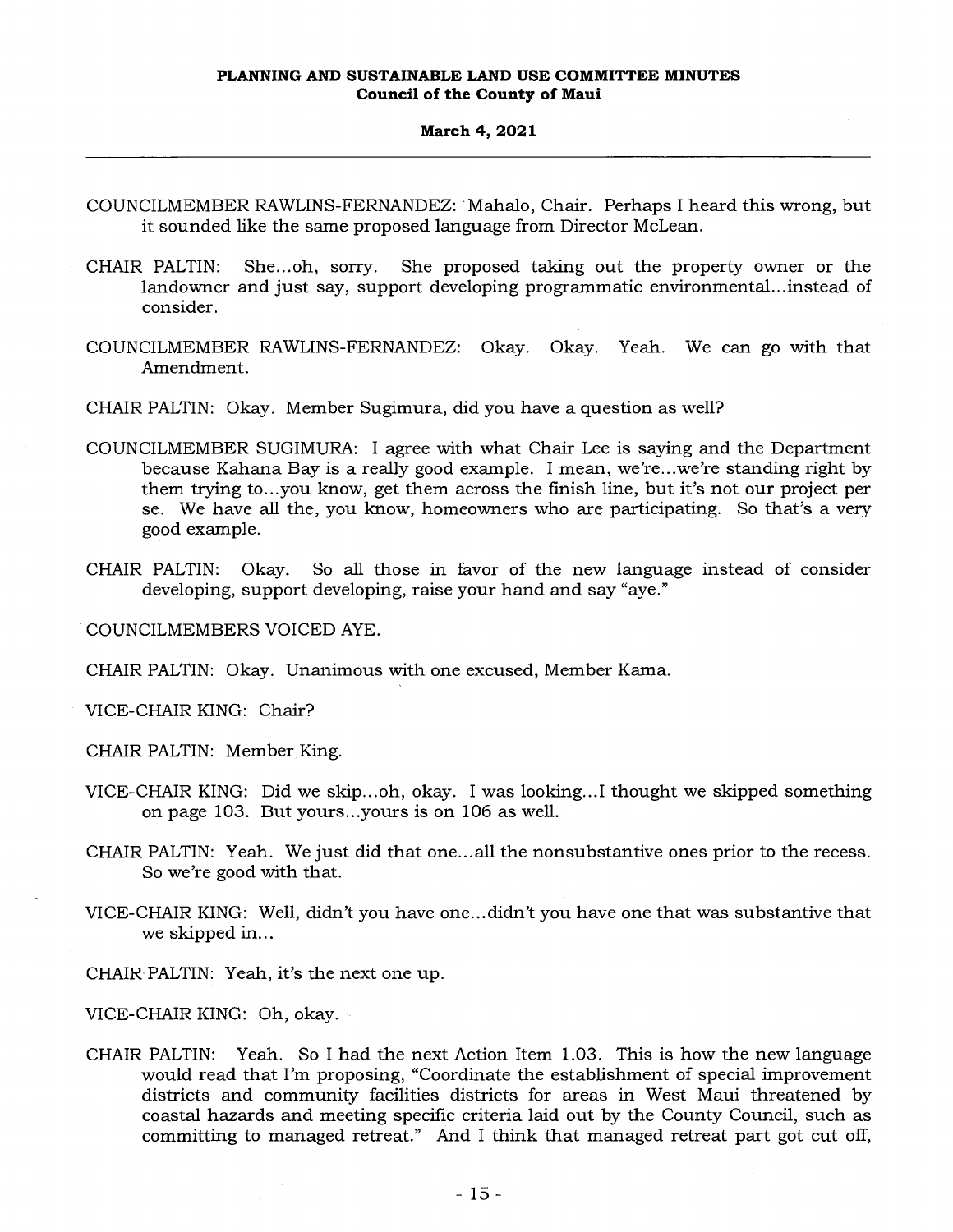#### **March 4, 2021**

sorry, on the transmittal. But the reason why I added those words and took out "as appropriate" is if you recall, we discussed in WIT at the end of the year that we need to determine the criteria the County is willing to accept to utilize the CFD process, especially if all shoreline areas come for CFD at once. We need some sort of criteria like that...they are committing to managed retreat, or what. Because I guess an issue of fairness is going to come up, and...and when we have limited resources and...you know, the sea level starts rising for real, we're going to be in a world of trouble if we don't qualify that. So that's my proposal, any discussion on that? No. Okay.

VICE-CHAIR KING: I support.

CHAIR PALTIN: Member Lee.

COUNCILMEMBER LEE: What if the County Council has not come up with any criteria?

COUNCILMEMBER SUGIMURA: We will. We're working on it. We're working on it.

VICE-CHAIR KING: We're working on it.

COUNCILMEMBER SUGIMURA: Yeah.

COUNCILMEMBER LEE: Okay.

COUNCILMEMBER SUGIMURA: I have a question about that.

COUNCILMEMBER LEE: Wait, wait. I'm not done. I'm not done.

COUNCILMEMBER SUGIMURA: Oh, sorry.

- COUNCILMEMBER LEE: I just want to make sure that we don't require anything which does not exist, you know. Okay. Thank you.
- CHAIR PALTIN: Okay. Director McLean, followed by Member Sugimura, and Member Rawlins-Fernandez.
- MS. MCLEAN: Thank you, Chair. I just wanted to note that the Planning Department has recently contracted with a municipal adviser to assist us and the Council in moving forward with the CFD process for Kahana Bay but, you know, there may be others. And one of the first tasks is to develop a policy for the Council's consideration and discussion. So I do think that that is likely to happen probably after Budget, but soon enough. And the understanding...the feedback we're getting from the Council is that you want to see an adopted policy in place before you consider a CFD. So that will be coming to you as one of the first things. Thank you, Chair.
- CHAIR PALTIN: Thank you, Director. Member Sugimura, followed by Member Rawlins-Fernandez.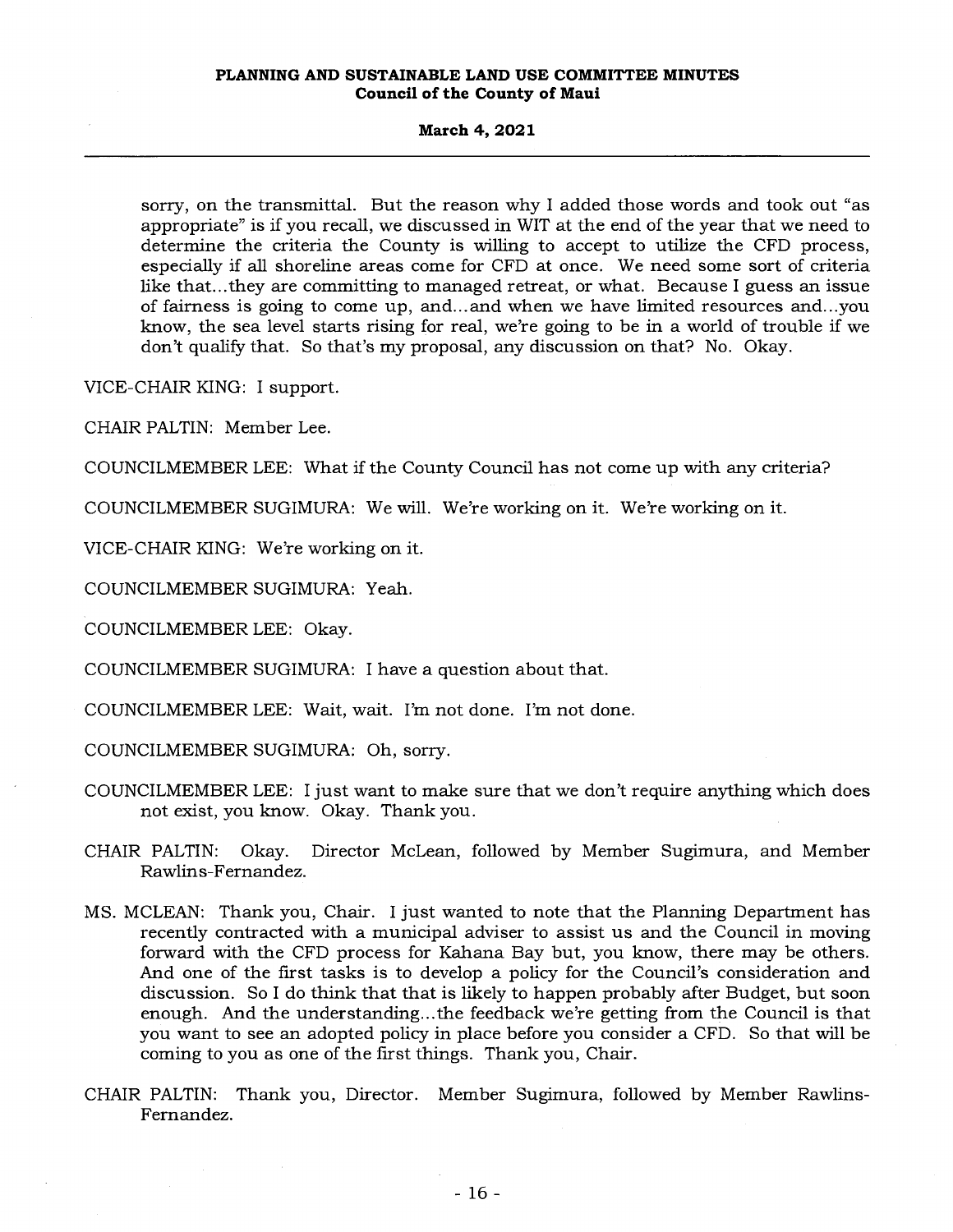## **March 4, 2021**

- COUNCILMEMBER SUGIMURA: Yeah. So I was just going to say what Director said, so thank you very much for working on it. It's going to come to my Committee and I hope all of us will talk about it. But tying back to what Chair Lee has said, if we put into this...your language about managed retreat, then are we saying that we are obligated to purchase that land. That's the only thing I'm worried about, if we...if we say we are going to do this, and that's going to be part of the outcome. Kahana Bay is a good example, right. I mean, are we then committed? Are we by saying this, committing ourselves to have to...
- CHAIR PALTIN: No. That's not how I read it. It's just that, you know, they need specific criteria laid out by the County Council in order to enact this CFD, and one example of a criteria could be committing to managed retreat. Because for Kahana Bay, you know, they want those T-groyne revetments, I believe, and that could work for shoreline erosion, but with sea level rise, it won't stop that. And so, you know, it's really just a temporary fix. So that's an example.
- COUNCILMEMBER SUGIMURA: As long as... as long as it's not putting words into our mouth that we're going to have to, you know...
- CHAIR PALTIN: I can check in with Mr. Mitchell. Would this language as read commit the County to purchasing the land? Mr. Mitchell, if you're on the call?
- MR. MITCHELL: Aloha, Chair. I'm sorry, could you repeat the language for me? I was multi-tasking there.
- CHAIR PALTIN: Sure thing. Coordinate the establishment of special improvement districts and community facilities districts for areas in West Maui threatened by coastal hazards, and meeting specific criteria laid out by the County Council, such as committing to managed retreat.

MR. MITCHELL: And the question, Chair?

CHAIR PALTIN: That wouldn't commit the County to buying the land, would it?

MR. MITCHELL: No. The active word there was coordinate.

CHAIR PALTIN: Okay. Cool. Thank you.

COUNCILMEMBER SUGIMURA: Thank you.

CHAIR PALTIN: Member Rawlins-Fernandez.

COUNCILMEMBER RAWLINS-FERNANDEZ: Mahalo, Chair. Yeah. So for Council Chair Lee's concern about specific criteria, I was thinking perhaps appropriate criteria. And then that way, if there...it would give it that room that if criteria hasn't been developed yet. But I'm with you, that if I'm on the Council, I wouldn't support a CFD that didn't have criteria established first.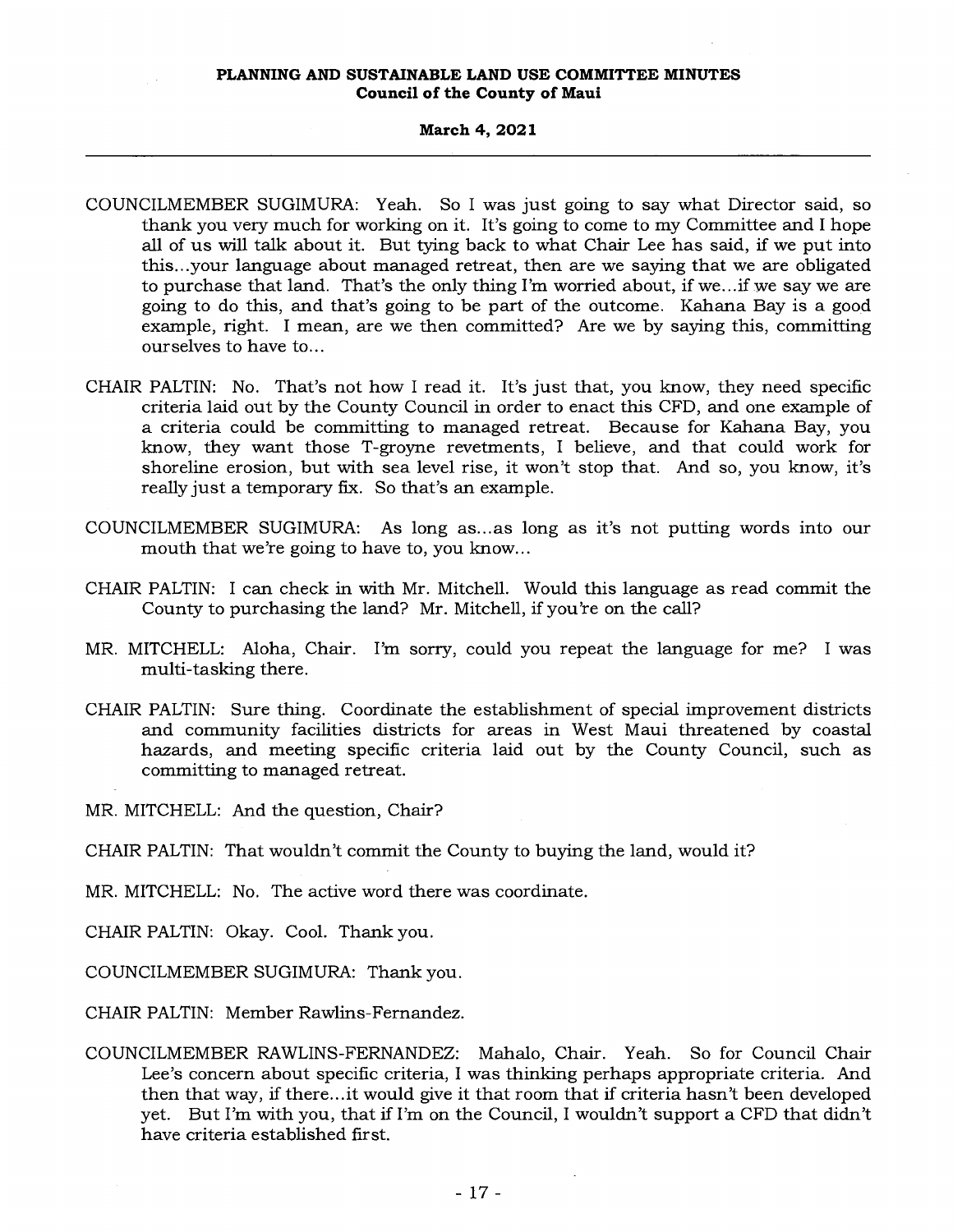CHAIR PALTIN: Okay. I'm okay with appropriate. I'll take that as a friendly Amendment.

COUNCILMEMBER MOLINA: No objection.

CHAIR PALTIN: All right. All those in favor, raise your hand and say "aye."

COUNCILMEMBERS VOICED AYE.

- CHAIR PALTIN: Okay. Unanimous with one excused, Member Kama. Okay. Moving right along, the next one is for 1.07 on page 106. Okay. So the original 1.07 was deleted, and Member Rawlins-Fernandez would like to reinstate it, I believe. So that would move the current 1.07 down and renumber everything else. So her proposal is to put back in the original 1.07, I believe...obtain funding for additional sea level rise exposure modeling, incorporating local data for six feet or more of sea level rise to use in vulnerability assessment of critical infrastructure and facilities. This was a suggestion from a presentation entitled "Planning for Coastal Hazards and Community Resilience in West Maui" with Tara Owens and Brad Romine during CPAC. Other strategies and needs develop innovative and sustainable financing incentives to support adaptation to sea level rise, tools such as improvement districts and community facilities districts...which we just went over. This one, conduct detailed vulnerability assessments for existing critical infrastructure, use six feet in plans for critical low tolerance, long-lived infrastructure, and commission additional sea level rise exposure modeling for six feet or more of sea level rise to use in vulnerability assessment of critical infrastructure. So any discussion? Yes, Member Sinenci.
- COUNCILMEMBER SINENCI: Thank you, Chair. Yeah, I was just thinking if we're going to be either adding, would also the...page 107, the types, priorities, timings, funding sources will also be added to any of the additions as well?
- CHAIR PALTIN: Yes. And I'm assuming that Member Rawlins-Fernandez would go back to what it was in the CPAC version, which...

COUNCILMEMBER SINENCI: Oh, okay.

- CHAIR PALTIN: I need to run and get that book.
- COUNCILMEMBER SINENCI: And then just a general question for Director McLean. When it has estimated costs in the second to the last row of, say, 200,000 County and State...we're not specifically saying where those funding items...I mean, we're saying where the funding sources are coming from, are they generally from the Planning Department, per se?
- MS. MCLEAN: That'll depend on the Council and the Budget. But I...I...it could be State because, as you know, the existing sea level rise viewer, that was all generated... all generated from the State. And I...I believe...I'm looking through my files...I believe we might have recommended that it be deleted in the first place, and I'm looking through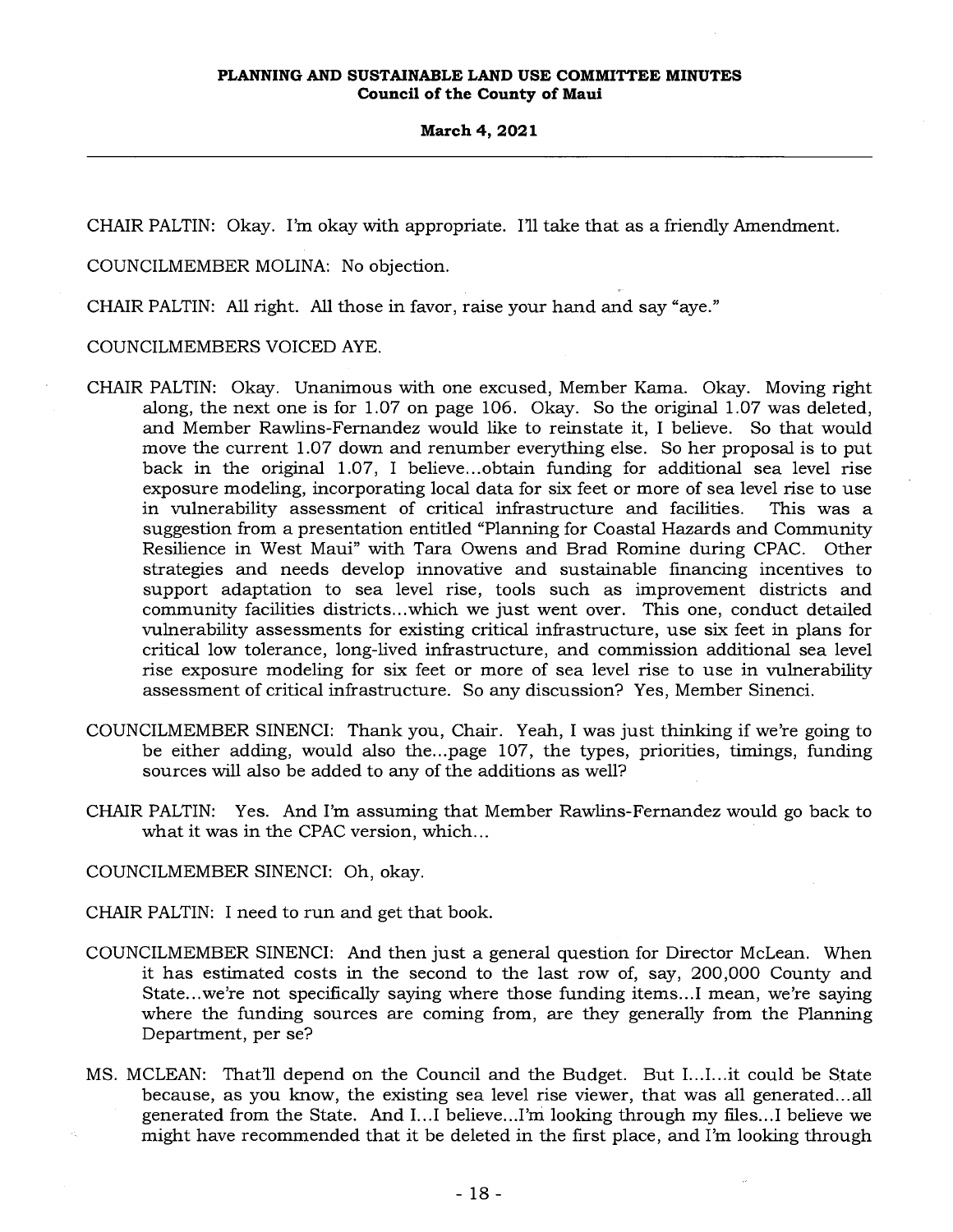to try to recall why that was. And I think it's because that...that has been a State responsibility, and that that has been done already on a statewide level, and they've even done modifications specific to Maui at our request to take into consideration special geologic conditions in different locations that might alter how that is. So I --

COUNCILMEMBER SINENCI: I guess...

MS. MCLEAN: -- I couldn't recommend deleting it because it would be a State responsibility.

- COUNCILMEMBER SINENCI: Oh, okay. Because I guess my general question is during the entire CPAC process, if we're adding estimated costs, are...are these just kind of generated as a...in order for us to...to address this action plan, we would need this set amount. We don't know necessarily where it's coming from...there's the timing on here too. So if it's a long-term timing, we're considering future funding in another fiscal year. Is that normally how it works?
- MS. MCLEAN: Yes. Different departments that are responsible for these actions might put these items in their proposed Budgets when the Council is considering the next fiscal year. And the justification would be that it's in the plan, and this is the estimated amount. And of course, those amounts can shift.

COUNCILMEMBER SINENCI: Okay.

- MS. MCLEAN: But that would be your guiding document. Yeah.
- COUNCILMEMBER SINENCI: Okay, great. Thank you. Thank you for your clarification. Thank you, Chair.
- CHAIR PALTIN: Sure thing. And I did get the CPAC version. So the type would be project. Priority, low. Timing, short. County Lead Agency, Planning Department. Estimated costs, \$200,000. And funding source, County and State. Member Rawlins-Fernandez...or, sorry. Member King, you had a question or comment?
- VICE-CHAIR KING: Yeah, thank you. So if we...I agree that the State has already done this, but this one says, obtain funding for additional sea level rise exposure modeling. So that's...you know, if we need additional information, you know, besides what the State has provided in that report. But my question is, if we...there's a possibility of getting Federal funding for this type of work as well, or grants from Federal agencies, so not having the word Federal in here, that doesn't preclude us from getting...I mean, if we get a grant or funding from anywhere else, it doesn't...it doesn't mean we can't take it, right? Or do we need to add that word Federal in there? Because I think with this new Administration, there's going to be more support for this kind of...you know, there's actually a recognition of climate change now. So hopefully we'll get some funding from the Federal Government for these type of actions. So anyway, I just wanted to point out that we should also be looking to our Federal Government for this kind of funding support.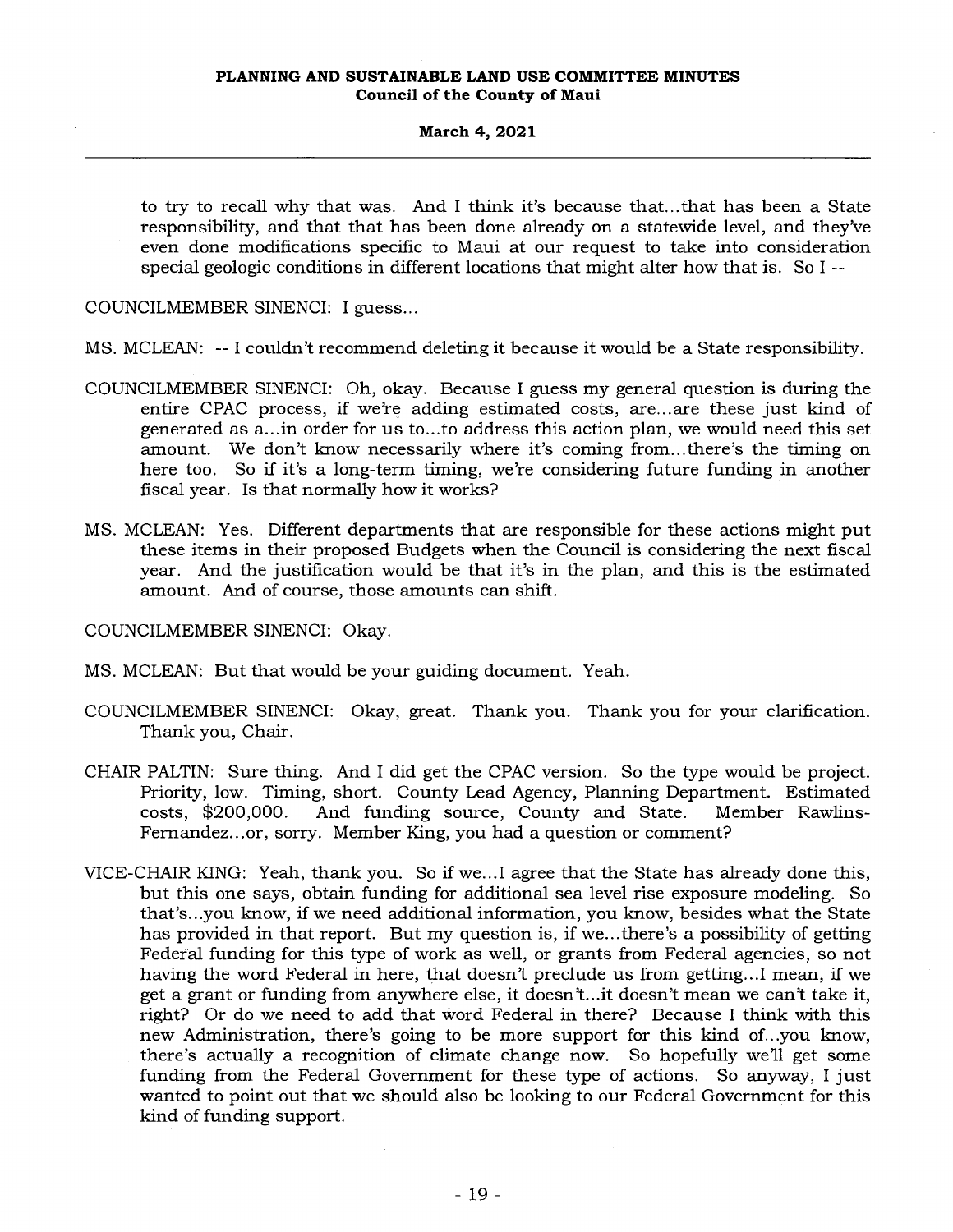#### **March 4, 2021**

- CHAIR PALTIN: No problem. Member Rawlins-Fernandez, any comment on Director McLean's comments?
- COUNCILMEMBER RAWLINS-FERNANDEZ: Mahalo, Chair. Yeah. So as Member King pointed out, it's additional funding, and keeping the funding vague so we're not saying, you know, specifically where it would need to come from. And it...it could come from the Federal Government, or it could come from private sources, so the funding in itself could come from wherever it would need to. We all know how much all this type of work is going to cost. So I would prefer to keep it in or reinsert it.
- CHAIR PALTIN: Okay. And so we can also friendly Amendment add private and Federal sources as well. So any further discussion about reinstating this language? And then I guess the Amendment would include renumbering from there out. Yes, Member Rawlins-Fernandez.
- COUNCILMEMBER RAWLINS-FERNANDEZ: Mahalo, Chair. I think by saying Federal or private, we've excluded State. So if State wanted to give more money, we'd want to accept that money.
- CHAIR PALTIN: In the CPAC version, it does have State already, so I just was saying adding Federal and private. So then it would have County, State, Federal and private.

COUNCILMEMBER RAWLINS-FERNANDEZ: Okay. Mahalo, Chair.

- CHAIR PALTIN: Sure. Member King.
- VICE-CHAIR KING: Yeah. You said adding a new number...I guess I was reading this because it says Action Number 1.07 that this would replace what's in there right now?
- CHAIR PALTIN: Yeah. So in the CPAC original version of the draft, this was number 1.07, and then the Maui Planning Commission removed this and renumbered.
- VICE-CHAIR KING: Oh, okay. So we're not replacing what's in there already under 1.07. That's what I was reading this as.
- CHAIR PALTIN: No. Yeah. We're just...
- VICE-CHAIR KING: Okay. So we're just adding this back in as an additional number now. Okay.

CHAIR PALTIN: Yeah.

VICE-CHAIR KING: Okay. And then, you know, the other thing I wanted to mention is a lot of these...like this one especially should be Countywide. So I just kind of wanted to make a note that I'm hoping that the Planning Department recognizes this as something that should go in other community plans for our other coastal communities as well.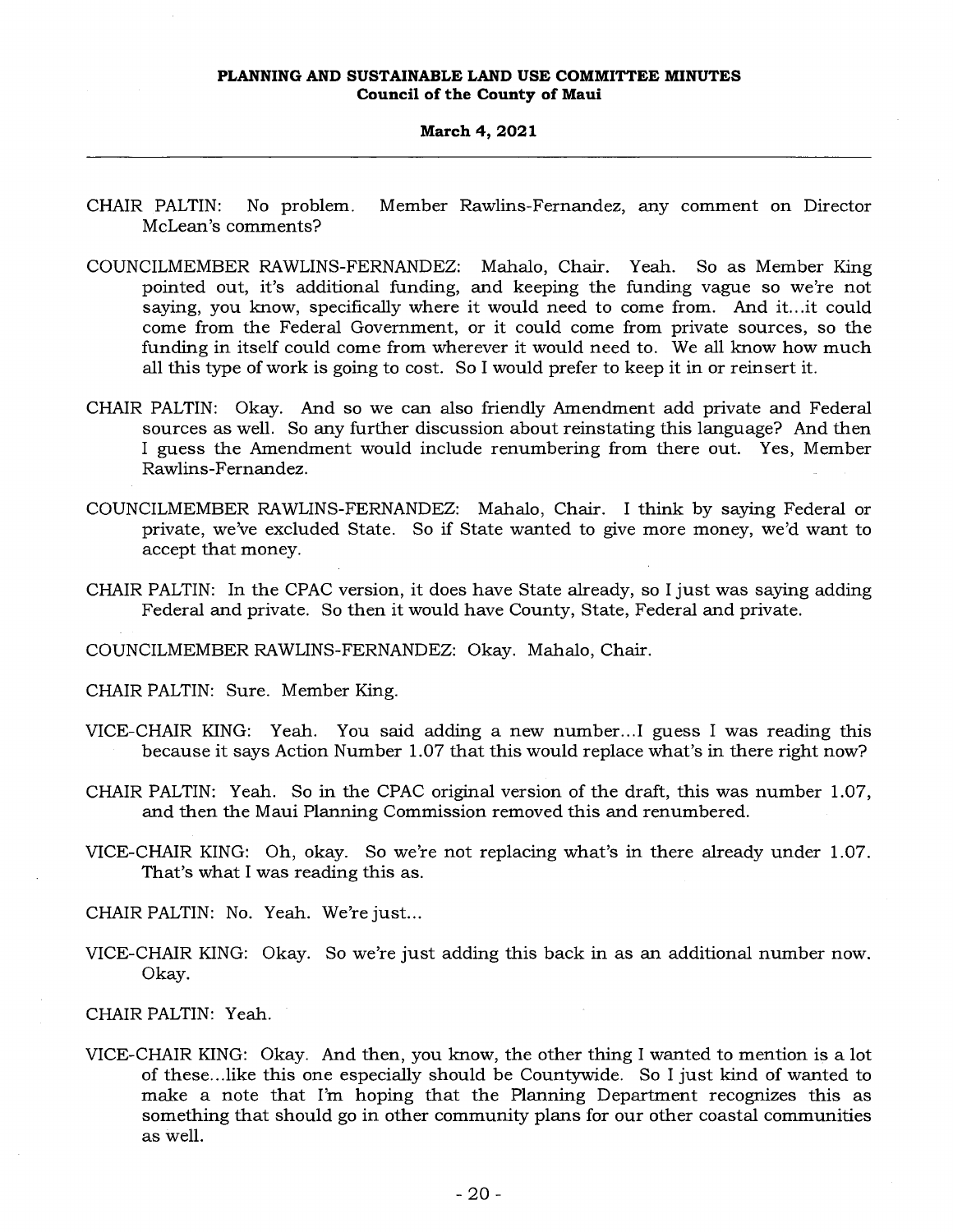CHAIR PALTIN: Did you want an answer from Director McLean?

- VICE-CHAIR KING: Yeah. I mean, there's...it's...there's a lot of these in here that should apply also to South Maui because we have the same experiences. So I don't know if these funding amounts are meant to cover the entire island, or just this section then we're going to put another amount in for South Maui as well. But since...maybe we could just get a comment on that from the Director.
- CHAIR PALTIN: Director McLean, any comment?
- MS. MCLEAN: Thanks, Chair. The way we read this is that it is particular to West Maui, that's why the dollar amount is what it is. If it were Countywide, it would be more than that. But, you know, it's not to say that if we wanted to undertake something like this in part because it's in the plan that we would just say, we're only going to do West Maui, you know, we could ask for more funding to do other areas or to do the entire County.
- VICE-CHAIR KING: Okay. I just wanted to kind of keep that in the back of our minds as we go forward with the South Maui Community Plan as well because a lot of these are applicable. You did a lot of the work for us already. Thank you.
- CHAIR PALTIN: Heavy lifting. Okay. All those in support of the Amendment as proposed by Member Rawlins-Fernandez and the renumbering thereout *[sic]* raise your hand and...did you have a question or are you voting, Member Sugimura? Oh, okay. Raise your hand and say "aye."

COUNCILMEMBERS VOICED AYE.

- CHAIR PALTIN: Okay. Unanimous with one excused, Member Kama. Moving right along onto page...
- COUNCILMEMBER SUGIMURA: I have a question.

CHAIR PALTIN: Okay. Sure.

- COUNCILMEMBER SUGIMURA: I have a question about a word in...or about 1.04. So you want to just continue on or just can I ask my question?
- CHAIR PALTIN: Oh, yeah. Please do ask your question.
- COUNCILMEMBER SUGIMURA: Okay. Because we're on the page. So 1.04...1.04 work with affected property owners to create and implement beach management plans for beach cells. So what are beach cells in West Maui?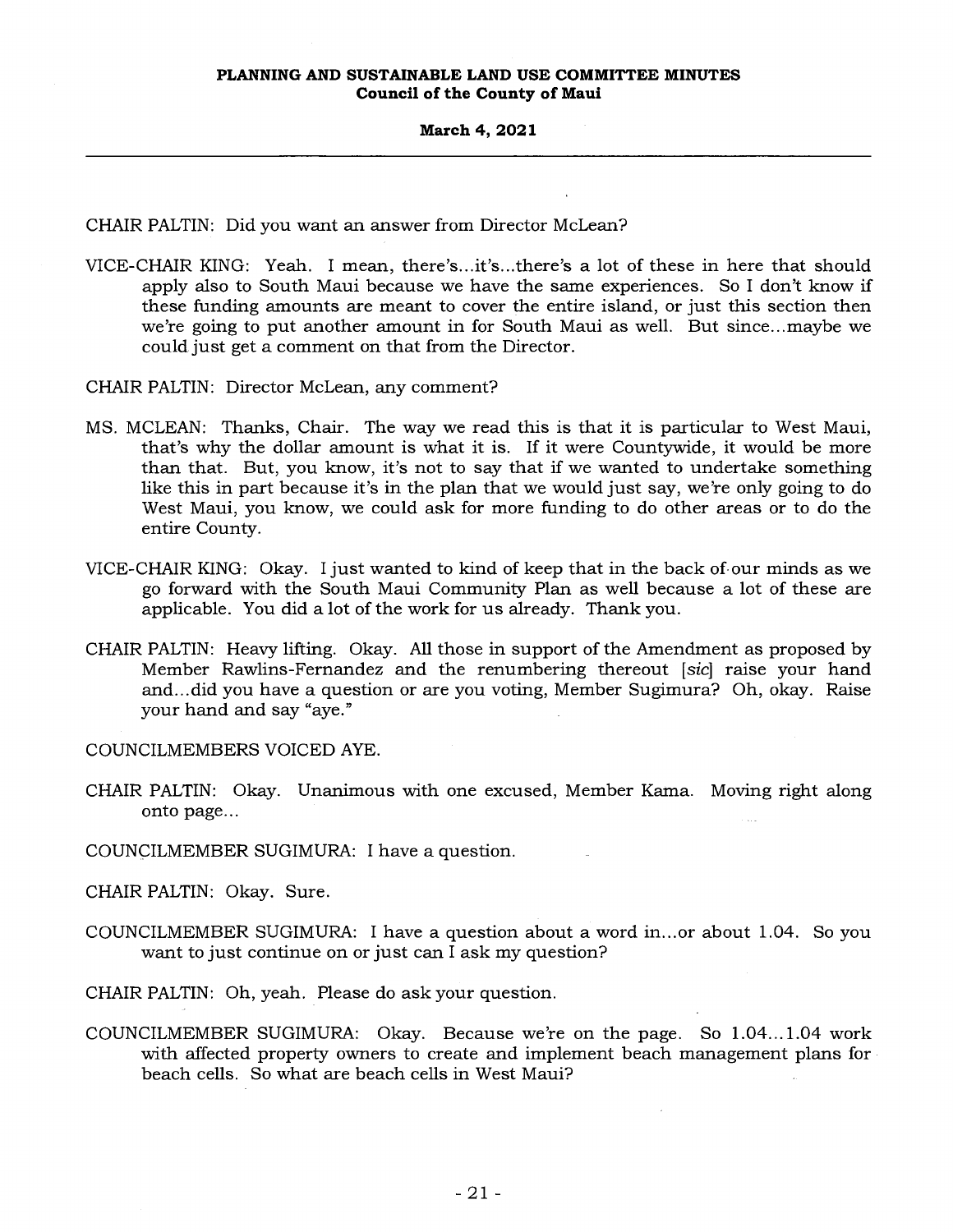CHAIR PALTIN: It's a...it's an area that the sand movement occurs in, like based on the waves from various directions that they figure that...like say, revetments at a certain spot will affect a cell, like a...

COUNCILMEMBER SUGIMURA: An area.

CHAIR PALTIN: An area. Yeah. That...

COUNCILMEMBER SUGIMURA: Okay.

CHAIR PALTIN: Okay. All right.

COUNCILMEMBER SUGIMURA: Okay. It's a commonly understood term then?

- CHAIR PALTIN: Yeah. Amongst, I guess, marine biologist types. Any other questions on page 106? No. Okay. Moving right along, 108, this is kind of nonsubstantive, but it's substantive to me. Action Number 1.12, and I'd just like to take out consider and replace it with encourage. So the new wording should say, "Develop a wildfire information campaign with signage to build public awareness of wildfire hazards, improve community awareness of the human, economic, and environmental costs associated with wildfires caused by negligence or accident. Engage the community to create and maintain firebreaks, and to"...this is my change..."encourage native dryland plants in landscaping in the dryer areas of West Maui." Kind of explanatory, self-explanatory. Member Sinenci.
- COUNCILMEMBER SINENCI: Thank you, Chair. Just a clarification. So the County Lead Agency would be the Fire Department.

CHAIR PALTIN: Yes.

- COUNCILMEMBER SINENCI: The Maui County Fire Department. And I know that during your fires, any of the telephone poles and the actual wires were burnt as well. I don't know if, you know, whether it was contributing to fires or not. But is there any responsibility on the electric company, or is this just within our purview, I guess...within the County's purview?
- CHAIR PALTIN: What I've heard is they used to do brush abatement under the lines, power lines, but they don't do that anymore, and there has been more wildfire. But I'm not sure that's something we have under our purview to cause them to do that brush abatement underneath of the lines. I know it was very costly...maybe not as costly as that 2018 fire, but...
- COUNCILMEMBER SINENCI: And should it require additional funding that the Department will...will approach the Council for additional funding. It doesn't have any estimated costs.

CHAIR PALTIN: Yeah.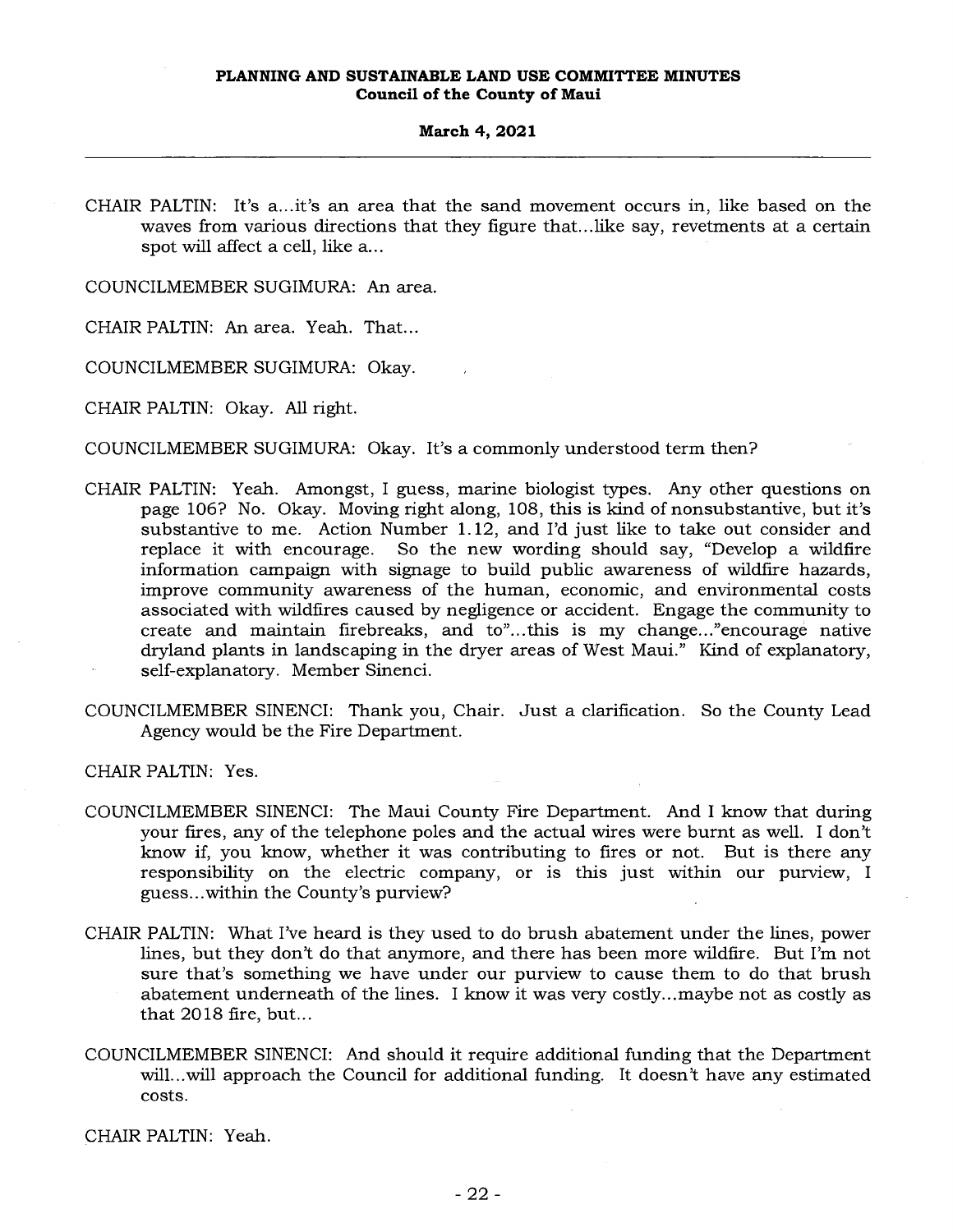COUNCILMEMBER SINENCI: Okay. Thank you.

CHAIR PALTIN: Okay. All right. So all those in favor of that small Amendment, raise your hand and say "aye."

COUNCILMEMBERS VOICED AYE.

CHAIR PALTIN: Unanimous with one excused, Member Kama. Okay. Next one for me is 1.13, and it's the same as read, except for I added on, "Maui Fire Department recommendations in regards to defensible space and required ongoing maintenance shall be easily accessible online." You know, just so that folks know what's expected of them. They don't have to go look in the Fire Code, and then look all these other places. Just put it up on your website so people know. And I...I did speak with Chief Thyne about this, and he agreed he liked the idea. And this corresponds with Policy 2.1.7. Any discussion? All those in favor, raise your hand and say "aye."

COUNCILMEMBERS VOICED AYE.

- CHAIR PALTIN: All right. Unanimous, with Member Kama excused. And two more on this page 108. For 1.15, the new proposal would read, "Build a new fire station along Honoapiilani Highway south of Lahaina and landward of the SLR-XA Extreme Tsunami Inundation Line and Special Management Area to address increased call volume and improve response time in that area." And also amending the estimated costs, instead of "TBA" it should say "TBD." And my reasoning is, it's crucial that our Emergency Response Facilities are as safe as possible from impacts of climate change. Because, you know, fire stations...we're not going to build another one in 20 years in the same area, so it needs to be, you know, in a safe location. Any discussion on that one? Member Rawlins-Fernandez.
- COUNCILMEMBER RAWLINS-FERNANDEZ: Mahalo, Chair. I support this Amendment. For SLR-XA, as we did in Section 2, do you want to have that spelled out?

CHAIR PALTIN: Yeah. That's fine with me.

COUNCILMEMBER RAWLINS-FERNANDEZ: Okay.

CHAIR PALTIN: Friendly Amendment, spell out SLR-XA. Okay.

MS. LILLIS: Chair? This is Ana.

CHAIR PALTIN: Yes. Ana.

MS. LILLIS: Thank you. For that kind of Amendment, we can work with you, you know, to spell out any sort of abbreviations as well for the rest of the document, and that doesn't need to be taken up individually or by section. Thanks.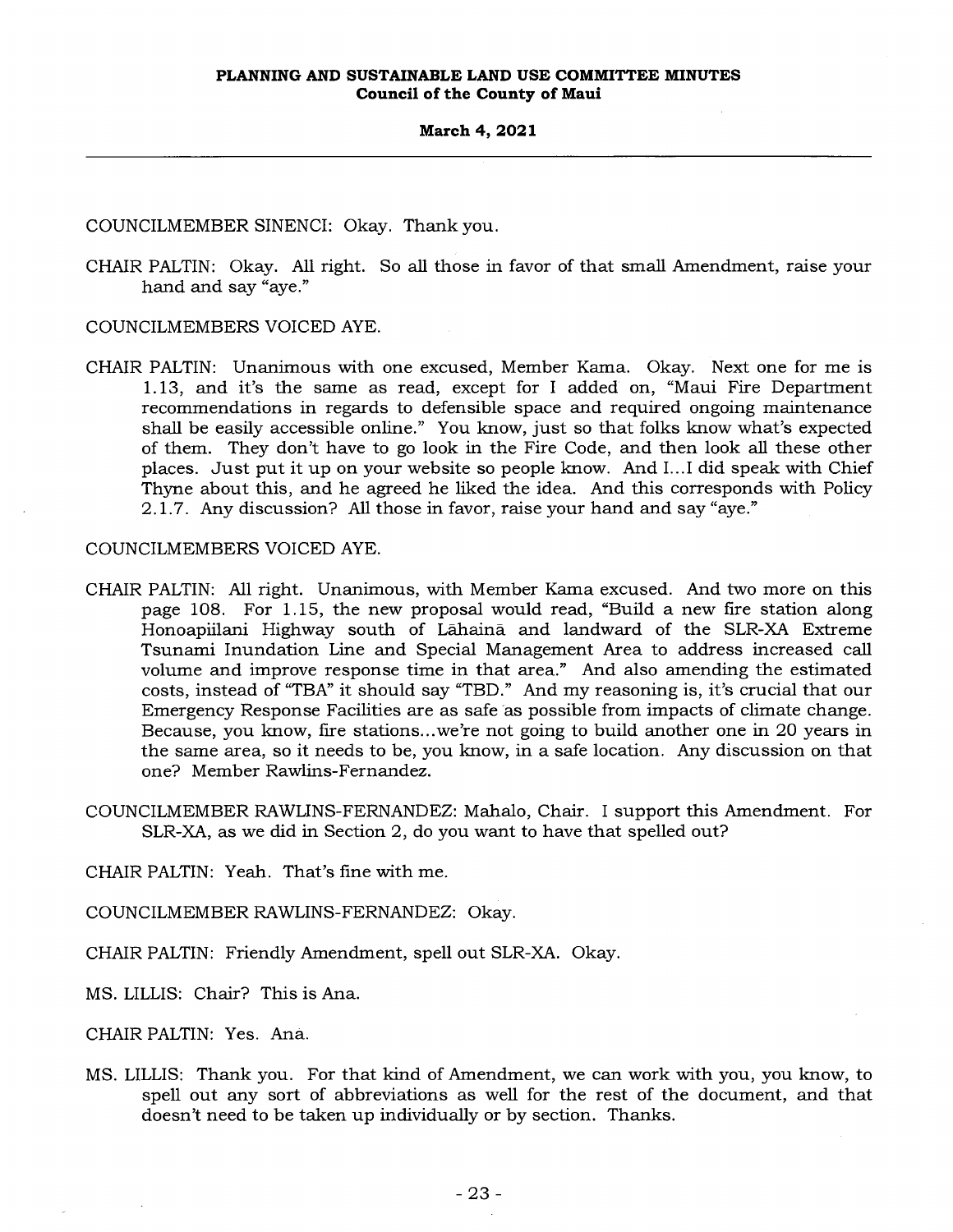CHAIR PALTIN: Okay. Thank you. Member Sugimura, did you have a question?

- COUNCILMEMBER SUGIMURA: Yeah. So I was just curious... so what did the community say... or where is this location that they're... did it come up during CPAC?
- CHAIR PALTIN: It didn't come up. I believe...I'm not sure if he's a Battalion Chief or a Captain. Kaulana Kino came and spoke with the Members and, you know, I think there's...when the winds are up, there's calls at Ukumehame area for kayakers blown out, you know, when there's car accidents and things like that, they need to get through the traffic of Lahaina. Town and get to the south facing areas. I did speak with Chief Thyne...

COUNCILMEMBER SUGIMURA: No location? Oh, sorry.

CHAIR PALTIN: But I spoke with Chief Thyne about it, and this was like much prior to CPAC. He said that the location that he would prefer is south of Puamana, but north of Launiupoko. That way it's...you know they don't have to get through town, they get a straight shot that way. And if there's events that are townward *[sic],* they can...they can assist that way as well. But there is no location chosen by the Fire Department at this time. Member...according to Chief Thyne, I'm sorry.

COUNCILMEMBER SUGIMURA: Thank you.

CHAIR PALTIN: Member King. Yes, Member King.

VICE-CHAIR KING: I just wanted to share with everybody, I just got a message that that tsunami watch...speaking of tsunamis...has been issued for Hawai'i...first wave could hit at 4:35 p.m. today, 8.1, I think...I guess that was off the coast of New Zealand.

CHAIR PALTIN: Okay.

VICE-CHAIR KING: Speaking of which...the question I had was...and maybe, Michele, you can answer this. Because we just talked about this in the new SMA rules that we have this new hazard erosion line. And so is that within, or is that behind all these other lines that we're talking about?

CHAIR PALTIN: Director McLean.

- MS. MCLEAN: The sea level rise...the sea level rise exposure area and the erosion hazard line are different things. They...they depict different things. Sea level rise is just sea level rise. The erosion hazard line couples sea level rise with projected erosion. So they are different.
- VICE-CHAIR KING: I just wanted to make sure that we didn't have to put that in here that these other things would cover. Do we need to add that...the erosion hazard line into this statement of where they want the fire station, or is it going to be well behind these other lines...the Tsunami Inundation, the SLR-XA, the Special Management Area.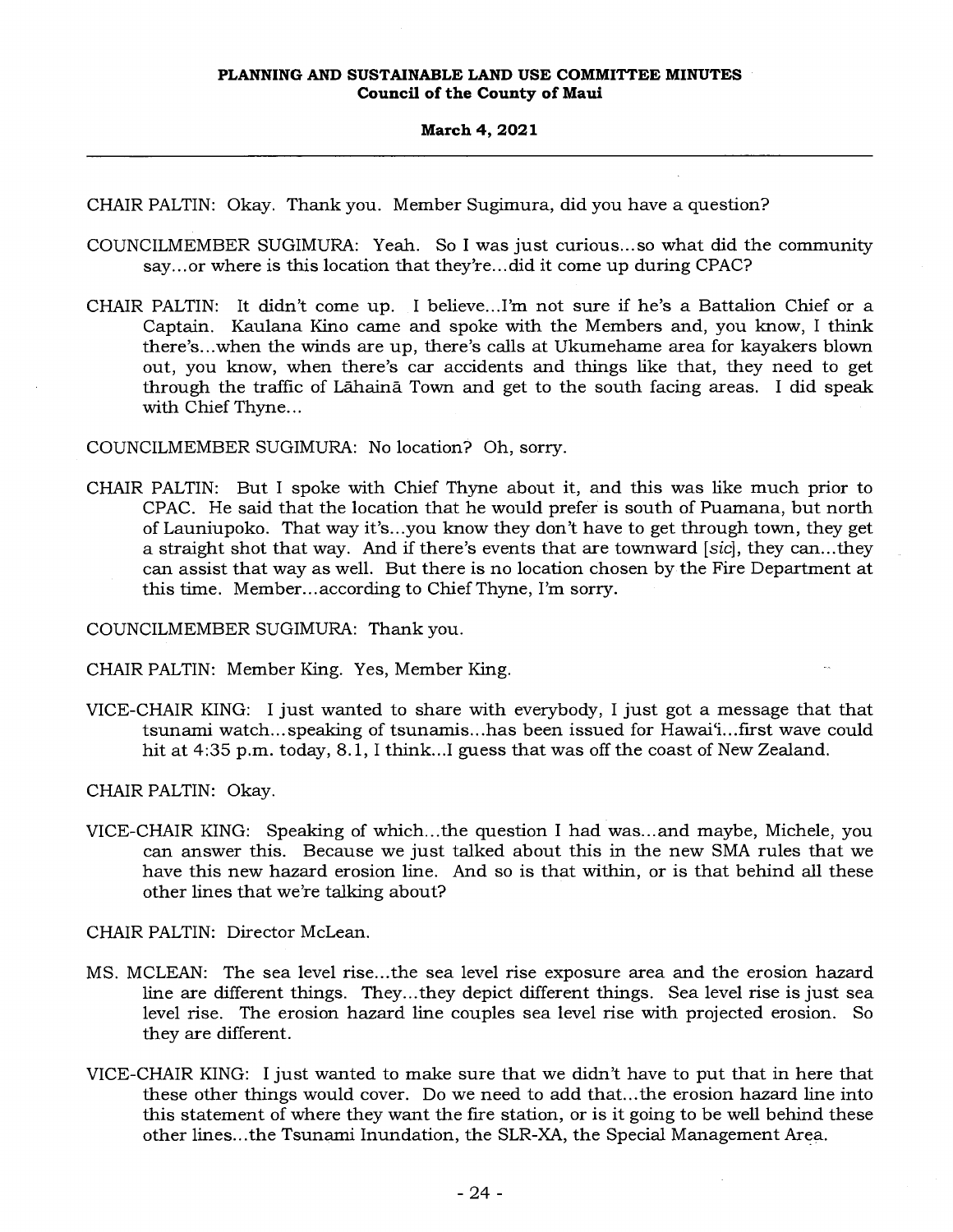- CHAIR PALTIN: It would be behind the Extreme Tsunami Inundation, but I'll defer to Director McLean.
- MS. MCLEAN: I don't think there would be any harm in adding the erosion hazard line.

CHAIR PALTIN: Okay.

VICE-CHAIR KING: Okay.

- CHAIR PALTIN: I take that as a friendly Amendment from Member King to add in the erosion hazard line. Member Sinenci.
- COUNCILMEMBER SINENCI: Thank you, Chair. I was just curious if the West Maui community had specifically come up with a location or this was just a general...to have a fire station south of Lahaina.
- CHAIR PALTIN: Yeah. We didn't come up with a location, and this Action Item was, as I said before, based on Mr. Kino... and I'm not sure of his positions, but he's a Lahaina firefighter... suggestion.

COUNCILMEMBER SINENCI: Okay. Thank you, Chair.

CHAIR PALTIN: Sure thing. Member Rawlins-Fernandez.

- COUNCILMEMBER RAWLINS-FERNANDEZ: Mahalo, Chair. I wasn't sure if you did this already, or if perhaps you cannot...you don't see her on your screen, but Pro Temp Kama is here.
- CHAIR PALTIN: No, I didn't. Welcome, Councilmember Kama. Aloha kakahiaka.
- COUNCILMEMBER KAMA: Aloha kakahiaka, Chair. And pardon me for being tardy this morning, I had to take care of some errands. Thank you.
- CHAIR PALTIN: Thank you for coming. And we're just on page 108, Action Item 1.15 right now.

COUNCILMEMBER KAMA: Yes. I'm with you. Thank you.

CHAIR PALTIN: Thank you. Okay. So is there any further discussion on this Amendment? Seeing none. All those in favor, raise your hand and say "aye."

COUNCILMEMBERS VOICED AYE.

CHAIR PALTIN: Member Rawlins-Fernandez, are you opposed?

COUNCILMEMBER RAWLINS-FERNANDEZ: Oh, sorry. My screen is frozen. Okay.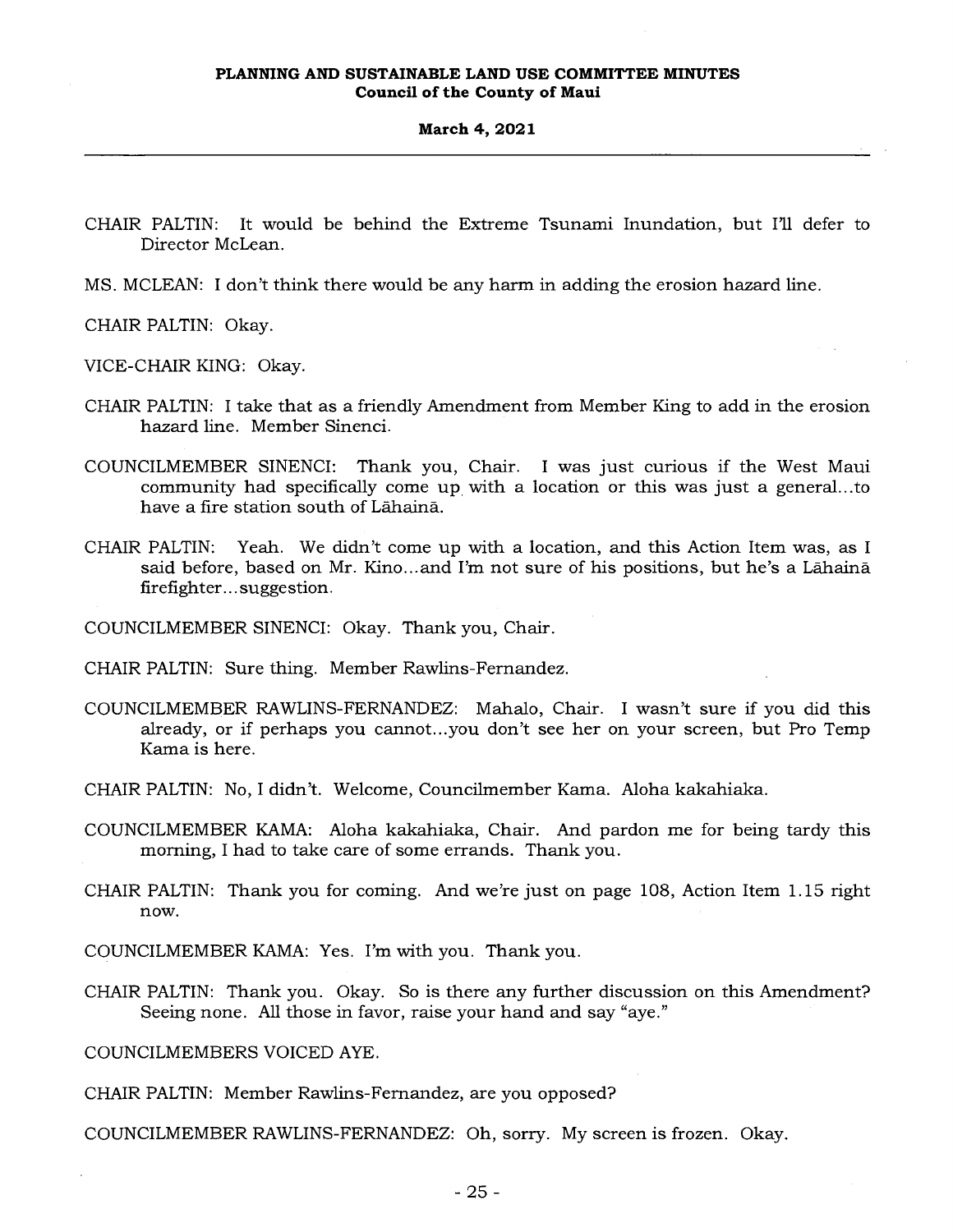#### **March 4, 2021**

CHAIR PALTIN: Okay. So that's unanimous. All right. Moving along, the next one is on page 108 as well. It's 1.16, Develop a plan to provide fire protection for homes on kuleana lands. And I just would like to raise the priority on this to high because, you know, lives are at stake, so it's...and the cost is...I mean, you just need to develop a plan. So if there is no objection, I'd like to make that Amendment.

COUNCILMEMBER MOLINA: No objections.

CHAIR PALTIN: All those...yes, Member Molina.

COUNCILMEMBER MOLINA: No. I was just stating no objections.

CHAIR PALTIN: Oh, okay. All those in favor, raise your hand and say "aye."

COUNCILMEMBERS VOICED AYE.

- CHAIR PALTIN: Okay. Unanimous. Before we move on to the next page, I just wanted to ask if there are any questions on page 108? Member Molina.
- COUNCILMEMBER MOLINA: Yeah. Thank you very much, Madam Chair. Page 108, regarding the Fire Station. Since this is noted as a high priority, has the Administration or the Fire Department taken a stand in support of this proposal, and if Administration knows if the Mayor was going to be including this in his FY2022 Budget Proposal? If that can be answered today? Yeah.

CHAIR PALTIN: Director McLean, or Ms. Maydan? Or anyone from Planning.

- MS. MAYDAN: Mahalo, Chair. Regarding the question of whether the Fire Department is aware of the action, yes, they are. We coordinated throughout our process to make sure that all departments and agencies were aware of the actions that were in the plan, and they provided comments and sometimes recommended changes. To the question of whether this is in the Mayor's proposed FY2022 Budget, I cannot answer that. Perhaps Director McLean can.
- MS. MCLEAN: Sorry, Chair. I don't know. We didn't go so far as to check in with Departments for what they are proposing in FY'22.
- COUNCILMEMBER MOLINA: Okay. All right. I guess we'll wait for the Budget...the Mayor's Budget Proposal to come my way. And Madam Chair, I just got one more question for the Planning Department. Page 108, Action 1.10, Adjustments to the SMA Boundaries to be moved inland. Who will be conducting the adjustments, and what level of participation will the community have in this process?
- CHAIR PALTIN: From the document it says the Lead Agency would be the Planning Department. Director McLean or Ms. Maydan, would you care to respond?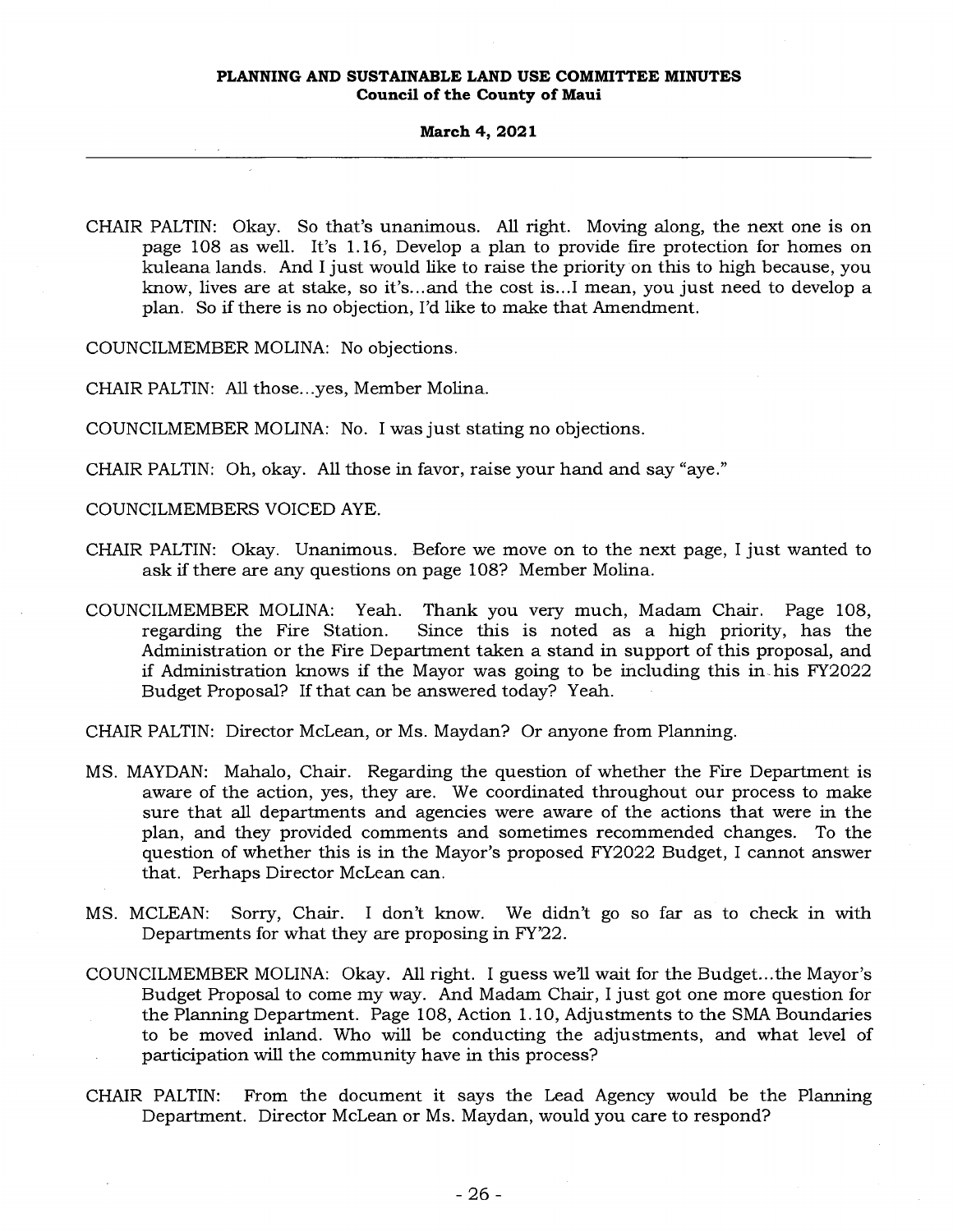#### **March 4, 2021**

MS. MCLEAN: Which Action Number is that? I apologize.

COUNCILMEMBER MOLINA: 1.10, page 108.

- MS. MCLEAN: Okay. That is something that would be appropriate for the Planning Department to initiate. We could follow the same process that we did for Lana'i, which is first putting together a proposed map that follows the criteria in HRS 205A...to map where those features are and propose moving the boundary to...in order to protect them. And there was a lot of community outreach in that process, so that would be absolutely appropriate for that...for West Maui as well. And like your earlier question, I don't know that we would necessarily stop at West Maui. That would certainly make it a much longer process, but it would kind of make sense to go region by region just to take it in small pieces because it would be such a big project. But absolutely, there would be community input along the way, and then public hearings before the Planning Commission for...for them to consider adopting new boundaries.
- COUNCILMEMBER MOLINA: Okay. Thank you, Madam Director. Thank you, Madam Chair.
- CHAIR PALTIN: Thank you, Member Molina. And moving right along to page 110, Action Item 1.2. I'm proposing to amend it by adding, "and maintain a current inventory of." So it would say, "Identify and maintain a current inventory of additional emergency shelter facilities that includes storage of supplies and are located in the safest identifiable areas, given the risk of natural or manmade disasters." Any discussion on that Amendment, Members? All those in favor, raise your hand and say "aye."

COUNCILMEMBERS VOICED AYE.

CHAIR PALTIN: Any opposed? Okay. I'm counting that as unanimous Amendment.

COUNCILMEMBER MOLINA: Madam Chair?

CHAIR PALTIN: Yes, Member Molina.

COUNCILMEMBER MOLINA: Can I ask a...can I ask a question on 1.10 as well?

CHAIR PALTIN: Sure.

COUNCILMEMBER MOLINA: Regarding that same topic...I guess for the Department, was there any extended conversations about the use of the old cane haul roads for emergency or road closure purposes? Was that issue brought up? Just curious. Maybe from Ms. Maydan.

CHAIR PALTIN: Ms. Maydan. I'm not sure...

MS. MAYDAN: I remember discussions...thank you. I remember discussions of using the old cane haul roads for multi-use...multi-use paths, like the proposed West Maui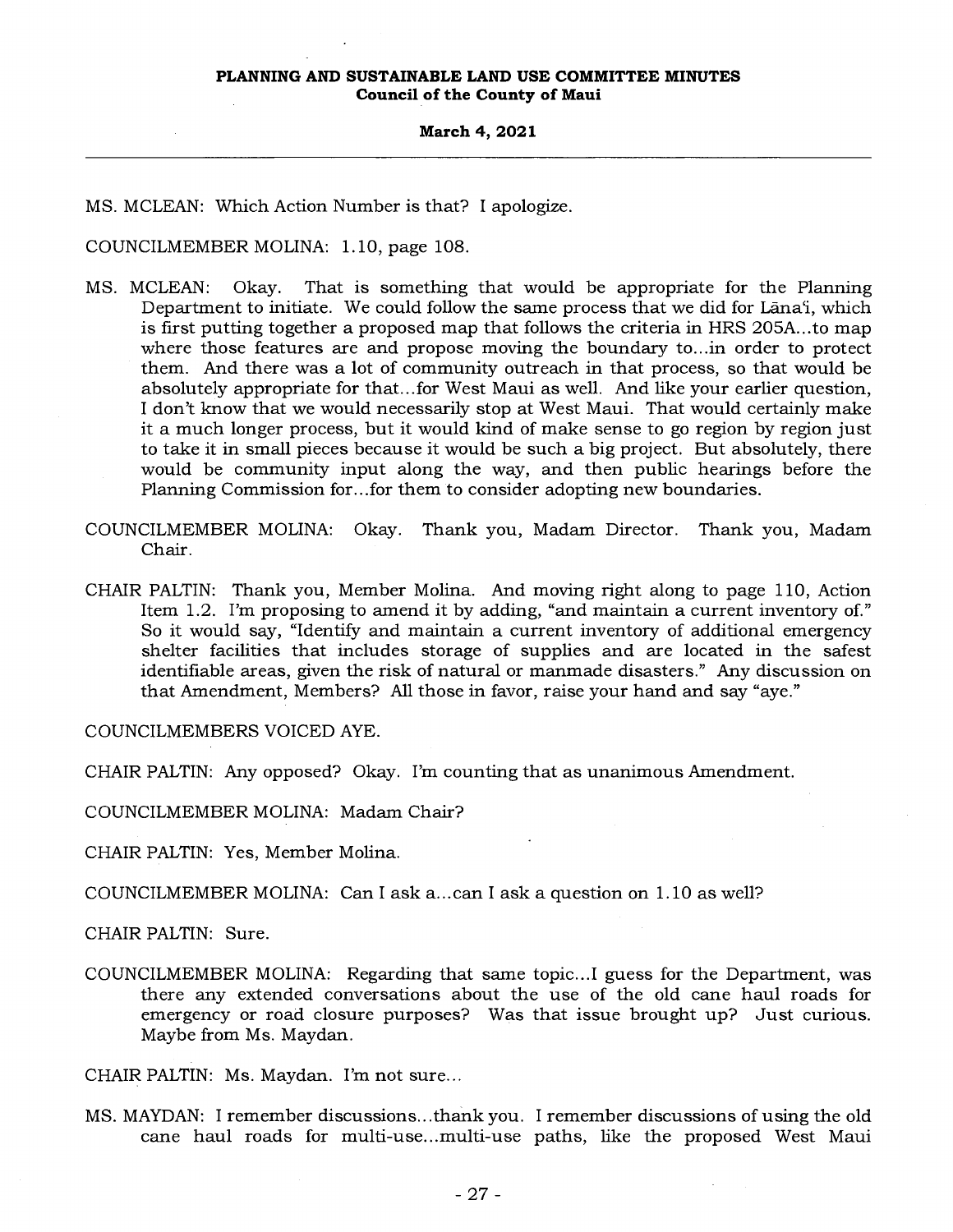greenway. I do not recall discussions regarding emergency purposes. I wouldn't say my memory is 100 percent accurate, but it doesn't rise to the top of my memory as far as that being a big discussion with the community.

COUNCILMEMBER MOLINA: Okay. Thank you. I was just curious.

- CHAIR PALTIN: And if I can add to that. Most of the residents know the alternative off-road ways around things. And so when one way is blocked off, they'll jam the other way and then the tourists are kind of just left as it is. So that could be a reason why it wasn't brought up, is because a majority of folks just use them if they're not gated anyway.
- COUNCILMEMBER MOLINA: Oh, okay. All right. Keep it as a local secret, I guess, huh. Okay. All right. Thank you. I was just curious. Thank you, Madam Chair. And thank you, Ms. Maydan.
- CHAIR PALTIN: Sure thing. Okay. And let's see...I got a message here. Okay. Perfect. And the next one is 1.22, and the proposed Amendment would read as such, "Develop and implement a more robust and alternative backup communication system for use during emergencies." And so I did think that our communication systems were robust until they go down and then we don't have communication, so that's the reason for alternative. And in speaking with Member King in the past, she meant robust as in start sending out information, you know. Recently I think there was a fire within the last year, and the information from the County didn't go out before the power got cut off. And so it was kind of difficult, you know. So one is the way that you transmit the information, and then the other is the message. And we'd like both to be more robust and alternative. Member Molina.
- COUNCILMEMBER MOLINA: Yeah, Madam Chair. Just thinking about the use of the word extensive. I mean, I don't know if that would have any application to this. You know, robust and extensive communication system because I guess we're talking about like what Member...you had mentioned about Member King encouraging, you know, getting...disseminating as much information as possible. I just kind of throw that out there...use of the word extensive in that or some other word that as applicable to...

CHAIR PALTIN: Or instead of robust...a more extensive...

- COUNCILMEMBER MOLINA: Or both. Yeah. Extensive, robust. Whatever you feel is more appropriate. Or using both.
- CHAIR PALTIN: Okay. Did you have a preference between robust or extensive? Or both?

VICE-CHAIR KING: Are you asking me?

CHAIR PALTIN: Yeah.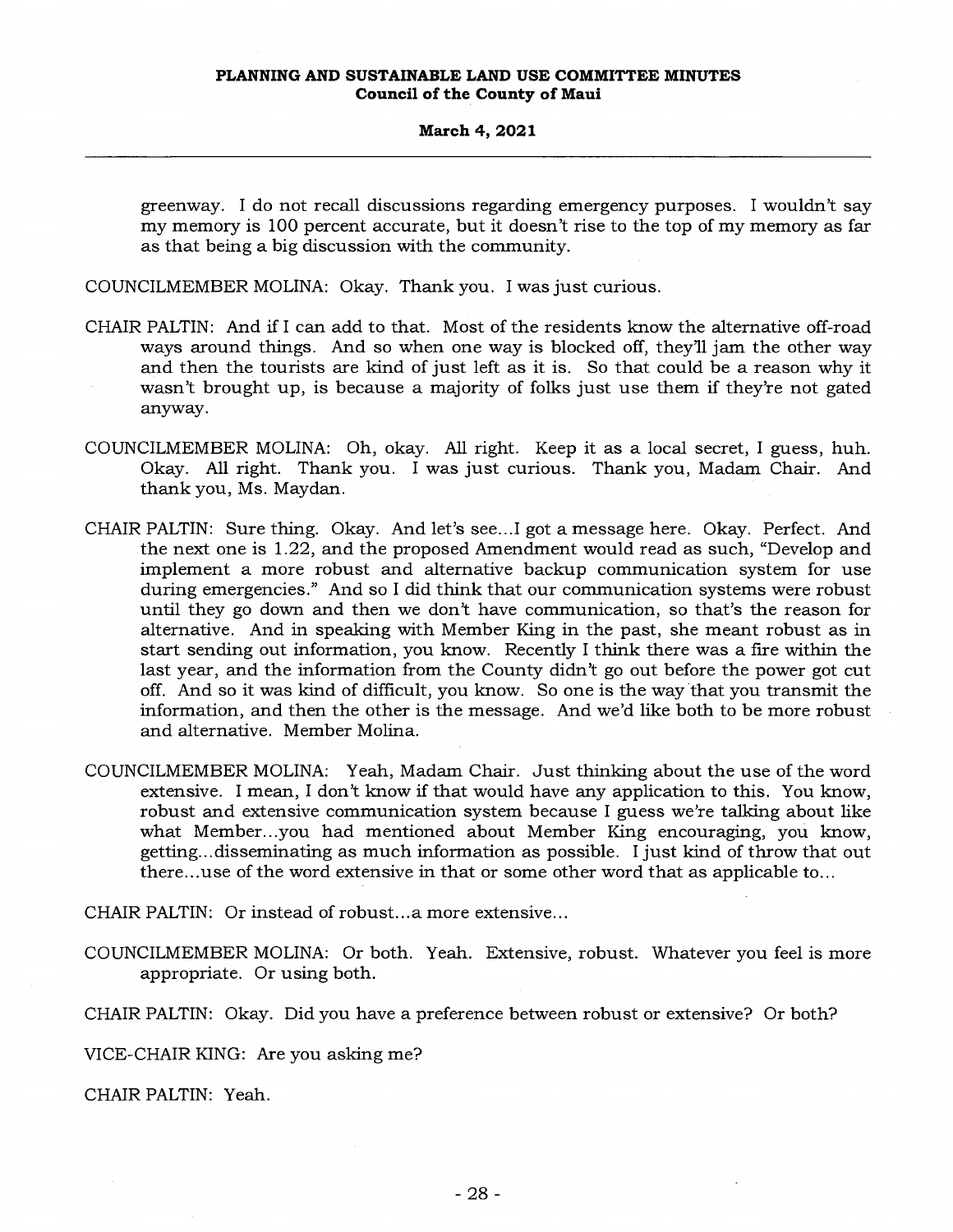#### **March 4, 2021**

- VICE-CHAIR KING: Yeah. I was kind of including the idea of extensive in that word robust. So, you know, I don't know. It's just wordsmithing. So it doesn't really matter to me if we want to add it on just to be specific, but I thought it covered both.
- CHAIR PALTIN: Okay. I...I...when I read robust, I didn't really understand what it meant, so I'd...I'd prefer extensive.
- VICE-CHAIR KING: Can we put that in...can we put that along with robust and extensive then?
- CHAIR PALTIN: Okay. Develop and implement a more robust, extensive, and alternative backup communication system for use during emergencies. Everyone okay with that? All those in favor raise your...oh.

COUNCILMEMBER KAMA: Chair? Chair?

CHAIR PALTIN: Yes. Member Kama.

- COUNCILMEMBER KAMA: I just have a clarifying question. So the intent is to technically saturate the communication so that no matter where the communication goes, there's nothing left unturned. Is that the intent?
- CHAIR PALTIN: You know, like during emergencies...

COUNCILMEMBER KAMA: Yeah.

CHAIR PALTIN: You want to know the road is closed. You want to know stay home. Charge your devices. Whatever the information is, we need to get it out. And if the phone lines go down, if the internet goes down, how are we going to get the message out to the people...like sirens, bullhorns, I don't know. But...

COUNCILMEMBER KAMA: By all means possible.

CHAIR PALTIN: Yes.

COUNCILMEMBER KAMA: Okay. Thank you. Thank you. Got it.

CHAIR PALTIN: Okay. All those in favor, raise your hand and say "aye."

COUNCILMEMBERS VOICED AYE.

CHAIR PALTIN: Okay. Unanimous. Okay. Next one is 1.23. My proposal as amended would read, "Develop or partner to create resiliency hubs throughout the West Maui community" instead of "Develop a resiliency hub appropriate for the West Maui community." Any discussion on that one? Just figure, you know, we can work with private entities and whatnot... schools and other agencies. All those in favor, raise your hand and say "aye."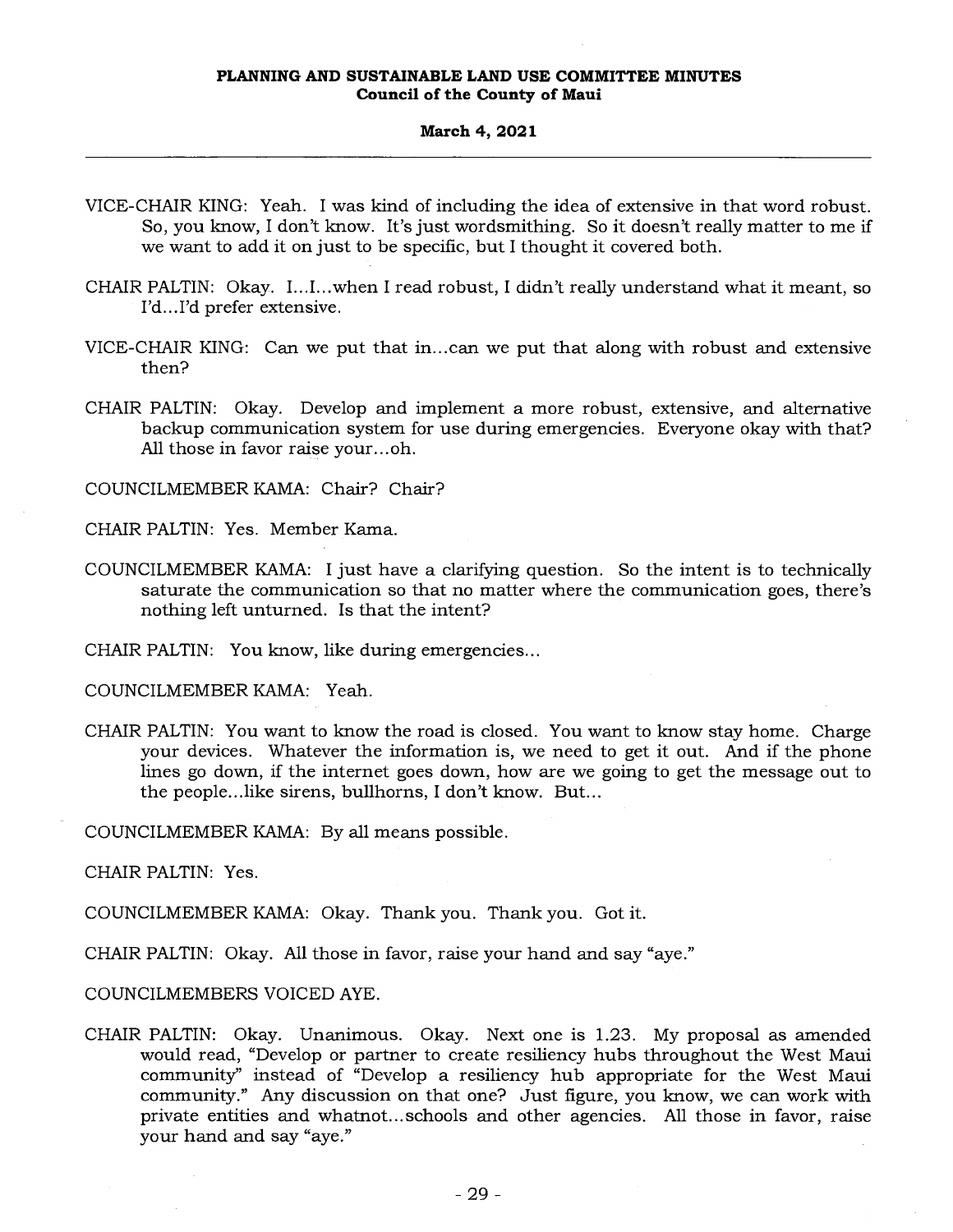**March 4, 2021** 

COUNCILMEMBERS VOICED AYE.

- CHAIR PALTIN: Any opposed? Unanimous Amendment. Also on page 110, I have number 1.26, and the Amendment as proposed would read, "Identify and implement temporary safety measures, such as signage and lane shifts, to alert the public of dangerous road conditions due to sea level rise and climate change." And then I would add in, "Specifically during extreme high tides or large surf from the south or west in the areas south of the bypass." And then I would put that on MPD and DPW. And the reason why I say that is if you go to and from West Maui during large surf or extreme high tides, the water is coming over that break wall. And so sometimes when the waves hit the break wall, some of the drivers will like swerve into the other lane of traffic. And a simple remedy...there's a big shoulder on the mauka side...a simple remedy would be just shifting everyone over when we know that there is expected high surf or expected king tides. And you know, it hasn't been done. People just get their cars durshed *[sic]* or they swerve. So that's my specific recommendation. If folks aren't aware of that issue without adding in that language, they might not understand what the recommendation or Action Item is. Any discussion there, folks? Member Rawlins-Fernandez.
- COUNCILMEMBER RAWLINS-FERNANDEZ: Mahalo, Chair. So for the...where it says specifically during...is the intent here to emphasize these conditions. So my proposal, if that was the intention, is like especially or particularly instead of specifically, which is more limiting, and especially or particularly is more of an emphasis.
- CHAIR PALTIN: Okay. Yeah. I'll take especially as a friendly Amendment.

COUNCILMEMBER RAWLINS-FERNANDEZ: Mahalo, Chair.

CHAIR PALTIN: All right. So all those in favor of this Amendment, raise your hand and say "aye."

COUNCILMEMBERS VOICED AYE.

CHAIR PALTIN: I don't see Member Johnson. Oh, I see him.

VICE-CHAIR KING: He's there.

CHAIR PALTIN: Okay. All right. Thank you. Amendment passes. We already took out the nonsubstantive one on 110. Any further questions on this page before we move onto the next page? Seeing none. We'll be moving on to page 112. And well begin with 1.33 on Councilmember Keani Rawlins-Fernandez's Amendment Summary Form. Her Amendment is...would read as follows, "Study and implement other disposal means to strive to eliminate the use of underground injection control wells, and transition from the use of wastewater injection control wells to appropriate environmentally sound methods of wastewater disposal and promote beneficial use of wastewater effluent." And this is removing and replacing with original CPAC language. Members, any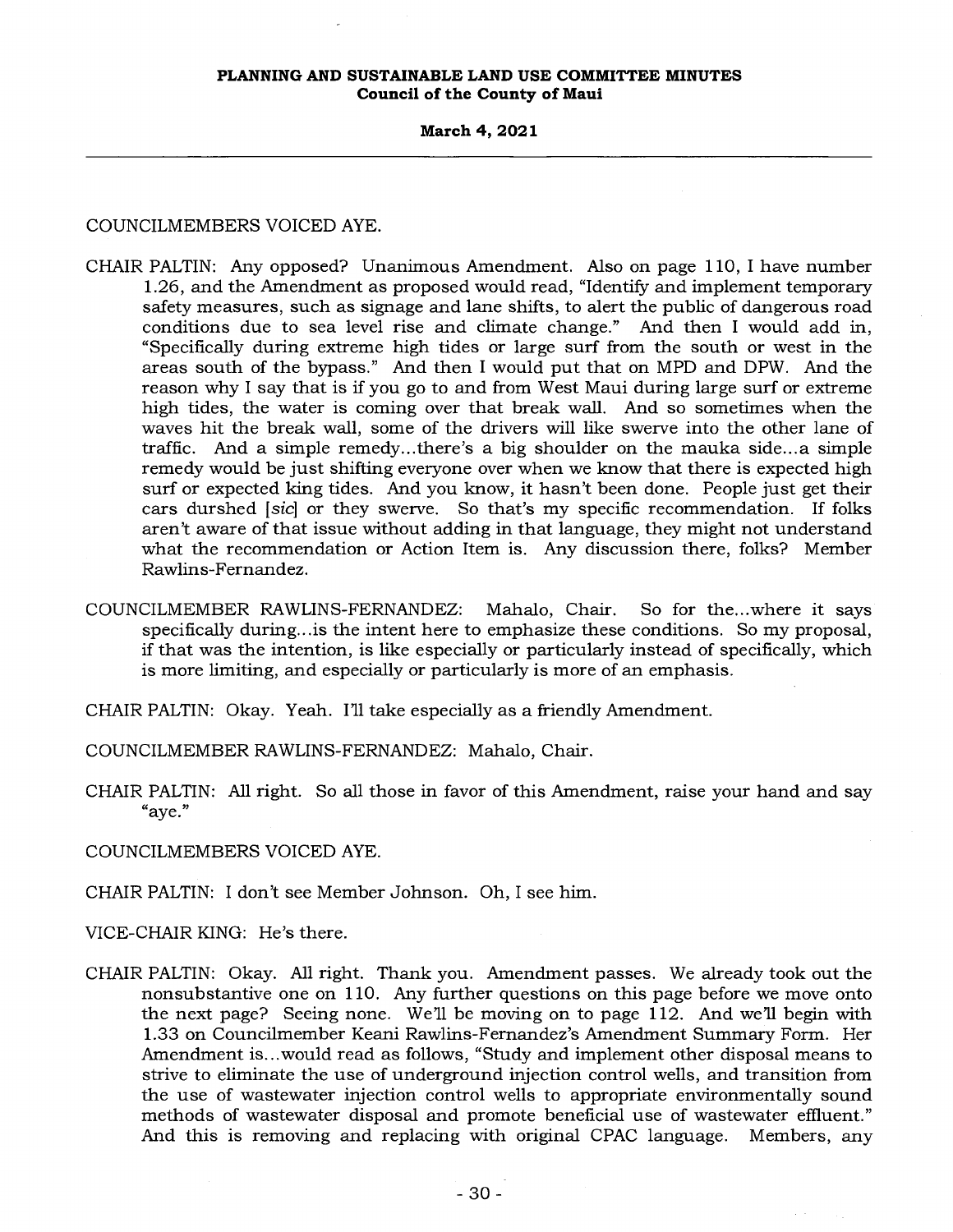#### **March 4, 2021**

discussion? Member Rawlins-Fernandez, would you like the Department to speak to this, or did you have anything more to add?

- COUNCILMEMBER RAWLINS-FERNANDEZ: Mahalo, Chair. I don't have anything more to add. I'm open to hearing comments from the Department if that is your preference. And really quickly, I'll just repeat what I messaged you in the chat, that my internet is not optimal right now, and my video seems to be consistently freezing. So if you don't see my hand up right away, please assume that I am voting in favor of a motion, and if I oppose the motion, I will speak up. Mahalo, Chair.
- CHAIR PALTIN: Thank you. Anyone from the Department care to make a comment on that, or are we all good in reverting to the CPAC language.
- MS. MCLEAN: Chair, the Planning Department doesn't have any comment on it. I don't know if you want to get feedback from the Department of Environmental Management, but we don't have any comment. Thank you, Chair.
- CHAIR PALTIN: Okay. All right. Thank you. Any further discussion? Member Lee.

COUNCILMEMBER LEE: No. I'll say something after you take the vote.

- CHAIR PALTIN: Oh, okay. Member Sinenci, is this a before or after?
- COUNCILMEMBER SINENCI: I can ask now. So just a clarification for estimated costs under 1.33. The \$250,000 is actually \$2.5 million then?
- CHAIR PALTIN: I believe it would be \$250 million.
- COUNCILMEMBER SINENCI: \$250 million. Okay. Thank you for that clarification.
- CHAIR PALTIN: You're welcome. Member King.
- VICE-CHAIR KING: Thank you, Chair. So I just wanted to ask Director McLean the...you know, we've all seen the press release and the \$26 million project, and that was the goal...that was one of the goals is to..is to try to start retiring the injection wells. So DEM is going to be asking for...so that's the kind of project that would go into this and that would be counted towards that \$250 million.

MS. MCLEAN: I would think so.

VICE-CHAIR KING: Okay. I'm going to...I'm going to...I'm going to count it towards that \$250 million plus the \$13 million that we've already put into the Budget for, you know, the recycled water. So we've been...we've been putting money into this to try to get that to happen.

CHAIR PALTIN: Yeah.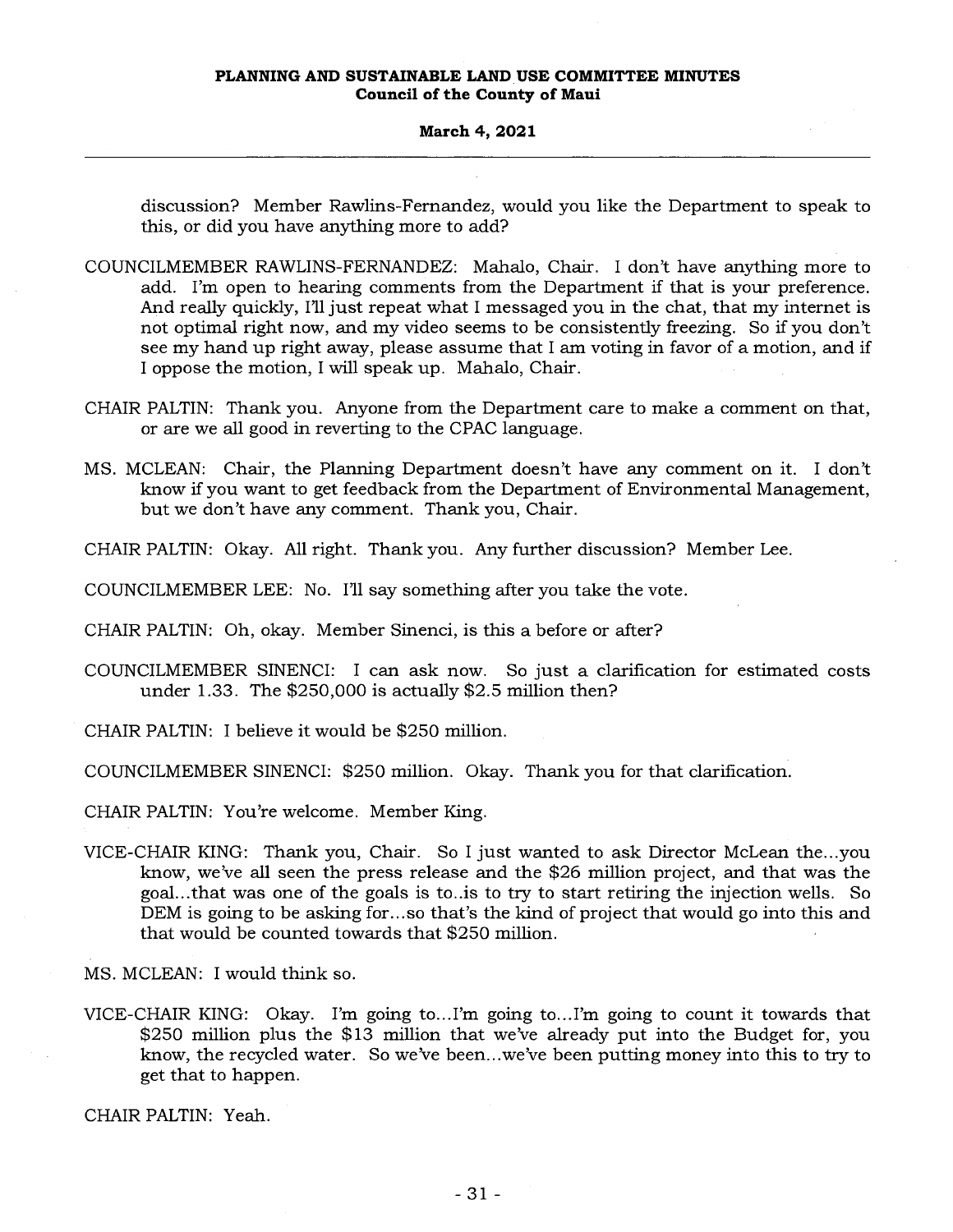VICE-CHAIR KING: And by the way, Chair, I just sent my...I was trying to find out what... speaking of robust communication system, what communication has gone out to the County of Maui about this potential tsunami from the earthquake.

COUNCILMEMBER LEE: Yeah.

- VICE-CHAIR KING: Because I am...I am way inside the evacuation zone, so I'm not sure if and when I'll have to be evacuating. Hopefully after this meeting is over if that happens, but...
- CHAIR PALTIN: Yeah. You'll see us in partial activation at this time is what I've heard.

VICE-CHAIR KING: Yeah.

COUNCILMEMBER LEE: Chair?

VICE-CHAIR KING: I was...I just trying to figure out what communication is going out to the rest of Maui about this.

CHAIR PALTIN: Chair Lee.

CHAIR PALTIN: Oh, okay. All right. So let's take the vote then. All those in favor, raise your hand and say "aye."

COUNCILMEMBERS VOICED AYE.

- CHAIR PALTIN: All right. I got eight in favor and one excused. Amendment passes. Go ahead, Chair Lee. Enlighten us.
- COUNCILMEMBER LEE: Okay. I just got a text from Sandy Baz. And as Member King mentioned earlier, we are on a tsunami watch, and he will give me an update in 30 minutes when he gets his update. And this occurred near New Zealand, and a hurricane...not hurricane...earthquake with a magnitude of 8.0. So right now, we do not...that's all I have. And as soon as I get the next update from Mr. Baz, I will send it on to you. I will try and email that to you...to all of you.

CHAIR PALTIN: Thank you so much.

COUNCILMEMBER LEE: Okay.

CHAIR PALTIN: I'm going to go through as much as I can until then. Moving right along.

COUNCILMEMBER LEE: Okay. Wait. Don't put us...don't put us at risk now. If we have to drive home to Kihei, or drive home someplace, yeah.

COUNCILMEMBER LEE: That's what I was going to say after the vote. What I have. Okay.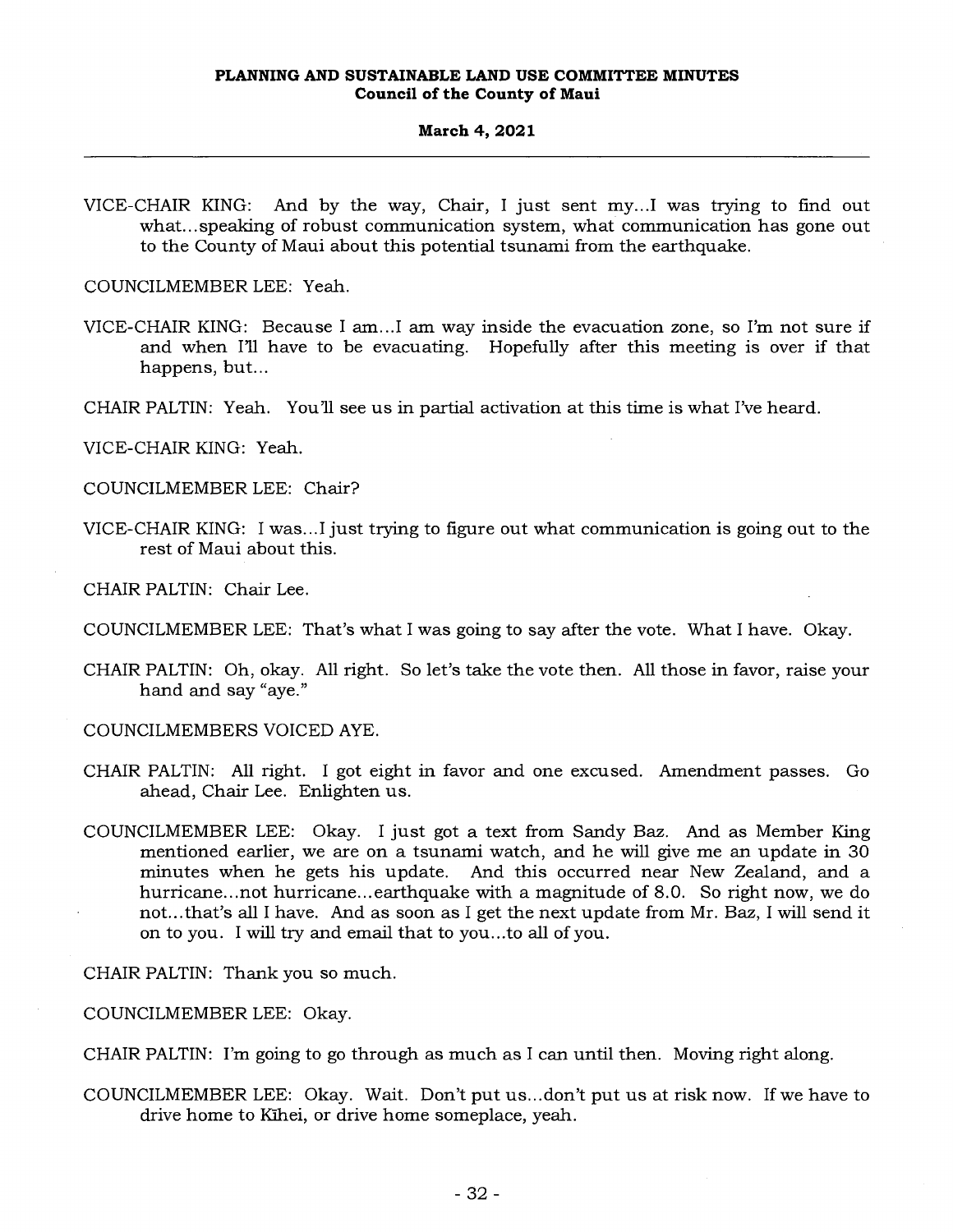#### **March 4, 2021**

VICE-CHAIR KING: Well, I'm home. And I'm at risk at home because I'm in the evacuation zone, so...

COUNCILMEMBER LEE: Okay. Then you have to get out of there.

VICE-CHAIR KING: If I have to go, you'll know why I'm gone.

COUNCILMEMBER LEE: Okay.

COUNCILMEMBER KAMA: Don't worry, Chair, you won't lose quorum though.

CHAIR PALTIN: All right. Let's just do as much as we can in the time we have left. Next up on page 112, 1.36 Action Item, this is my Amendment. And it's going to read, "Identify locations and develop or partner to create recycling drop-off centers that would collect and transfer all viable recyclables and regulated EPA and DOH materials, such as green waste, appliances, eWaste, tires, and lead acid batteries." I think we can just accomplish more with partnering with private entities or public private partnerships. So I think I explained that the last one with the resilience hub. So all those in favor, raise your hand and say "aye."

COUNCILMEMBERS VOICED AYE.

CHAIR PALTIN: And I'll take that as a unanimous approval of the Amendment. Does anyone have any further questions on this page 112 before we move on? Seeing none.

COUNCILMEMBER MOLINA: Chair?

CHAIR PALTIN: Oh.

- COUNCILMEMBER MOLINA: Sorry, Chair. I just had one question. Regarding Action 1.32, the recycled water for parks, golf courses. Was there any discussion for use of recycled water for landscaping of the common area and in commercial or residential projects where transmission would be available. I don't know if that might be a question for Ms. Maydan.
- CHAIR PALTIN: Ms. Maydan. I see that it does say including, but not limited to, so...Ms. Maydan, do you have anything to expand on?
- MS. MAYDAN: I can just share that the use of recycled water was definitely a discussion with the community and with CPAC...a lot of support for it. A lot of conversations with the Department of Environmental Management as far as how they plan to expand that use, and it's definitely a priority of the Department and a priority of the community. As far as real specific discussions, landscaped areas and commercial areas, I don't know if that was a discussion that was necessarily had, but strong support for the use of recycled water for sure.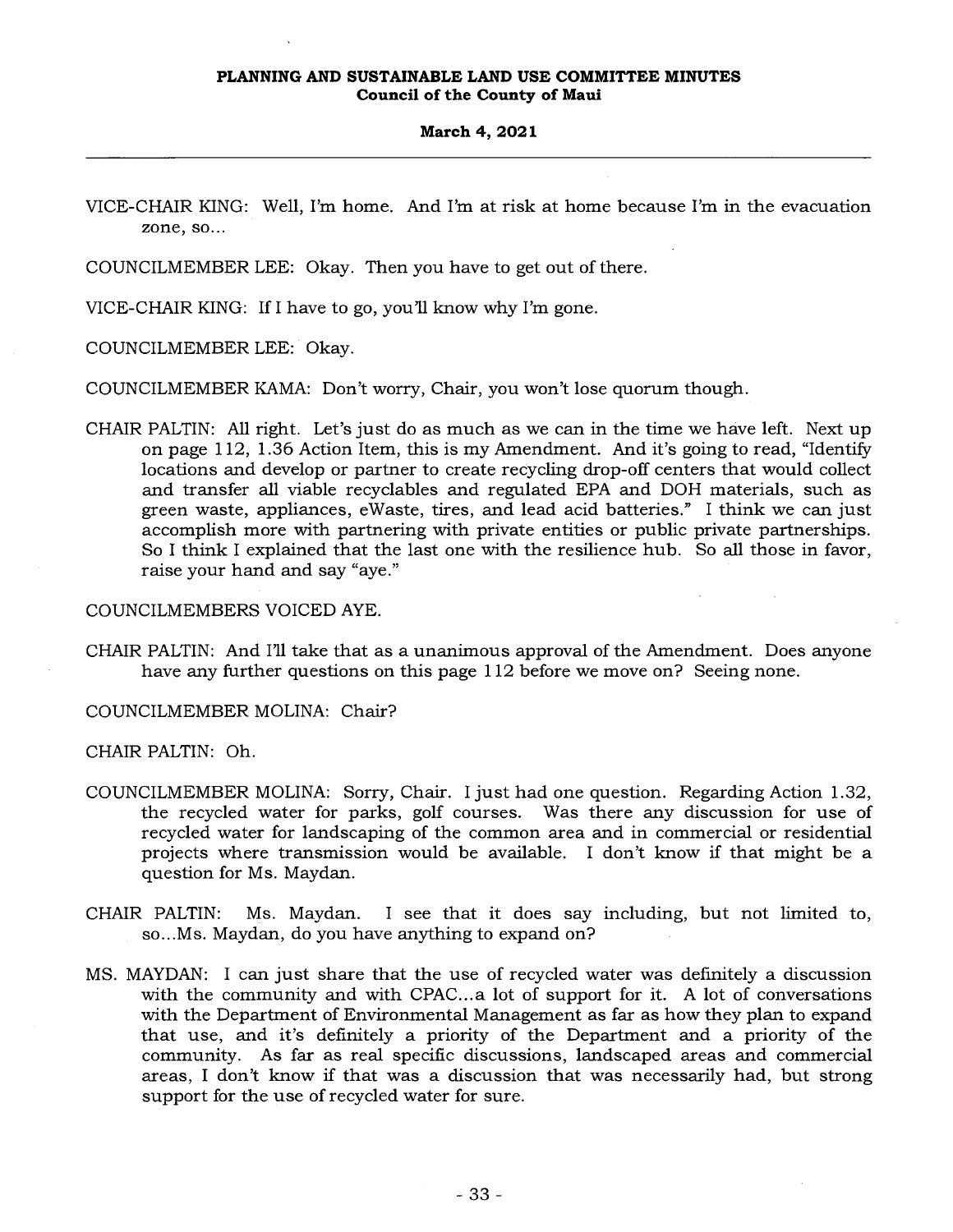COUNCILMEMBER MOLINA: So it was just mostly discussed broadly, I guess, yeah, not with specifics in certain areas. Okay. All right. Thank you, Ms. Maydan. Thank you, Madam Chair.

CHAIR PALTIN: Okay. Sure. No problem.

COUNCILMEMBER SINENCI: Chair?

CHAIR PALTIN: Okay. Moving right along. The next...

COUNCILMEMBER SINENCI: Chair?

- CHAIR PALTIN: Yes, Member Sinenci.
- COUNCILMEMBER SINENCI: Thank you, Chair. Real quick. So it looks like 1.38 and 1.40 on page 112, the Department of Public Works has two CIP projects. One of them slated for 2023-2024 for storm water runoff, yeah. I mean...just to highlight. So if they've already got it in the Budget, whether it be design or construction, then we can put some of these things already right into the plan.
- CHAIR PALTIN: Ms. Maydan, any comment?
- MS. MAYDAN: No comment. Just that we absolutely did coordinate with the agencies on the actions, and especially the CIP actions.
- COUNCILMEMBER SINENCI: Okay. Thank you.
- CHAIR PALTIN: Thank you, Member Sinenci. Okay. Moving along. Any questions on page 114? If there are none, that brings up to the end of 2.1 or...wait, what is it? Sorry. 2.1, yeah. Good job. Pat yourselves on the back. Okay. Next up we're on 2.2 goals, a Complete Balance and Connected Transportation Network. And I'm not sure if I mentioned this before and we voted on it, but everywhere on the top where it says West Maui Community Plan, Maui Planning Commission Draft, I wanted to put what goal it was. So when you're looking at the goal, you know, oh, we're on a Complete Balanced and Connected Transportation Network. Did I mention that to you folks already? Okay. Good. Good. All right. So the first one on 116 is 2.04. I just would like to change the priority from low to medium. And this was create a marketing program aimed at visitors to use multi-modal transportation options to West Maui, including bus, shuttles, taxi, ride-share, bicycling, walking, to encourage a car-free stay. Because you know, that...pau hana traffic and when the big jets land is kind of legendary on the pali. So just changing that priority from low to medium. All those in favor, raise your hand and say "aye."

## COUNCILMEMBERS VOICED AYE.

CHAIR PALTIN: Unanimous. All right. Any further questions?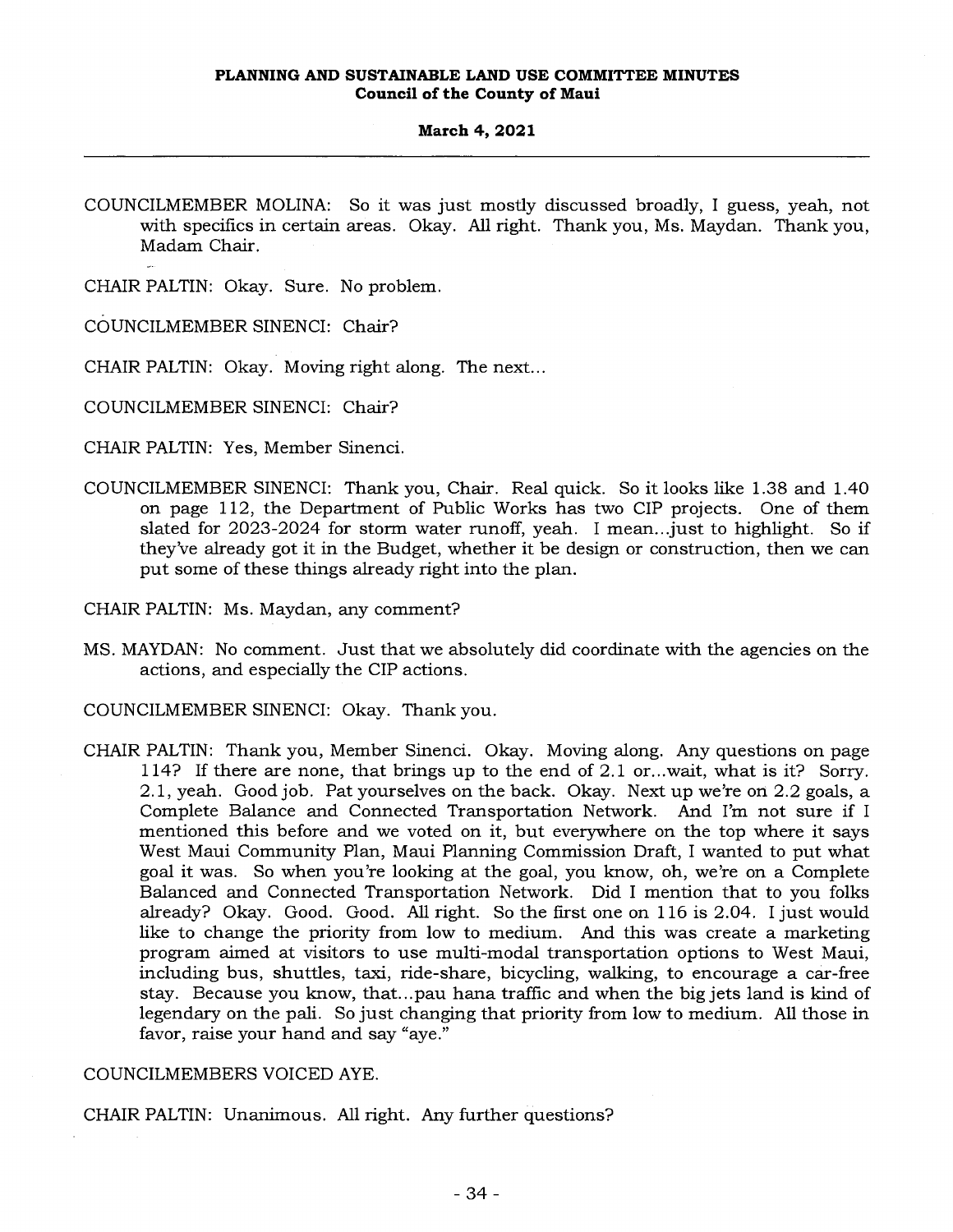VICE-CHAIR KING: Chair?

CHAIR PALTIN: Yes, Member King.

VICE-CHAIR KING: On that one...is it the expectation that there would be a campaign that would be island-wide?

CHAIR PALTIN: Yeah.

VICE-CHAIR KING: Okay.

- CHAIR PALTIN: Okay. And any further questions on 116? Seeing none. Let's move on to page 118. Any questions on 118? Seeing none. Moving on to...or page 120. I have 2.21, and my Amendment would just add in the word "wetlands." And so it would read as follows, "Work in partnership with State Department of Transportation to prioritize and facilitate realignment of Honoapiilani Highway out of the coastal hazard zone, and manage public lands makai of the new highway as wetlands, public parks, and open space." And the reason I added that in there is one of my Budget items from last fiscal year was to clean up that mile marker 13.5 area. And in working with the Managing Director and some of the Ridge to Reef groups, Emily Fielding from the Nature Conservancy said, you know, that's a wetland area, and I... and we wanted to try and leverage the \$100,000. And I heard back from Mr. Nishita that they might be able to get \$400,000 off the \$100,000 that we put in the Budget last year to clean that area up because there's money out there for managing wetlands, you know, especially if the County put money up to begin with. And so I thought that it's important to recognize that, and then we can leverage our work to protect the wetlands at the Federal level and State level. Member Sinenci.
- COUNCILMEMBER SINENCI: Thank you, Chair. Did you want to include the County's funding source because of your last statement?
- CHAIR PALTIN: Oh. Sure, we can...we can just put County, State and Federal.
- COUNCILMEMBER SINENCI: Okay.
- CHAIR PALTIN: Okay. All those in favor of that...Member Kama, did you have a question? I can't hear you.
- COUNCILMEMBER KAMA: Thank you. So I just wanted to ask...you know, as we want to realign Honoapiilani Highway out of the coastal zone, does that mean that we're going to have...that the lands on both sides are all public? Are we assuming that it's all public lands, and that we can do that without...
- CHAIR PALTIN: The County owns a good portion of it, as well as the State. There are portions that aren't owned by the Government. So they'll have to work that out. Just like I think, you know, the northern terminus is gonna go through Ka'anapali Land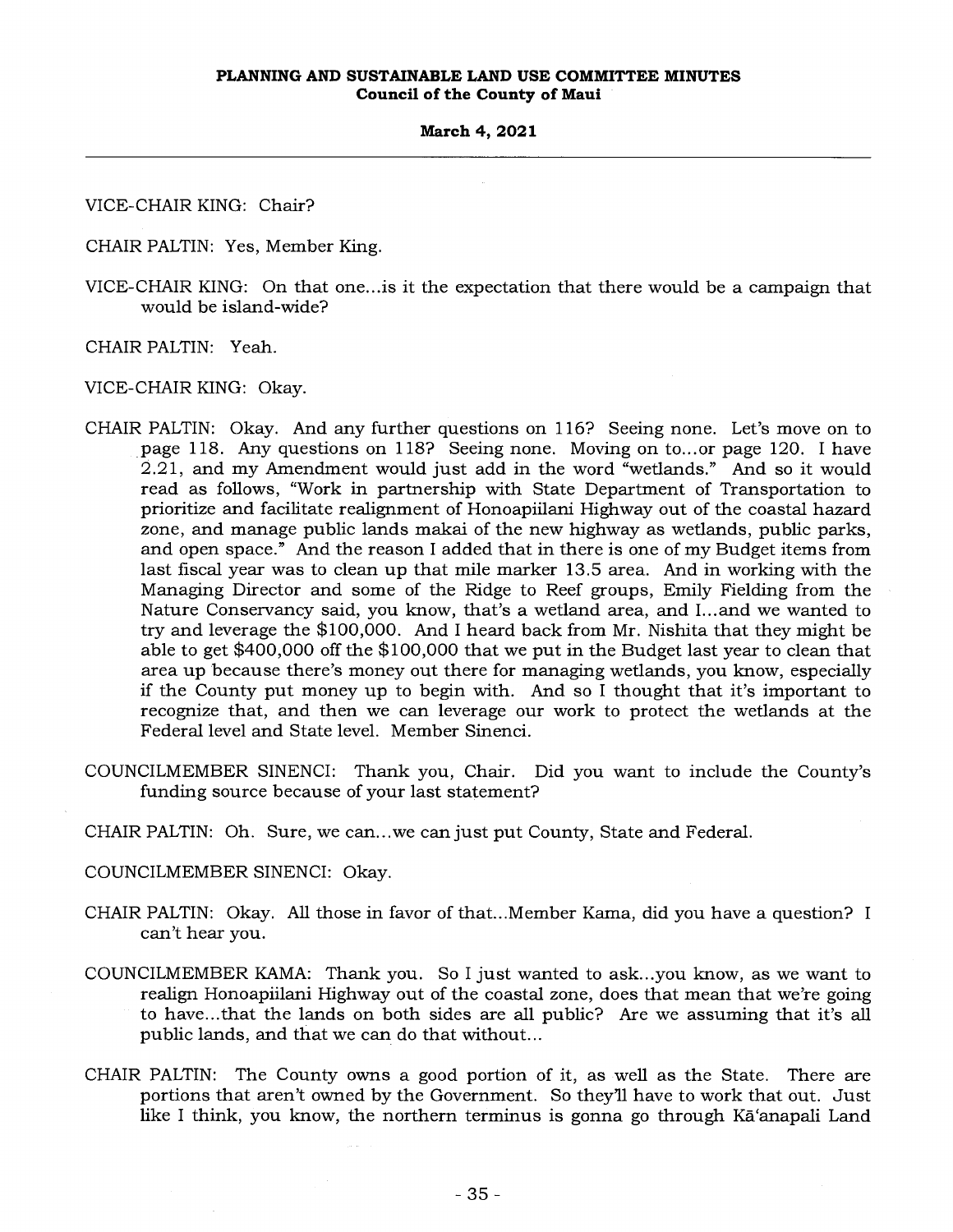#### **March 4, 2021**

Management's property. So it's...if they don't own the land already, they need to work something out.

COUNCILMEMBER KAMA: So those are going to be impacted by this then. All the other private landowners, right? So we're going to have to...

CHAIR PALTIN: No. Because it says managed public lands.

- COUNCILMEMBER KAMA: Oh, okay. Okay. Just the public lands. Okay. Okay. I got it. Okay.
- CHAIR PALTIN: Sure. Member Sinenci.
- COUNCILMEMBER SINENCI: And then a friendly Amendment to the estimated cost, maybe from N/A to TBD.
- CHAIR PALTIN: Okay. Yeah. Sure. That sounds good. TBD. Good...good Amendment. All right. All those in favor of those Amendments as stated, raise your hand and say "aye."

COUNCILMEMBERS VOICED AYE.

CHAIR PALTIN: And that's unanimously amended. Okay. Any further questions on page 120?

COUNCILMEMBER RAWLINS-FERNANDEZ: Chair?

CHAIR PALTIN: Member Rawlins-Fernandez.

- COUNCILMEMBER RAWLINS-FERNANDEZ: Mahalo, Chair. First, I just had a nonsubstantive proposed Amendment. On 2.14 on page 118 and 120, Action Item 2.22, the "T" in Lahaina. Town to be either capitalized throughout, or not capitalized throughout...just for consistency.
- CHAIR PALTIN: Okay. Members, do you prefer capitalized Town or not capitalized town throughout?

COUNCILMEMBER RAWLINS-FERNANDEZ: Capitalized.

CHAIR PALTIN: Capitalized. Okay. All those in favor of capitalized Town throughout the document, raise your hand and say "aye."

COUNCILMEMBERS VOICED AYE.

CHAIR PALTIN: Okay. We got that one passed unanimously.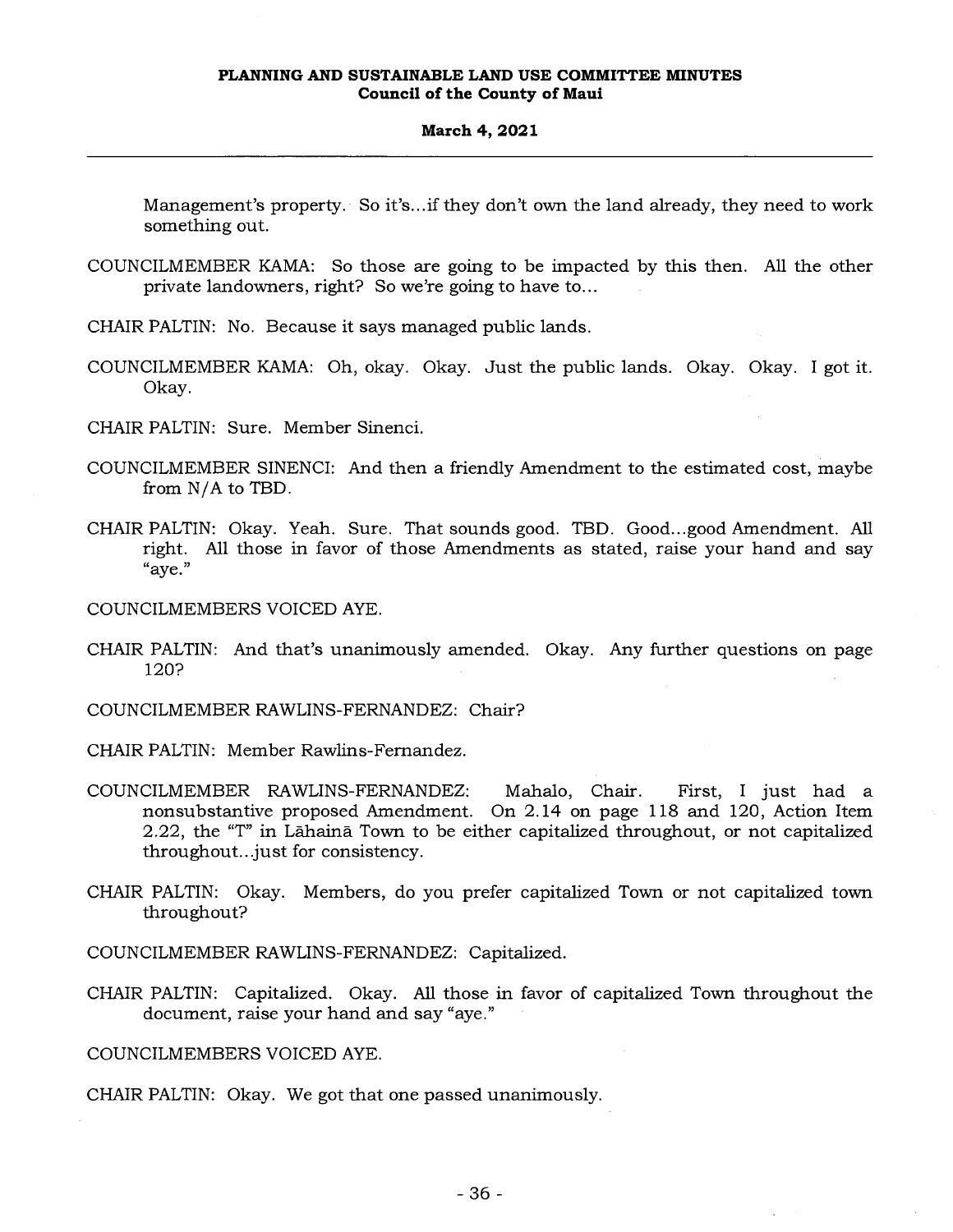#### **March 4, 2021**

COUNCILMEMBER RAWLINS-FERNANDEZ: Score. All right. I have one more proposal on this page.

CHAIR PALTIN: Okay.

- COUNCILMEMBER RAWLINS-FERNANDEZ: For 2.19, establish a regional network of multiuse bicycle and pedestrian paths and protected bike lanes in West Maui. For pedestrian paths...I guess this is a question for Director McLean. Is that assuming that it would be inclusive of all abilities?
- CHAIR PALTIN: Director McLean.
- MS. MCLEAN: Thank you. This is 2.19?

CHAIR PALTIN: Yes.

COUNCILMEMBER RAWLINS-FERNANDEZ: Yes.

- MS. MCLEAN: Multi-use...multi-use generally suggests for all users and all kinds of mobility. So scooters, wheelchairs, bikes.
- COUNCILMEMBER RAWLINS-FERNANDEZ: Okay. Director, is that...is the term "multi-use" defined somewhere in the beginning of the plan so that it specifies that it includes all abilities? Oh, I think you're muted.
- CHAIR PALTIN: It's not in Appendix G, I know.
- MS. MCLEAN: Multi-modal is defined as transportation in Land Use Planning that considers diverse transportation options, equally including walking, and public transit, and automobile, and accounts for land use factors that affect accessibility. But multi-use is not defined in the plan at the moment.
- COUNCILMEMBER RAWLINS-FERNANDEZ: Okay. Chair, I would like to...I know that that's not the section that we're on, but when we get there, I'd like to define multi-use so that it specifically and clearly includes everyone of all abilities in our County. Mahalo, Chair.
- CHAIR PALTIN: Okay. We'll take that up in Section 5. All right. If there's no further questions, comments, or suggestions, we're done with Goal 2.2. Good job, gang. Moving right along, we're now on page 122. And my Amendment Summary Form is for Action Item 3.01, which would...this is just kind of hybridizing the CPAC version and the Maui Planning Commission version. And it would read as follows, "Prepare a management plan for County-controlled properties in County Historic District Number 1 with review by the Cultural Resources Commission to describe the long-range stewardship of these sites and their historical and cultural significance. Install interpretive signs, incorporating 'Olelo Hawai'i at County parks and properties in West Maui with historical, cultural, or environmental significance, and consider the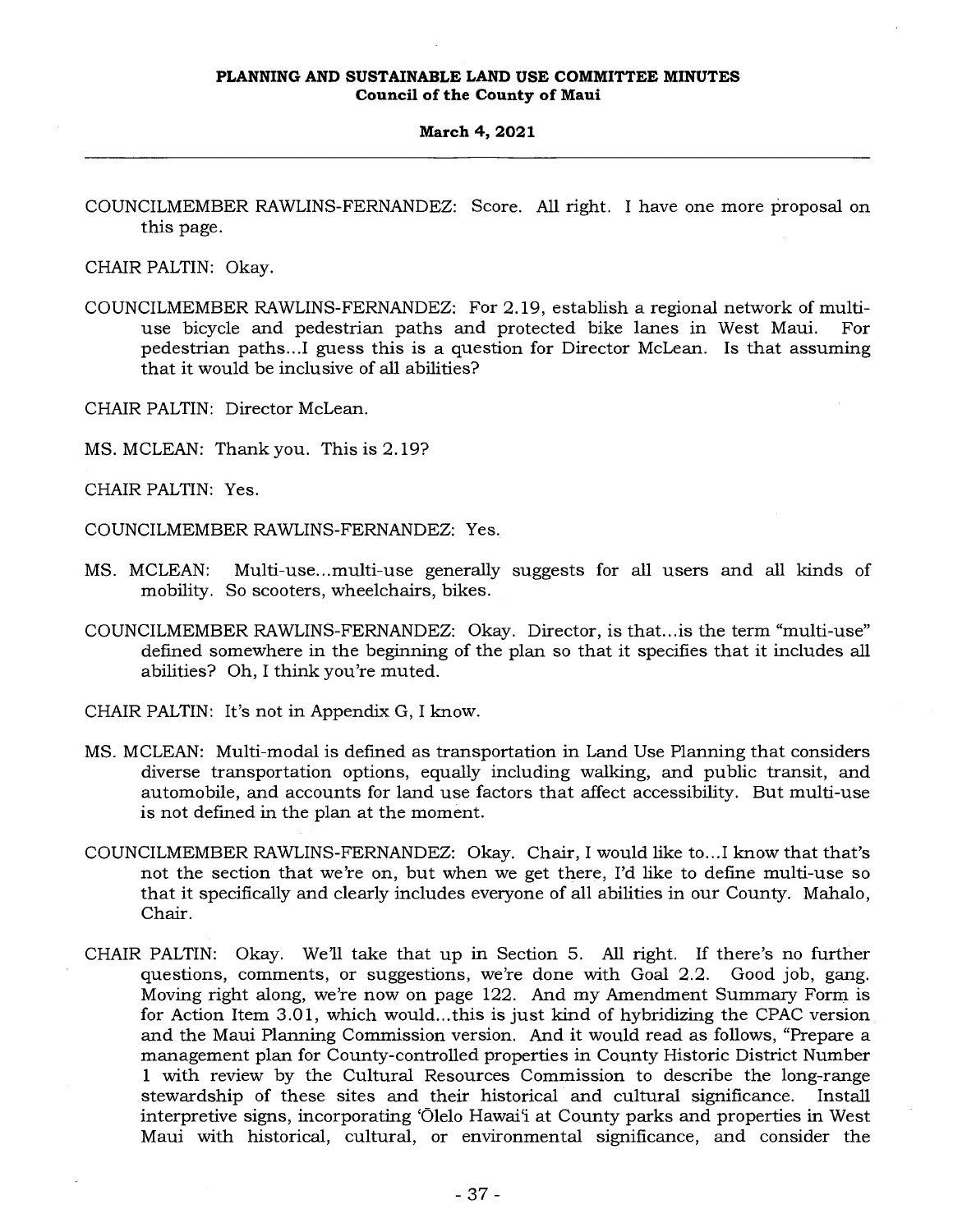installation of a flag pole at Kamehameha Iki Park for King Kamehameha III's royal standard. And since I put this up, I did speak with Theo Morrison of Lahaina Restoration Foundation, and she would... she's gathering support to do something like this at Moku'ula as well. So when I heard that, I was really happy because it was kind of in alignment with this Action Item. Any discussion, Members, on the proposal? Member Sinenci.

- COUNCILMEMBER SINENCI: I just had a consideration for also statues. I know we're working on getting a statue of our ali'i in Hāna. So...and considering the cultural significance and importance of West Maui, you know, we'd love to see more...you know, of core figures, maybe perpetuated in some form of a statue or something. I know this was something that was brought up at the parade meeting as well, according to Member Sugimura. So it's just something I wanted to bring up for your consideration.
- CHAIR PALTIN: Yeah. Yeah. I mean, I think Member Sugimura and myself decided that there needs to be a little bit more community outreach on this. It didn't come up organically from the West Maui community and, you know, in talks. I think it was Kamehameha III that declared Lahaina as the capital of the Hawaiian Kingdom. So before adding something like that into the community plan, I would like it to come from the community. And that's not to say that we couldn't pursue it if that's what they want in the future, but being that what came through the community was the flag pole, sharing Kamehameha III's...King Kamehameha III's Royal Standard, I just wanted to keep true to what came through the community organically.

COUNCILMEMBER SINENCI: Okay. I'll note it, Chair. Thank you.

CHAIR PALTIN: Thank you. Member Lee.

COUNCILMEMBER LEE: Just wanted to let you know that there is such a word as hybridizing. Hybridizing. There is such a word. At first I thought you were just making that up. Back in the day, Councilmember Wayne Nishiki talked about the slaughteration of lands. There is no such word. Thank you.

VICE-CHAIR KING: Or wordsmithery.

CHAIR PALTIN: Thanks. Thanks for clarifying that. All in favor of the Amendment as read, raise your hand and say "aye."

COUNCILMEMBERS VOICED AYE.

 $\Delta \omega$  , and  $\Delta \omega$ 

CHAIR PALTIN: And that Amendment passes unanimously.

COUNCILMEMBER RAWLINS-FERNANDEZ: Chair, real quick.

CHAIR PALTIN: Yes. Member Rawlins-Fernandez.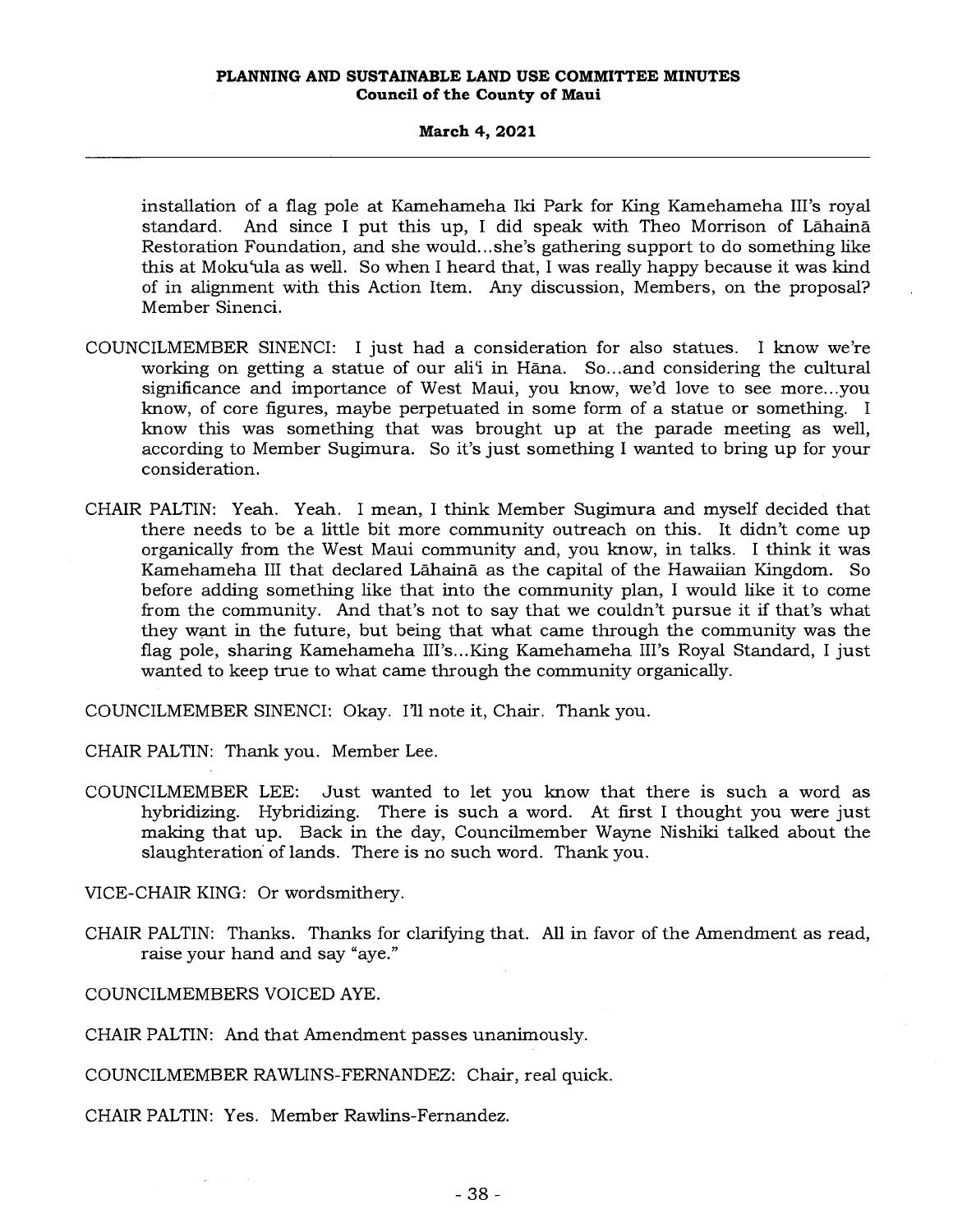#### **March 4, 2021**

- COUNCILMEMBER RAWLINS-FERNANDEZ: Nonsubstantive. Capitalizing 'Ōlelo in 'Ōlelo Hawai'i.
- CHAIR PALTIN: Sure thing. Friendly Amendment. I'll take that nonsubstantive. Okay. So then Member Sinenci and myself both proposed Amendments to 3.05.

COUNCILMEMBER SINENCI: Chair?

CHAIR PALTIN: Yes. Member Sinenci.

- COUNCILMEMBER SINENCI: Just to preface our Amendment... so we were advised by the Planning Department to go ahead and place the Amendment about future identification of cultural assets through our cultural overlay district process. So this was...this was the area that was proposed for us to place it. So I don't know if it's appropriate with yours in 3.05, or should my Amendment also be possibly another bullet.
- CHAIR PALTIN: Yeah. So my...I like your Amendment. I'm not sure if this...who suggested that it goes along with 3.05. Was it your Staff, or was it the Planning Department?
- COUNCILMEMBER SINENCI: Nobody. I guess they...they just said that we should...that it would be better placed in the action section of the plan. So this 3.05 seemed like the right place to put it, but I'm open to the Planning Department's recommendation. This was in collaboration with County Archaeologist Dr. Six in future work in this historic district.
- CHAIR PALTIN: Thank you. For me, looking at what's in...what's in quotations and bold, I would love to have that as its own standalone Action Item.
- COUNCILMEMBER SINENCI: Okay. I'm open. Director McLean?
- CHAIR PALTIN: Do you agree with that, Director McLean?
- MS. MCLEAN: Thank you, Chair. I see that Councilmember Sinenci also proposed another new item for this section, and I think that those two go hand in hand. So yes, I agree on that being a separate item, but it could go along with his proposed Amendment to expand the district boundaries. But that's, of course, you know, Councilmember Sinenci's preference and the Committee's preference. But those two seem to go more together, and I...I do have suggested language modification to that other item when you get there.
- CHAIR PALTIN: Shucks. I didn't see Member Sinenci's second one. Did you send another one?
- VICE-CHAIR KING: Chair, I think that's already in there. I think what you're looking at, Director McLean, that part...that part in his Amendment, the proposed Amendment to expand the County historic district, that's already in 3.05. If you look at...if you look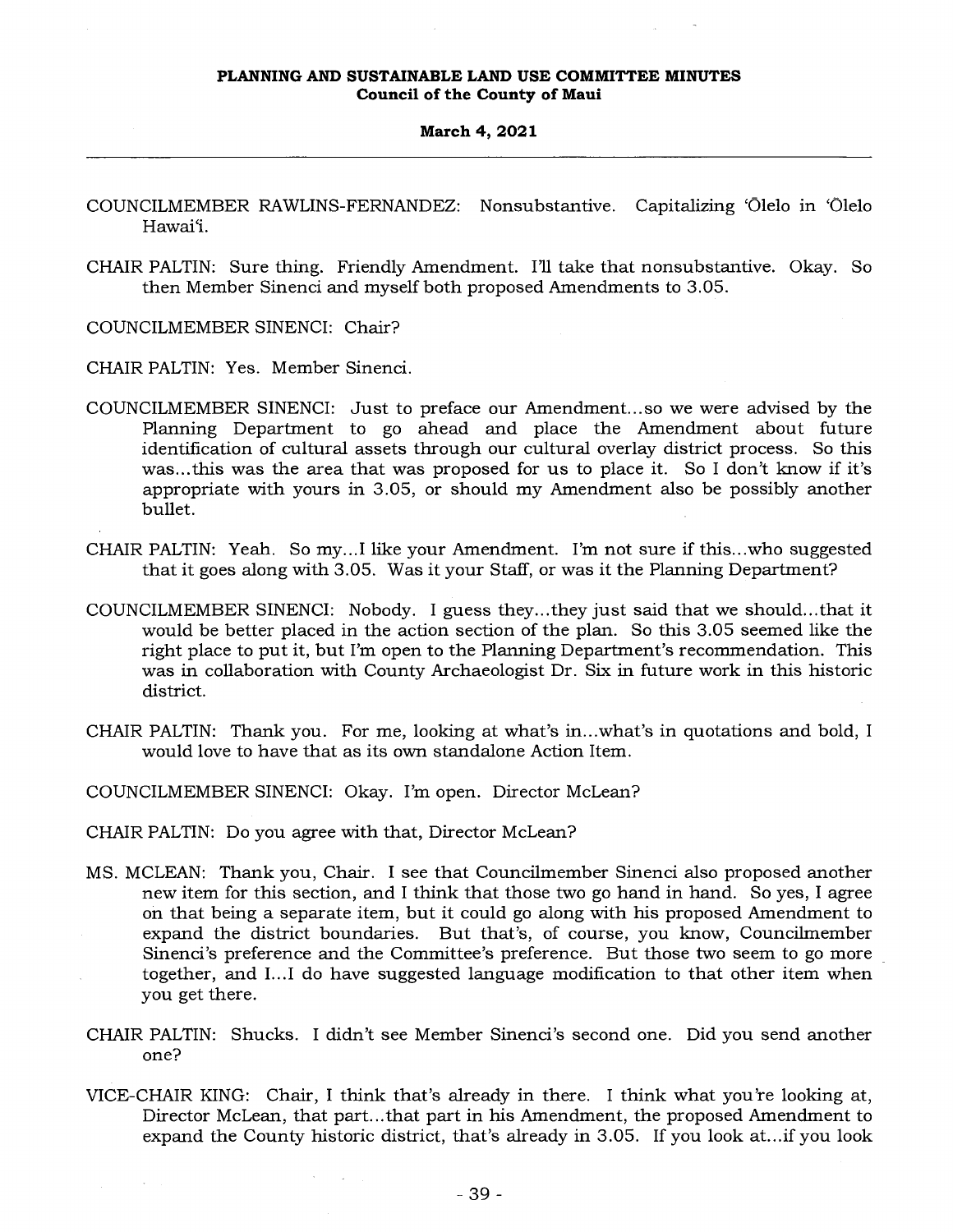at the Chair's Amendment Summary Form, she...that's the first part of the one that she's changing. So he was...so he only...he only proposed the overlay, that overlay section was his proposal.

- MS. MCLEAN: Right. But he had a different...a different Amendment sheet to expand the district boundary should new cultural inventories be identified in the County cultural overlay of the plan.
- CHAIR PALTIN: Oh, I don't see that. I only see one. I think we only have one.
- COUNCILMEMBER SINENCI: Yeah, that was...that one was from the last meeting, and then Ms. Maydan said that it was better to be placed in the Action Section of Section 4.

MS. MCLEAN: Right. So that's why I'm --

VICE-CHAIR KING: Oh, I guess I don't have that in front of me.

MS. MCLEAN: -- bringing it up here.

CHAIR PALTIN: Okay. So if...that would be a separate Action Item as well is what you're saying, Director McLean?

MS. MCLEAN: Yes.

- CHAIR PALTIN: Okay. Let's try and see if I can find his previous Amendment Form.
- MS. MCLEAN: Would you like me to tap it into...type it into the chat function, would that be easier?

CHAIR PALTIN: Oh, that would be awesome. Thank you so much.

MS. MCLEAN: Okay. I'll do that real quick.

VICE-CHAIR KING: Chair, could I just ask while you're looking for that, could I ask another question about your proposal?

CHAIR PALTIN: Sure.

VICE-CHAIR KING: Because it says once 3.06 is enacted, it will prohibit new vacation rentals without permits. So is that...do you guys have that in your district too, that we have *(audio interference)* properties.

CHAIR PALTIN: I'm sorry. Can you repeat?

VICE-CHAIR KING: Is that referring to...because new vacation rentals are not allowed unless they have permits already. But are you referring to... do you have, like, the Minatoya list properties, is that what you're referring to?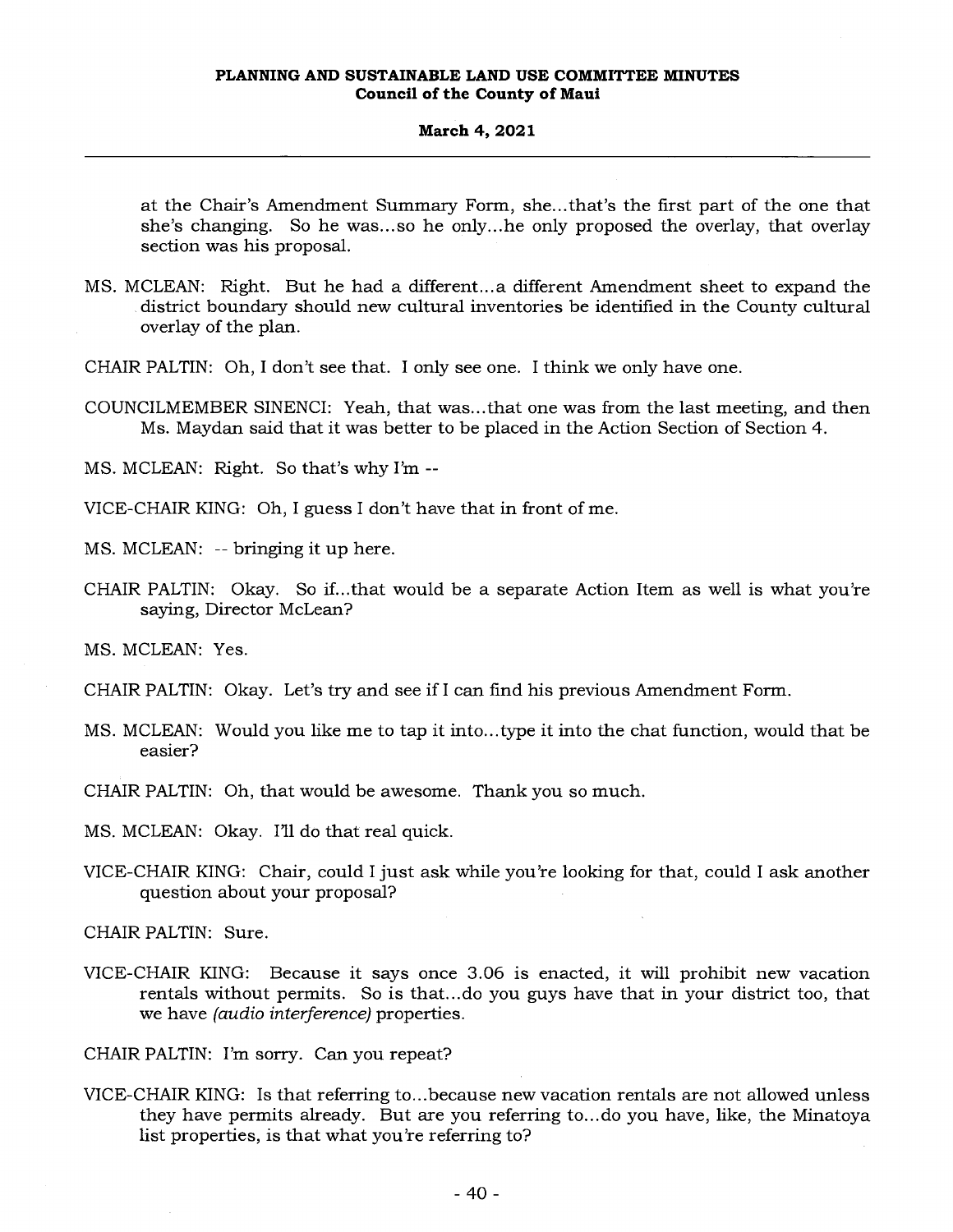#### **March 4, 2021**

- CHAIR PALTIN: No. In the historic district, there...that's one of the areas where short-term rentals are allowed without a permit.
- VICE-CHAIR KING: Oh, it is. So it's sort of like the Minatoya list kind of thing where...because they're getting...
- CHAIR PALTIN: Yeah. There's a lot of additional places where it's allowed like, you know, planned developments like Puamana, it's allowed without permit. I believe Napili Bay Civic Improvement District, and like that. So yeah, that's one. And my battery on this computer is getting low, so I'm going to try and sign in on another device. So in...

VICE-CHAIR KING: You want to take a quick break, or...

CHAIR PALTIN: It's coming on right now. Okay. I'm in. All right. I'm going to switch over.

COUNCILMEMBER LEE: You're muted.

- VICE-CHAIR KING: Your other device looks like it's still on, it's just poor network. There's two...you've got another listing on the screen. Chair, I'm going to excuse myself for about five or ten minutes so I could have a conversation with my husband about whether we're going to start planning for evacuation or not, and then I'll be back. Hopefully.
- MS. LILLIS: Chair, this is Staff. You are muted. Chair, you're still muted, unfortunately.
- CHAIR PALTIN: How about now? Can you hear me?
- MS. LILLIS: Crystal clear.
- CHAIR PALTIN: Oh, okay. Thank you, guys. Sorry about that. Okay. Given that we're going to make Member Sinenci's into its own Action Item, I'd like to proceed with the Amendment that I propose for 3.05, which should read as follows, "Proposed Amendment to expand the County Historic District to include both sides of Front Street from Shaw Street to the Puamana Condo Complex once 3.06 is enacted to prohibit new vacation rentals without permits." Any discussion on that one? Member Rawlins-Fernandez.
- COUNCILMEMBER RAWLINS-FERNANDEZ: Mahalo, Chair. Is there another way to describe the location instead of the Puamana Condo Complex?
- CHAIR PALTIN: We could probably say Aholo Street, I think is the street leading...or just after Puamana; is that correct, Ms. Maydan? Are you aware? I think it's Aholo.
- MS. MAYDAN: I am not aware of the street off the top of my head, but we can certainly look that up.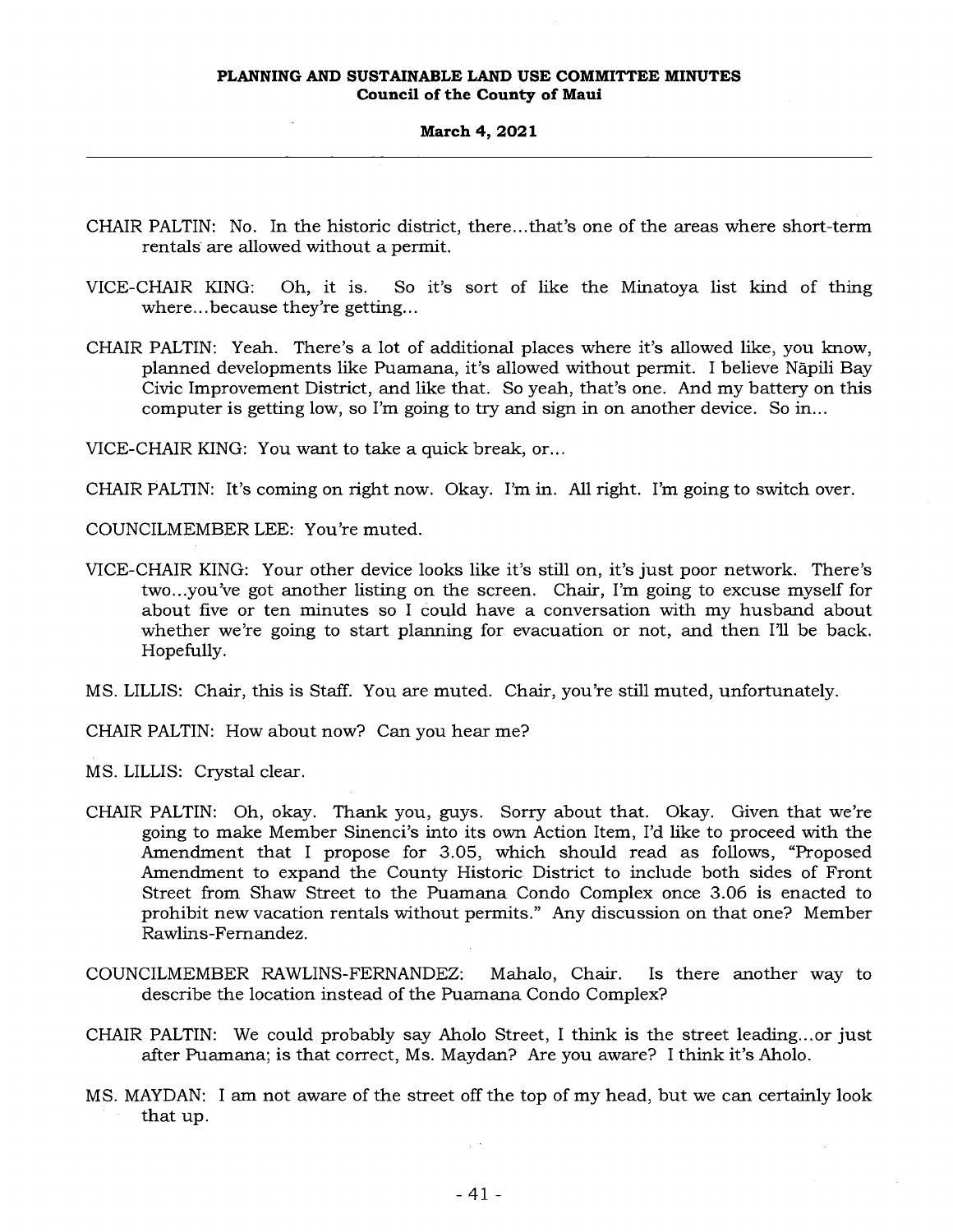**March 4, 2021** 

MS. LILLIS: Chair? Chair, this is Staff.

CHAIR PALTIN: Yes.

- MS. LILLIS: If the Committee wants to simply give us their Legislative intent to not describe that area as Puamana, that's fine, we can work on that after. We just need the Legislative intent.
- CHAIR PALTIN: Okay. So the Legislative intent...would the street before Puamana Condo Complex be sufficient to address your concern, Member Rawlins-Fernandez?
- COUNCILMEMBER RAWLINS-FERNANDEZ: Mahalo, Chair. Yeah. So street names, I think are a little more permanent and then... or long lasting. And since this is supposed to be a 10 to 20-year plan, that it...you know. If Puamana, you know, the name of that area changes, then we would have to change that too.

CHAIR PALTIN: Okay.

- COUNCILMEMBER RAWLINS-FERNANDEZ: Thank you, Chair. So that would be the Legislative intent. Yes.
- CHAIR PALTIN: Okay. All right. And I think it's Aholo Street, but we'll double check on that. Any further comments, questions or suggestions? Seeing none. All those in favor, raise your hand and say "aye."

COUNCILMEMBERS VOICED AYE.

CHAIR PALTIN: And that Amendment... any opposed? Seeing none. The Amendment passes, eight "ayes," one excused, Member King.

COUNCILMEMBER SINENCI: Chair?

CHAIR PALTIN: Yes. Member Sinenci.

- COUNCILMEMBER SINENCI: Thank you, Chair. So if Members are okay with the language that was shared in the chat by Director McLean, we're okay with that language.
- CHAIR PALTIN: Okay. I was thinking if we add those in...oh, shoot, I didn't see the one in the chat. Let me check. Southern terminus of Front Street. Oh, okay. Oh, we can use Southern terminus of Front Street. Councilmember Sinenci's two proposals with my suggested tweak. Develop a cultural overlay map identifying known above-ground resources, the location of important historical events, known burials, and known archaeological resources, and create a cultural overlay district to protect cultural assets and establish an efficient review process for property owners without a *(audio interference)* and expand the boundaries of Lahaina Historic Districts 1 and 2, and propose companion Amendments to the National Historical Landmark District should new cultural inventories be identified in the cultural overlay map." And Director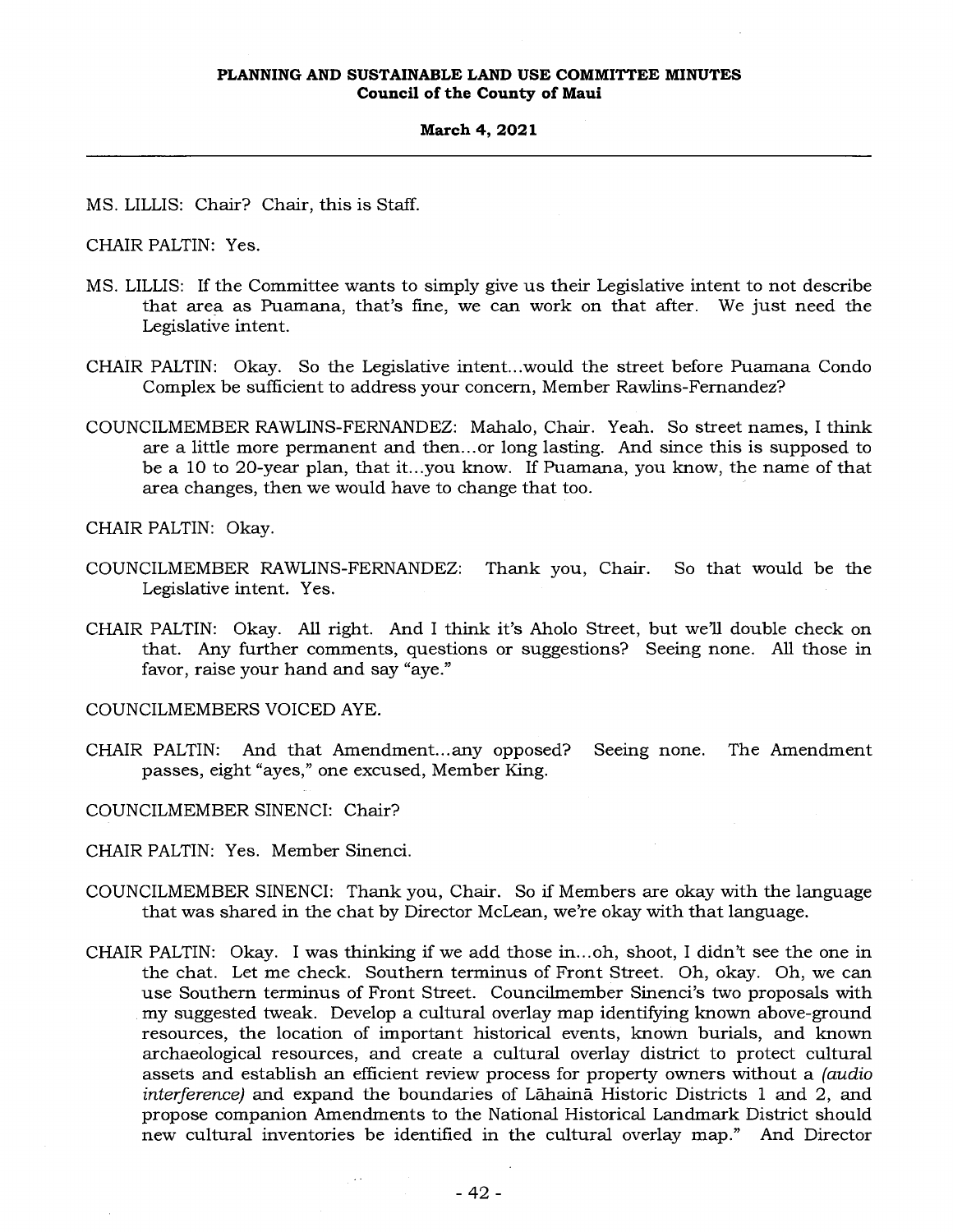McLean, you're proposing that as one Action Item; is that correct? Did you combine the two, or...

- MS. MCLEAN: I did combine the two, but it is pretty long. They're related, but they are also...you know, just . . . *(inaudible). . .* tasks. So whatever the Committee prefers.
- CHAIR PALTIN: Okay. Members, do you have a preference that this be one Action Item or two Action Items? Two? Okay. And I was thinking of adding them after 3.06 because 3.06 ties in with 3.05. Any comments on that? If that's okay with Member Sinenci, the proposer. Okay.
- COUNCILMEMBER SINENCI: Yeah. And then would the Leading Agency be the Planning Department?

CHAIR PALTIN: Director McLean.

MS. MCLEAN: Yes, Chair. And I think it would be a project. I would suggest a medium priority and mid-timing. Cost, \$250,000, and funding source, County.

CHAIR PALTIN: Okay. Is that amenable to you, Mr. Sinenci?

COUNCILMEMBER SINENCI: Yes, Chair.

- CHAIR PALTIN: Okay. So I would propose that those be a new 3.07 and a new 3.08, and that they...we renumber the existing 3.08 after those ones. Member Rawlins-Fernandez.
- COUNCILMEMBER RAWLINS-FERNANDEZ: Mahalo, Chair. So for Member Sinenci's proposal, the priority that was proposed by Director McLean was low. I...I would prefer medium.

CHAIR PALTIN: Oh, I thought she did say medium.

COUNCILMEMBER RAWLINS-FERNANDEZ: Oh, okay. My mistake. I misunderstood that. Oh, you said medium.

CHAIR PALTIN: The project medium....mid \$250,000 and County was her suggestion.

COUNCILMEMBER RAWLINS-FERNANDEZ: Mahalo for that clarification. Mahalo, Chair.

CHAIR PALTIN: Sure thing. So any objection to those being a new 3.07 and a new 3.08, and renumbering after.

COUNCILMEMBER RAWLINS-FERNANDEZ: No objections.

CHAIR PALTIN: And Director McLean, just clarifying. If we split it up into two, is the \$250,000 enough for both Action Items to be split up the dollar amount as well?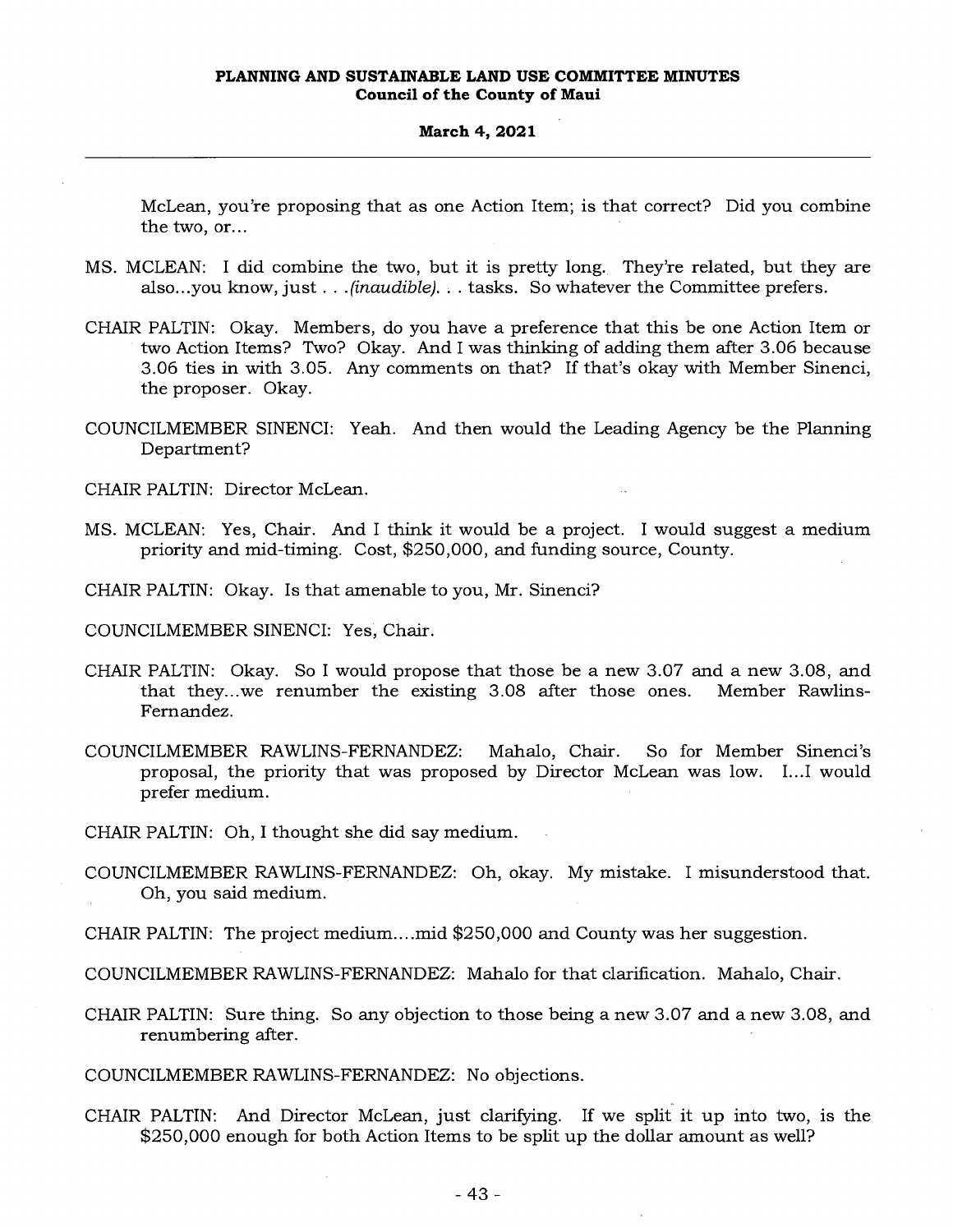MS. MCLEAN: Just as ballparks, I think you can split it, so 125 each. Thank you, Chair.

CHAIR PALTIN: Okay. Perfect. Thank you, Chair *[sic].* All right. All those in favor of these two Amendments as stated, raise your hand and say "aye."

COUNCILMEMBERS VOICED AYE.

- CHAIR PALTIN: Okay. Amendments pass unanimously. And just backtracking to 3.06. It was just a suggestion, here is the proposed language, "Proposed Amendments to the Historic District Ordinances to allow existing hotels, prohibit new vacation rentals, and phase out existing vacation rentals that are not hotels or inns." And then it should say, "Phasing out could be accomplished by attrition or converting to permits." So it's just a suggestion about how phasing out can be accomplished in the existing Historic District. Any questions or comments on that? Member King.
- VICE-CHAIR KING: Yeah. I was...I was looking at your...we're on the 3.06 on your summary Amendment form.
- CHAIR PALTIN: Yes.
- VICE-CHAIR KING: I didn't see the word attrition in here. I saw phasing out could be accomplished by counting vacation rentals towards short-term rental home permit numbers. Is there a new version of this?
- CHAIR PALTIN: That was just what I said because it got cut off on my version. But it's...it's pretty much the same intent.
- VICE-CHAIR KING: Okay. So is that the wording that you wanted on there, is that the phasing out could be accomplished by counting vacation rentals towards short-term rental home permit numbers?
- CHAIR PALTIN: Or attrition. Yes.
- VICE-CHAIR KING: Or attrition. Okay. Because... so we're adding in, or attrition.
- MS. LILLIS: Committee, it does appear as though Councilmember Paltin is now disconnected. Or is she coming back. Sorry. I apologize.

COUNCILMEMBER RAWLINS-FERNANDEZ: I see her.

- VICE-CHAIR KING: We could see her. Looks like she's back on her computer, so maybe she got it recharged.
- CHAIR PALTIN: Sorry. I didn't...I didn't warn you guys. I...the internet is working better now. I don't know what happened. But this...this device is much easier for me to navigate. Sorry. Okay. So did we vote on 3.06? No. Any further comments,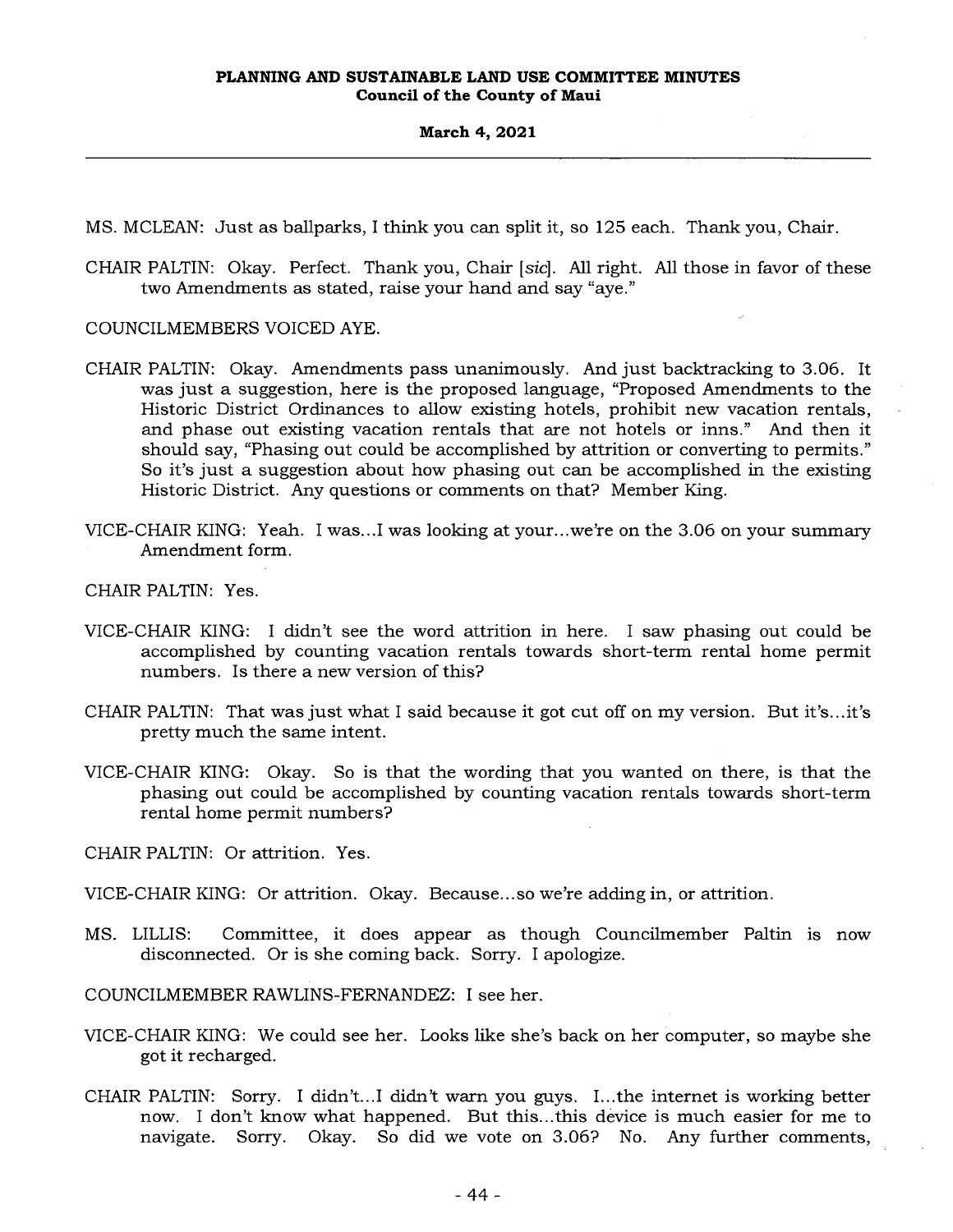questions, suggestions on 3.06 as amended, or as read? We're good. Member Rawlins-Fernandez.

- COUNCILMEMBER RAWLINS-FERNANDEZ: Mahalo, Chair. So I'm just going to read it for clarification. So the proposed language would be, "Phasing out the *(audio interference)*  attrition or through permits."
- CHAIR PALTIN: Or...I kind of prefer the language that Member King read. Member King, can you read that again.
- COUNCILMEMBER RAWLINS-FERNANDEZ: Okay. Because that's...that's what is on.
- VICE-CHAIR KING: What I have on mine is phasing out could be accomplished by counting vacation rentals towards short-term rental home permit numbers or attrition.
- CHAIR PALTIN: Yes. That would be the...what we're voting on.
- COUNCILMEMBER RAWLINS-FERNANDEZ: Okay. Chair, what you sent to us...counting vacation rentals toward short-term rental home permits. So it'll say, counting vacation rentals toward short-term rental...I don't know. Member King, can you read that part.

VICE-CHAIR KING: Short-term rental...yeah. Short-term rental home permits, or attrition.

COUNCILMEMBER RAWLINS-FERNANDEZ: Or attrition. Okay. Mahalo.

- CHAIR PALTIN: Okay. All those in favor, raise your hand and say "aye."
- COUNCILMEMBERS VOICED AYE.
- CHAIR PALTIN: Any opposed? All right. Amendment passes unanimously. Then after that we'll have Member Sinenci's 3.07, 3.08, and then going on to the existing 3.08, which would be 3.09 in the future. It's just restoring the CPAC language. I don't know, somehow along the line at the Planning Commission, it turned into a goal to do something in Central Maui, which was kind of weird. So the original language restored for 3.08 would say, "Create an off-road motor vehicle park in an area that will not damage critical watersheds and native forests, and encourage landowners to decommission existing off-road motor vehicle trails in areas that damage watersheds." So that was the original CPAC language. Any question, comment, discussion, suggestion?

VICE-CHAIR KING: Chair?

CHAIR PALTIN: Member King.

VICE-CHAIR KING: So we're just going to take out the first part of it. We're not putting that anywhere else. We're just removing all the reference to Central Maui. Okay. Got that.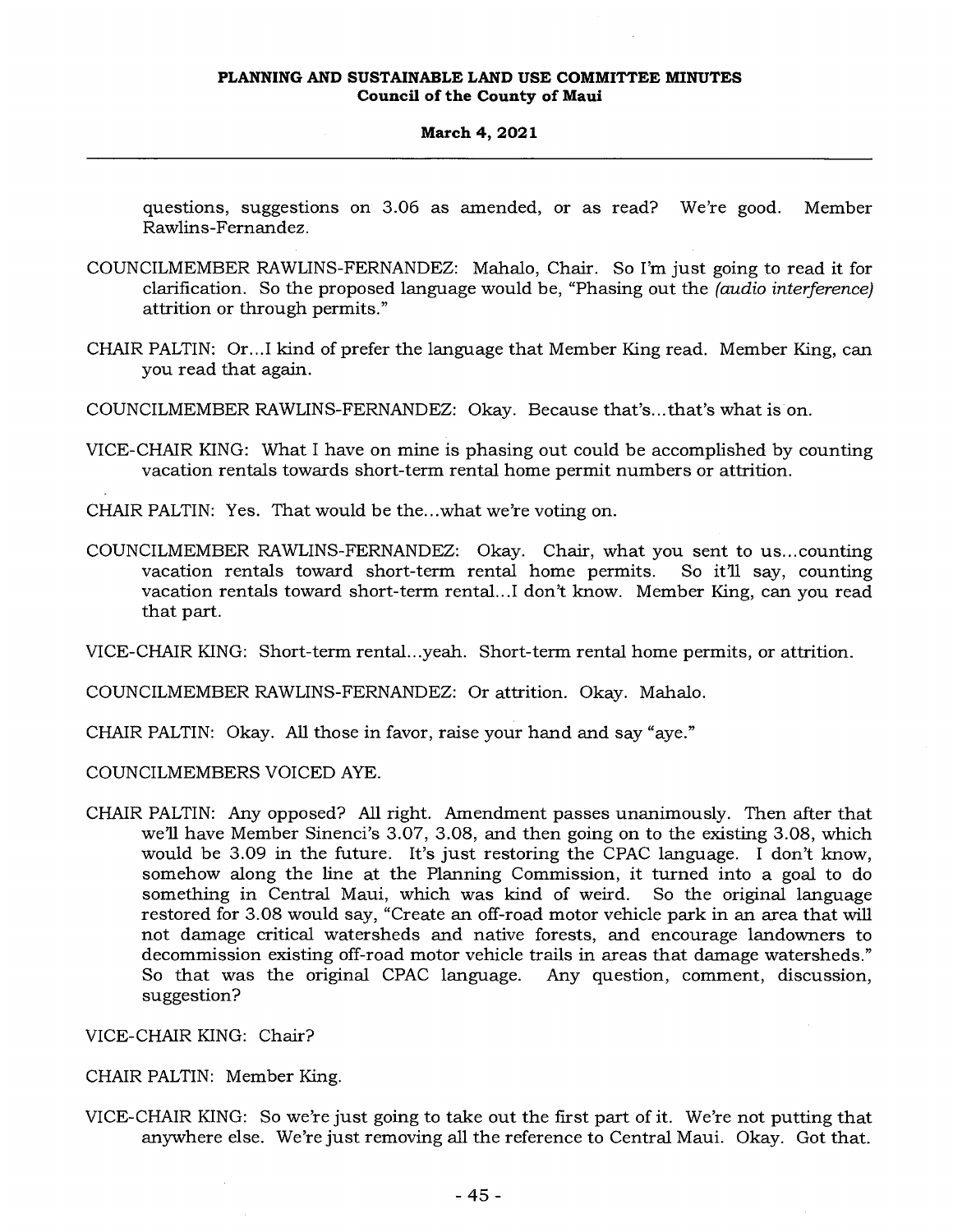CHAIR PALTIN: Correct. Yes. All right. So if there is no further comment, all those in favor, raise your hand and say "aye."

COUNCILMEMBERS VOICED AYE.

CHAIR PALTIN: All right. Amendment passes unanimously for 3.08. Okay. Any further questions on page 122? Member Lee.

COUNCILMEMBER LEE: Yeah. I have an update.

CHAIR PALTIN: Okay.

COUNCILMEMBER LEE: The likelihood of a tsunami is very low. We will have more information in an hour once wave activity is measured in Samoa.

CHAIR PALTIN: Great news. Great news. Okay. Blazing on again...

- COUNCILMEMBER LEE: But wait, wait, wait. It also...it also says, tell Member Paltin that we may have to shorten her meeting, just in case.
- CHAIR PALTIN: No. No. We're taking extra time because of this tsunami. All right. Moving on to page 124. I'm on Councilmember Rawlins-Fernandez's Amendment Summary Form for Action Item 3.09. And she would like to remove the last part of the sentence, "Unless low impact development strategies are implemented to prevent storm water runoff' to mirror the Amendment made to 2.3.2 on page 40. All right. I think I had that originally. Any discussion from the Members? Any comment by the Planning<br>Department? No comment. All right. All those in favor of the Amendment as Department? No comment. All right. proposed, raise your hand and say "aye."

COUNCILMEMBERS VOICED AYE.

CHAIR PALTIN: And the Amendment passes unanimously. And the next one is from my Amendment Summary Form. I would like to move the priority from low to medium. I know the historic district in Lahaina is important to a lot of folks, and I'd appreciate your support. All those in favor, raise your hand and say "aye."

COUNCILMEMBERS VOICED AYE.

CHAIR PALTIN: Any opposed? 3.16 low to medium passes unanimously. Okay. Moving on to Councilmember Rawlins-Fernandez's Amendment Summary Form for Action Item 3.18, she would like to add so it reads, "Work with resorts in Ka'anapali to provide shared parking and shuttle services during canoe races, especially State races at Hanakaō'ō Beach, Canoe Beach and/or develop offsite parking and shuttle service." Any comments, questions, discussion, suggestion? Member Rawlins-Fernandez.

 $\mathcal{F}^{\mathcal{G}}(\mathcal{G})$  , where  $\mathcal{G}$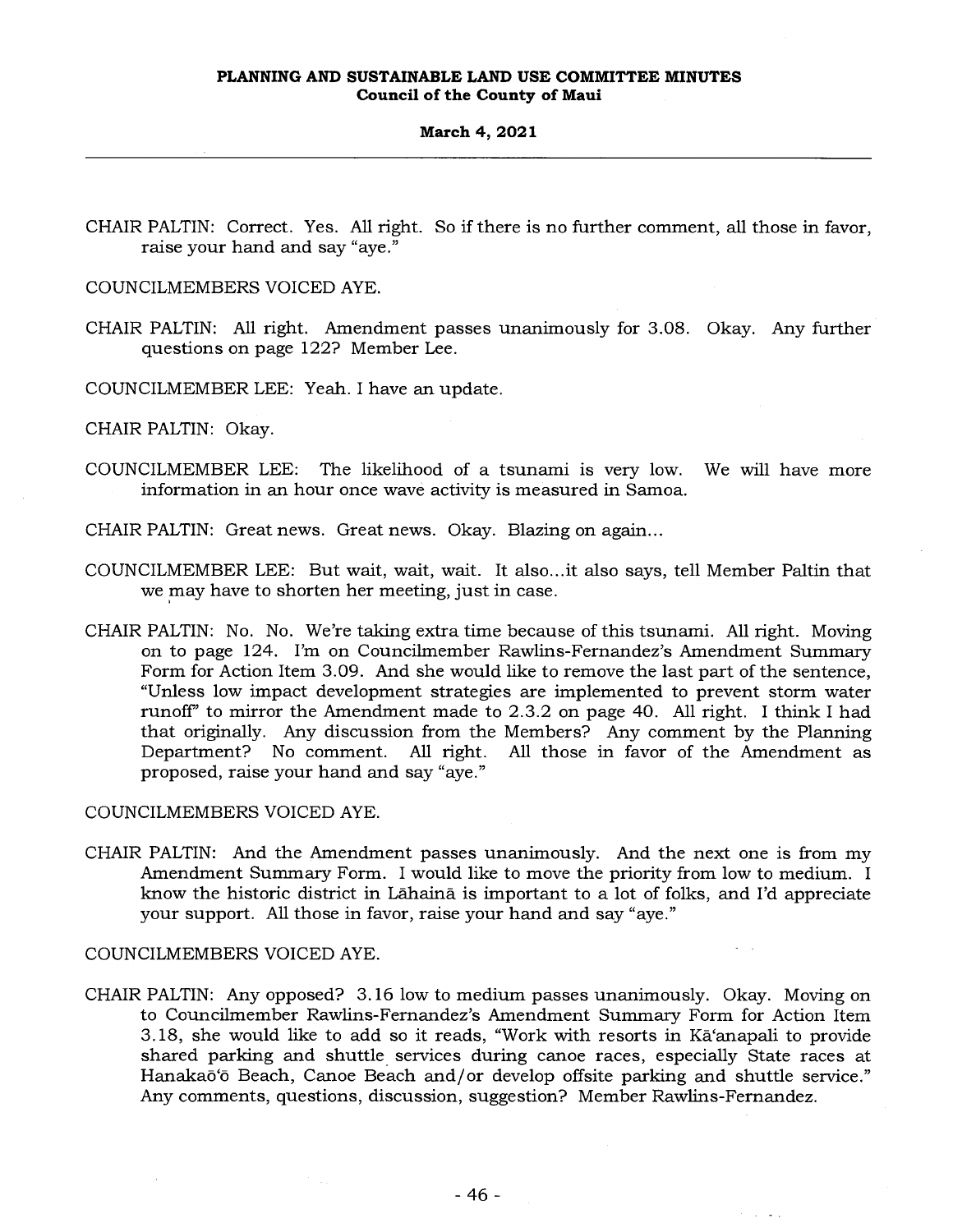#### **March 4, 2021**

- COUNCILMEMBER RAWLINS-FERNANDEZ: Mahalo, Chair. Just nonsubstantive. Kahoko over the "a" halau...the first "a". Also for Ka'anapali...I didn't realize there was a kahoko over the first "a" and that's the correct spelling. So if that diacritical could be made consistent throughout the plan as well. Mahalo, Chair.
- CHAIR PALTIN: Okay. We're not on the halau one yet. We're on 3.18. But, yeah.
- COUNCILMEMBER RAWLINS-FERNANDEZ: Kala mai.
- CHAIR PALTIN: Ka'anapali consistency and adding and/or develop offsite parking and shuttle services. All those in favor, raise your hand and say "aye."

COUNCILMEMBERS VOICED AYE.

- CHAIR PALTIN: And the Amendment passes unanimously for 3.18. Member Rawlins-Fernandez, I'm sorry, I didn't say this before the vote. Did you want to remove that Canoe Beach in parentheses?
- COUNCILMEMBER RAWLINS-FERNANDEZ: Mahalo, Chair. That would be my preference if it doesn't offend your...
- CHAIR PALTIN: I think it would be okay.
- COUNCILMEMBER RAWLINS-FERNANDEZ: Okay. Mahalo, Chair.
- CHAIR PALTIN: Members, are you guys okay with that friendly Amendment or do we need to vote? Take a vote. All those in favor?

COUNCILMEMBERS VOICED AYE.

- CHAIR PALTIN: Okay. So we'll just remove that Canoe Beach reference. Anything further on page 124. Member Molina.
- COUNCILMEMBER MOLINA: Yeah. Thank you. You know, my understanding, there was a former action 3.20 for the funding of a canoe hale at Hanakaō'ō Beach. Can I ask the Department why this was removed? And if so, why wouldn't we support it, you know, with a hale in that area because it will properly store the canoes, and it's such a cultural and historic and significant part of West Maui. Can I get a response?

CHAIR PALTIN: Sure thing. That's page 126. But Director McLean, go ahead.

MS. MCLEAN: I'd like to see if Jen might be able to answer that. I don't recall why it was removed.

CHAIR PALTIN: Sure thing. Ms. Maydan.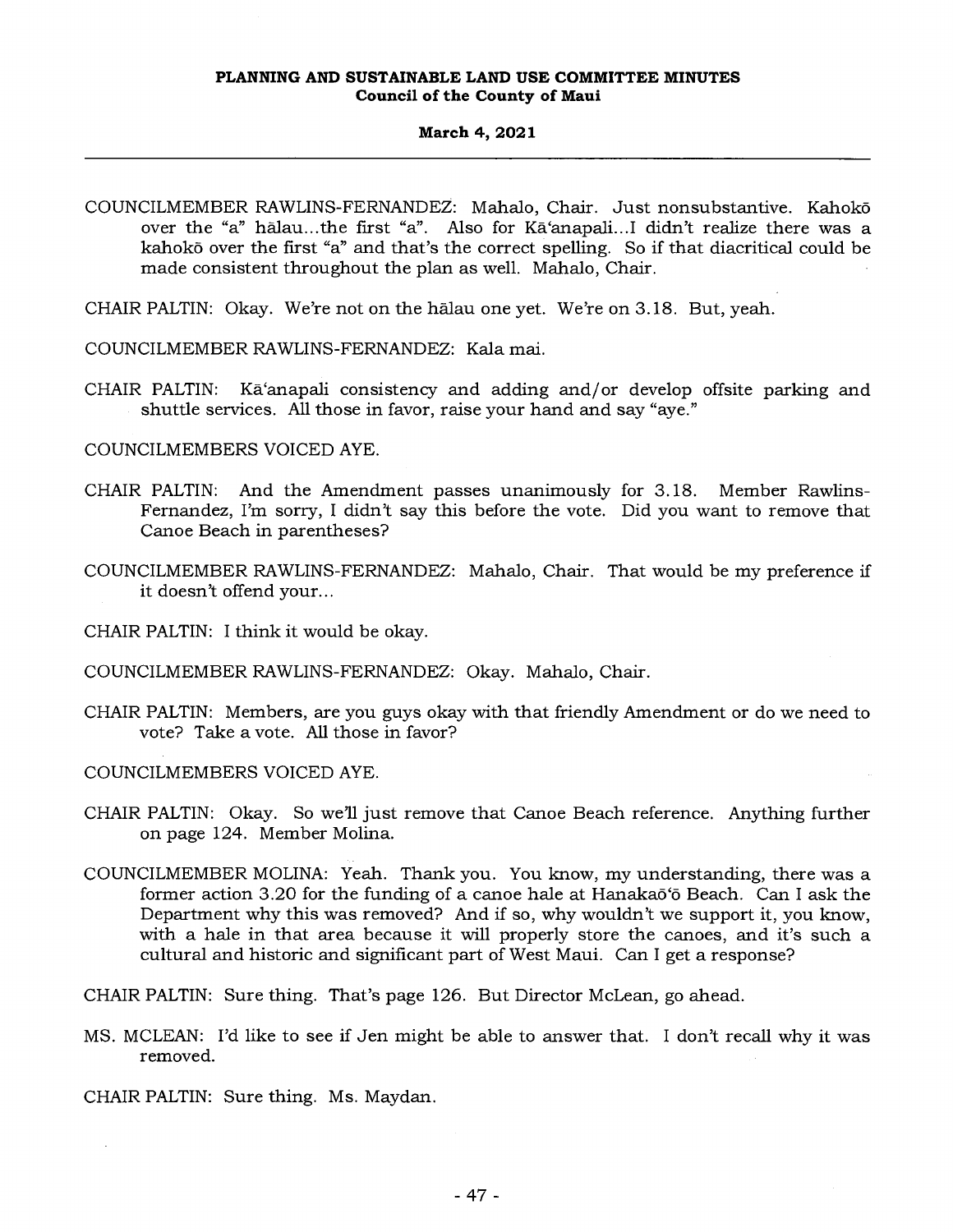- MS. MAYDAN: Thank you, Chair. I can respond. Yes. That was a recommendation of the Department of Parks and Recreation. Their recommendation was that they don't build these centers for just specific purposes, that they would build a community center, and that it would be open for multiple purposes throughout the community. So it wasn't not supporting halau uses, but it was just saying a community center would be open for multiple community use.
- COUNCILMEMBER MOLINA: Yeah. This is more of the canoe hales...the storage place for canoes. That was my concern, you know, why that action was removed.
- CHAIR PALTIN: 3.2 not...or the former 3.2, not the existing 3.21 I believe.
- COUNCILMEMBER MOLINA: Yeah. Not...yeah it's the former 3.2 that was removed having to do with funding for a canoe hale off Hanakaō'ō Beach Park.
- MS. MAYDAN: All right. Thank you for that clarification.
- COUNCILMEMBER MOLINA: Yeah. Sorry.
- MS. MAYDAN: That also was a recommendation of the Parks Department, and I am not remembering their specific reasoning. Let me see if I can pull it up. But off the top of my head, I do not remember exactly why they wanted that deleted, but that was from the Parks Department.
- CHAIR PALTIN: Member Kama.
- COUNCILMEMBER KAMA: I just have a question in relation to Mr. Molina. So who has built all the other canoe hales, you know, like they have one in Kanaha. I think...I forget the name of the halau that has their canoe storage thing.
- CHAIR PALTIN: Hawaiian. Hawaiian Canoe.
- COUNCILMEMBER KAMA: Hawaiian had one across from Burger King. So who builds those?
- CHAIR PALTIN: And then Lae`ula. Lae`ula.
- COUNCILMEMBER KAMA: Yeah. Lae'ula. All right. Okay. Got it. Right. So who builds those?
- CHAIR PALTIN: So just to disclose, Hanakaõ'õ Beach Park has three canoe hales like...kind of like clubhouse for Napili, Kahana and Lahaind Canoe Club. And we do have one canoe storage, and it's in between of Lahaina's hale and Kahana's hale. And so to my best recollection, none of those are permitted. And they just get built, and it's, I think, part of a very, very old agreement, you know, when the other canoe clubs were moved from Napili and Kahana, and there was an agreement, I believe...like not written down with the hotels that that area was for the canoe clubs. And I guess they just, you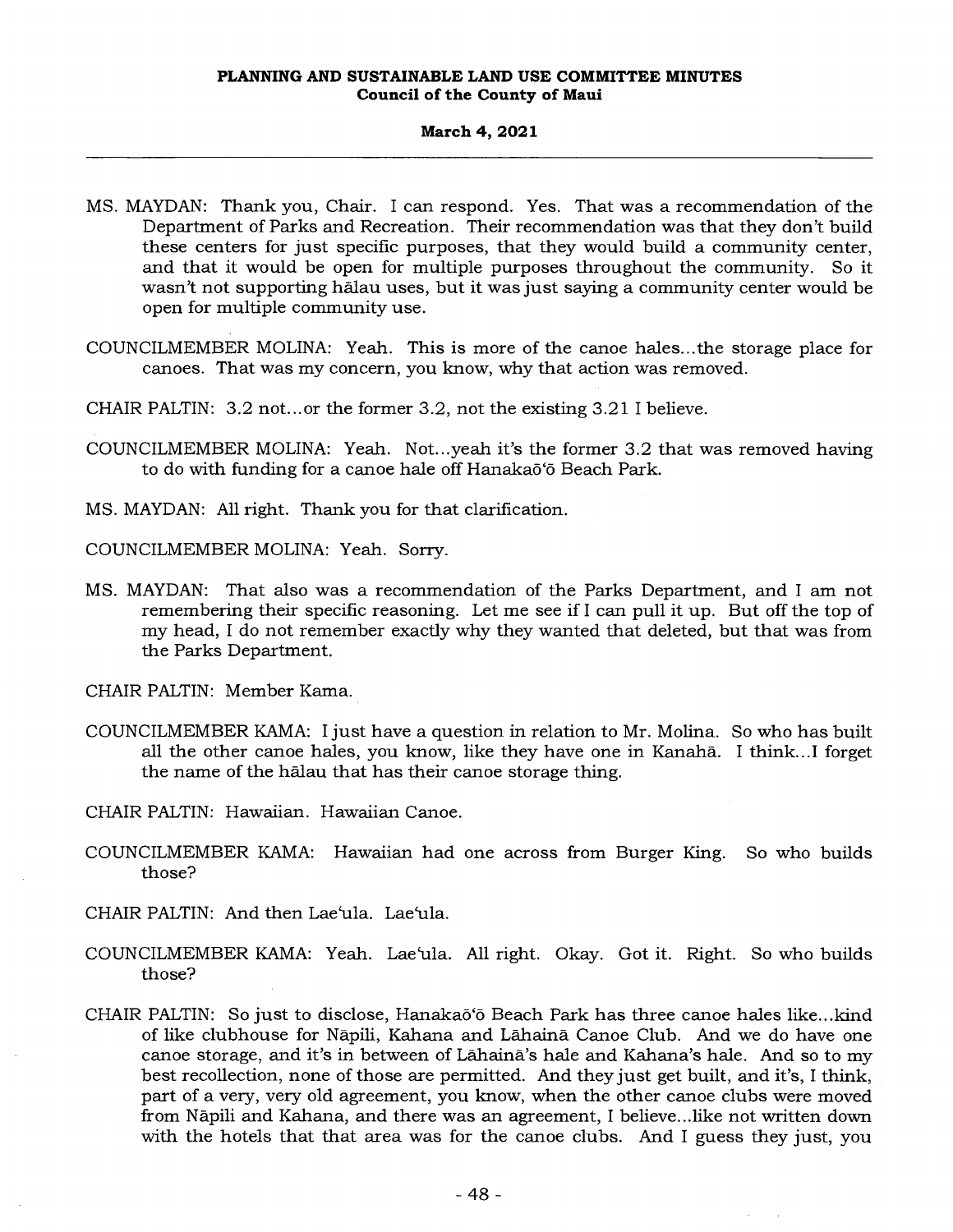know, took it literally that that's their area to do with as they please. There hasn't been much Government oversight of it, and it could be possibly considered as legacy structures. And maybe the original language was taken out because there was some policy about, you know, it would be constructing stuff within the SLR-XA and whatnot. I hope that answers your question. It's kind of...I think something is, you know, that whole don't ask, don't tell feel.

VICE-CHAIR KING: Chair? Ms. Maydan is looking like she wants to respond.

CHAIR PALTIN: Sure. Ms. Maydan, take it away.

MS. MAYDAN: Mahalo, Chair. I pulled up the letter from the Parks Department where they recommended deleting this action. And that their reasoning was they said the proposal to use one canoe hale structure for storage of canoes could be problematic. Typically canoe clubs prefer to have their own hale and obtain grant or private funding to construct these facilities. The other challenge is that sea level rise may preclude this idea. And so they made this recommendation to the Maui Planning Commission, and the Maui Planning Commission deleted the action based upon the Department's recommendation.

COUNCILMEMBER MOLINA: Thank you for that response.

- CHAIR PALTIN: And we do have one storage hale, and it is shared by the three canoe clubs. And during the off-season, we'll store like kind of our best canoes and some of our not used canoes, like our koa canoes are stored in the hale. It's kind of weird having this spotlight on that area because it's usually been like...I don't see anything. I don't know. So...
- COUNCILMEMBER KAMA: So the intent was we'd like to put a halau, but not using County funds. And if the...if the paddlers wanted to put their own halau for their own canoes, we're okay with that. Right? We're okay with that.
- CHAIR PALTIN: The halau one was 3.21, and the canoe paddlers already did put their own hales without permission from anyone.

COUNCILMEMBER KAMA: Okay.

CHAIR PALTIN: And it seems like the community is okay with that.

COUNCILMEMBER KAMA: Okay.

CHAIR PALTIN: I'm not sure about the legalities and...and whatnot of...

COUNCILMEMBER KAMA: So then my...then my question would be, how do we make it okay? It's already there, it's legacy, so...as opposed to having them all out there not knowing anything, it would be better for just us to help them to make it all right so that they can paddle in peace and meet in peace.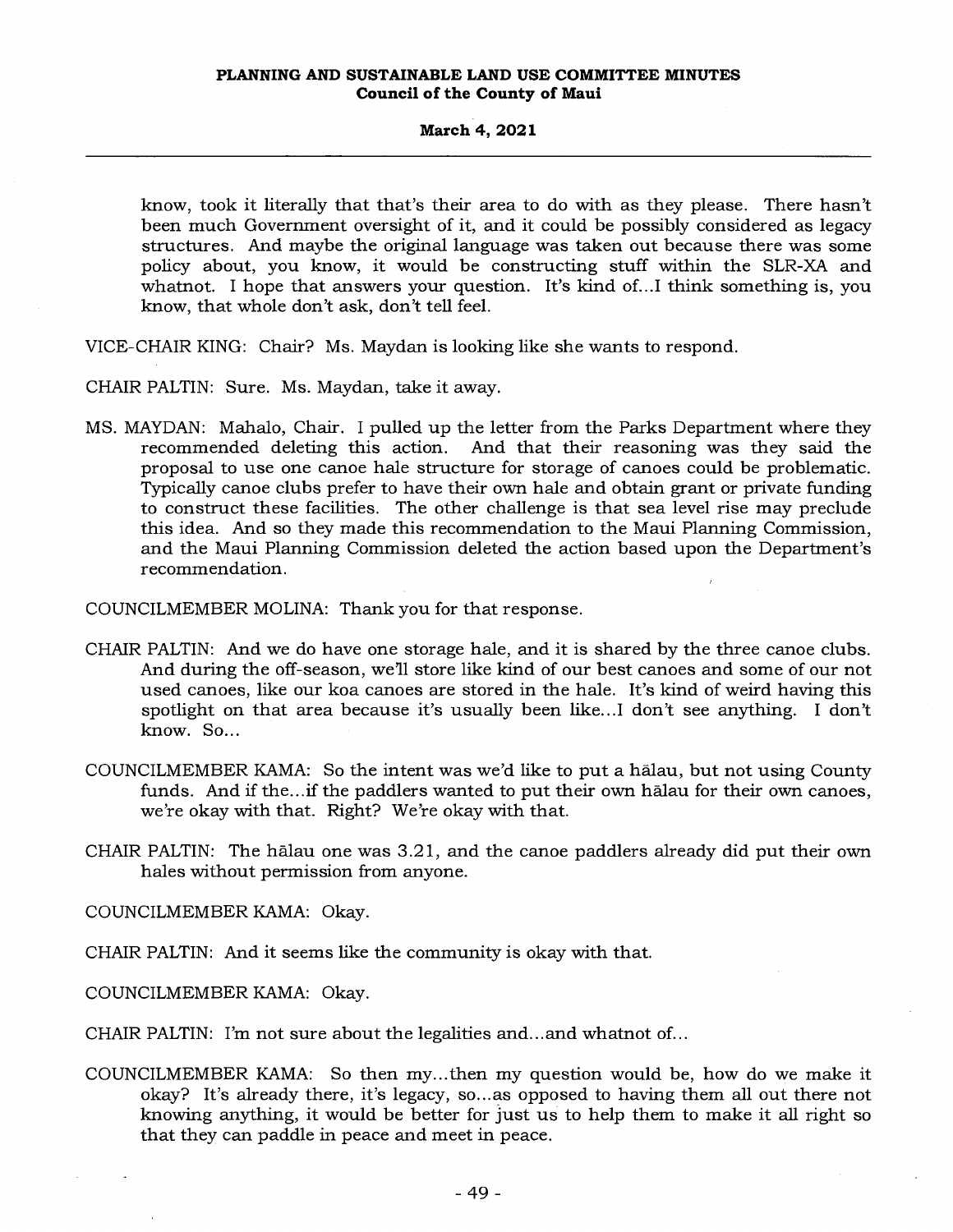CHAIR PALTIN: Director McLean or Ms. Maydan, any suggestion?

- MS. MCLEAN: It's a hot potato. What do we do in situations like this? We ask if Corp. Counsel might have suggestions.
- COUNCILMEMBER MOLINA: Pass the potato.

CHAIR PALTIN: Mr. Hopper.

- MR. HOPPER: I'd want to know the specifics of what's there now and its history. I mean, if you're talking about...oh, I'm sorry. Member Molina I think you're muted. I'm not sure if they can hear you.
- COUNCILMEMBER MOLINA: Yeah. Okay. I just was making an inquiry why the 3.2 was removed by the Planning Department related to a funded canoe hale at Hanakaō'ō Beach Park. And so now we're hearing some of the reasons and the history, so to speak. So I'm guessing we're looking at ways how to make it right in the eyes of the law, and maybe...and we're seeking your thoughts on it. Because apparently it's been built without any permission from the County, I guess, am I to assume that, right? I know Member Paltin knows a lot of, you know, the local history with regards to some of these hales that... or this hale that was constructed. So that's what we're trying to...how do we remedy this so that it could prevent any issues that could possibly come up with the legalities of this hale in this area that did not get prior approval, as it's been alleged. But, you know, we can always revisit this. I mean, Madam Chair and Mr. Hopper, I mean, no rush. You know, I don't want to impede your progress with addressing the plan here, but just maybe in writing or something from Mr. Hopper or maybe the question posed under your signature, Madam Chair, to Corporation Counsel. So we can move on with this item. Sorry for this...kind of causing a delay here.
- CHAIR PALTIN: No problem. No problem. Yeah, maybe we can do a Bill for canoe hale in the future.

COUNCILMEMBER MOLINA: Yeah.

COUNCILMEMBER KAMA: Our Committee could do that.

CHAIR PALTIN: Okay. All right. Let's move along. Sometimes these questions are okay. Okay. So Member Sugimura did have an Amendment to the existing Action 3.2, on page 126. And her proposed Amendment should read as follows...if I could add a friendly Amendment or...

COUNCILMEMBER SUGIMURA: Yeah. You have...you have an Amendment also, so...

CHAIR PALTIN: Yeah. I think I can combine them fairly easy. It would say, "Develop Parks Management Policies"...or can we just say, "Develop policies and practices to better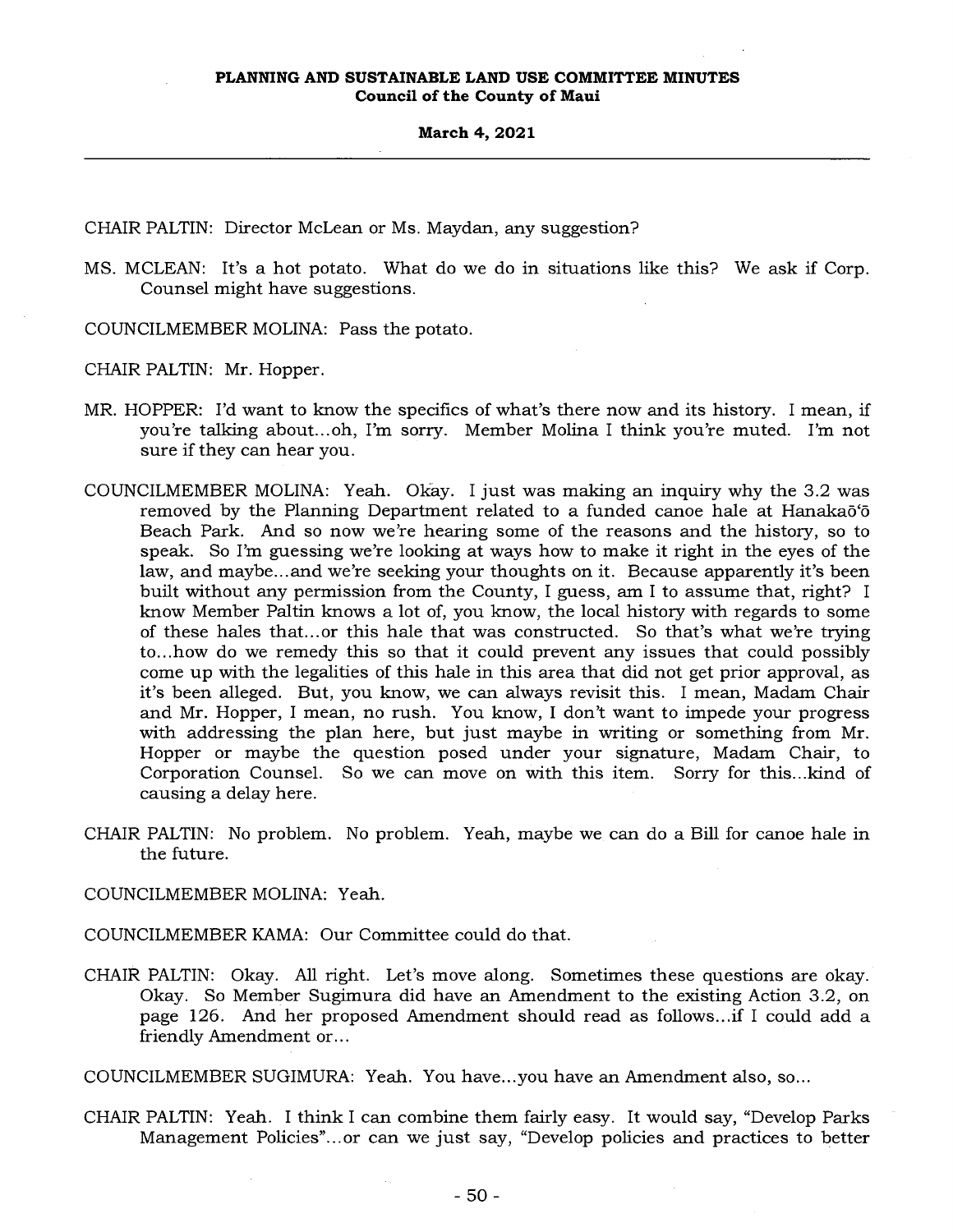#### **March 4, 2021**

manage the use of parks with visitation levels that threaten their environmental or cultural integrity, create safety issues, or generate impacts that affect their intended function." And then... so that's my proposed Amendment. Member Sugimura's proposed Amendment is, "Develop Parks Management Policies and Practices to ensure that usage does not threaten the park's environmental or cultural integrity, create safety issues, and aligns with their intended function." Either one is okay, I think. I mean, Members, do you have a preference? Member Sinenci.

- COUNCILMEMBER SINENCI: I don't particularly have a preference, but I wanted to bring up the...if...so when we're talking or possibly considering funding, State funding, and I... and I only wanted to bring up that because I'm thinking about the Harbor area in Lahaina. And I was wondering if during the CPAC process, residents brought up the... or the boats come on, and the ferry, the Lahaina ferry, at times when the cruise ship is there, there may be 300 people over there, and people trying to...to move within this area. And so a lot of that spill area goes out into some of these historic districts right there on Front Street. So...and...and I know it comes under the State under Harbors, but it just seems like a lot of the cultural areas right downtown by the Harbor gets affected by 300 or 400 people that are coming and going onto those taxies to the cruise ships. So just as a friendly Amendment, I would think maybe State funding when looking at kind of developing the Harbor, the Waterfront area.
- CHAIR PALTIN: So the Harbor area is not under the jurisdiction of the Parks Department, and...
- COUNCILMEMBER SINENCI: But affected by the people that are coming off of there.
- CHAIR PALTIN: Yeah. Ms. Maydan, did you have a comment for that?
- MS. MAYDAN: Thank you, Chair. Just that that was not a big discussion with the community or the CPAC. Definitely the importance of the historic districts was a discussion, and led to the Action 3.01. But I do not recall much discussion as far as the impact of the Harbor and the historic district of the inland uses.

COUNCILMEMBER SINENCI: Thank you. Thank you, Chair. I'm open to both versions.

- CHAIR PALTIN: Okay. Member Lee, followed by Member King.
- COUNCILMEMBER LEE: I tend to prefer Member Sugimura's version. I'm not sure about the wording that you included, something about visitations? Who would enforce that?
- CHAIR PALTIN: I didn't include the visitation. I only put better in mine. That was from the CPAC through the MPC, but I'm...I'm okay with Member Sugimura's language. So then that would make the visitation point moot.

COUNCILMEMBER LEE: Yeah.

CHAIR PALTIN: Member King.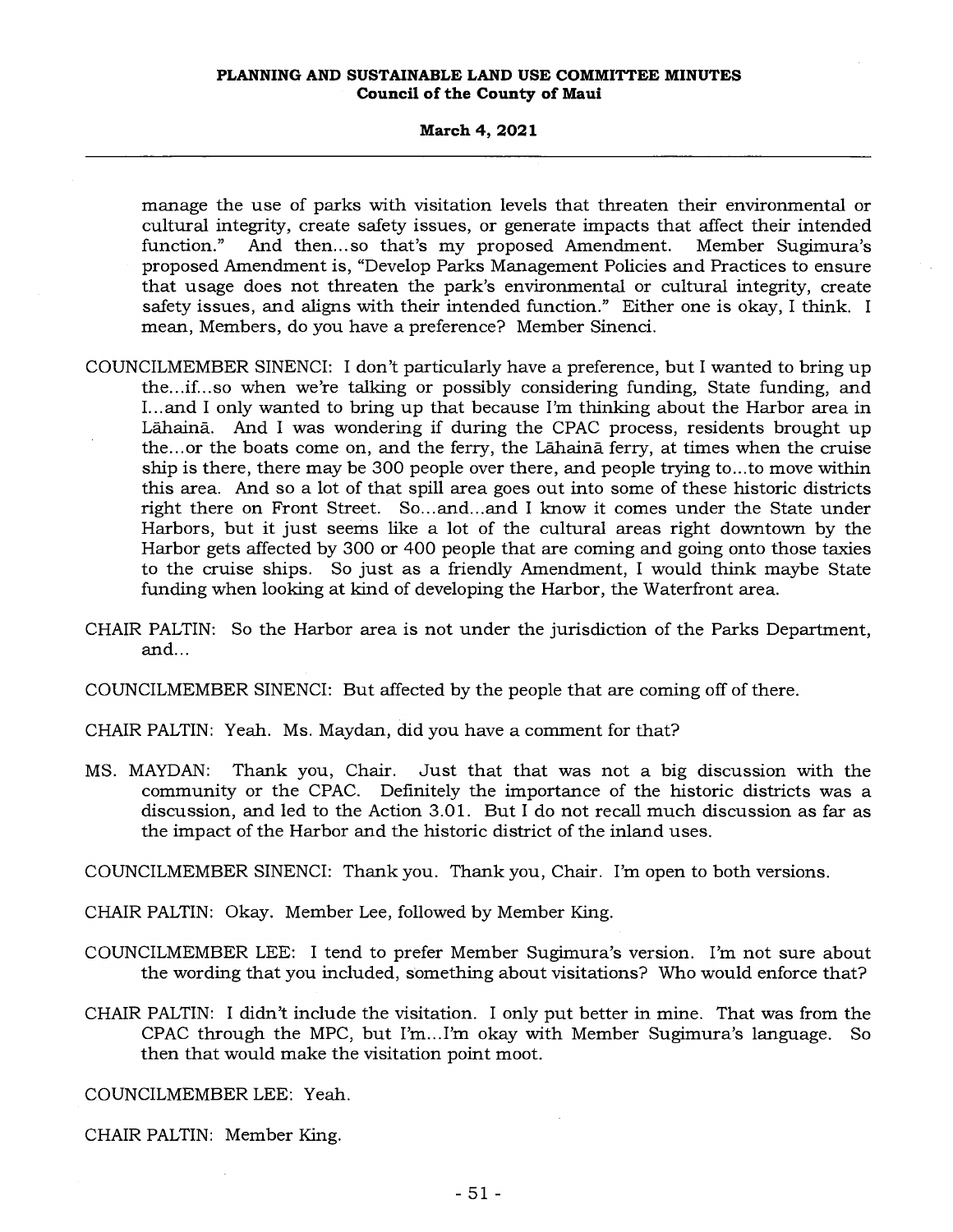### **March 4, 2021**

VICE-CHAIR KING: Sorry. I'm trying to chase my cursor around. Yeah. I'm okay with either version, but I thought...I thought Member Sugimura's version was a little bit unclear because it ends...it talks about it does not threaten and then it ends with and align. So I would...if we're going to use that one, I would just change it to develop Parks Management Policies and Practices that aligns with their intended function and does not threaten the parks...it does not threaten the parks environmental cultural integrity or create safety issues.

CHAIR PALTIN: How about aligns with the Parks Department vision?

- VICE-CHAIR KING: Yeah. That would be good. It's just...it's kind of awkward having that at the end after the things that we don't want.
- COUNCILMEMBER SUGIMURA: Okay.
- CHAIR PALTIN: Member Sugimura, are you okay with instead of their intended function, aligns with the Parks Department's vision as a friendly Amendment?

COUNCILMEMBER SUGIMURA: Yes. If it's more...if it's clearer to all of you.

- VICE-CHAIR KING: That clarifies it.
- CHAIR PALTIN: Okay. Any further discussion on that? We're going with Member Sugimura's wording, and a friendly Amendment to aligns with the Parks Department vision at the end. Member Rawlins-Fernandez.
- COUNCILMEMBER RAWLINS-FERNANDEZ: Mahalo, Chair. Yeah. I was just about to ask if you could read the proposed Amendment in its entirety. And I think Member King asked if the aligning with the Parks Department's portion of that statement be moved to the front before we say what we don't want. I...I agree with that wordsmithing.
- CHAIR PALTIN: Okay. So here's the proposed Amendment as amended friendlier...friendily [sic]...friendlier. Develop Parks Management Policies and Practices to ensure that usage aligns with the Parks Department's vision, and does not threaten the parks environmental or cultural integrity, or create safety issues. All those in favor, raise your hand and say "aye."

COUNCILMEMBERS VOICED AYE.

- CHAIR PALTIN: The Amendment as amended passes unanimously. Okay. And then I believe we deleted 3.21, but then it was on 5.18. So Member Rawlins-Fernandez, is it okay to take this up at 5.18? Your...
- COUNCILMEMBER SUGIMURA: I thought that was your change, right?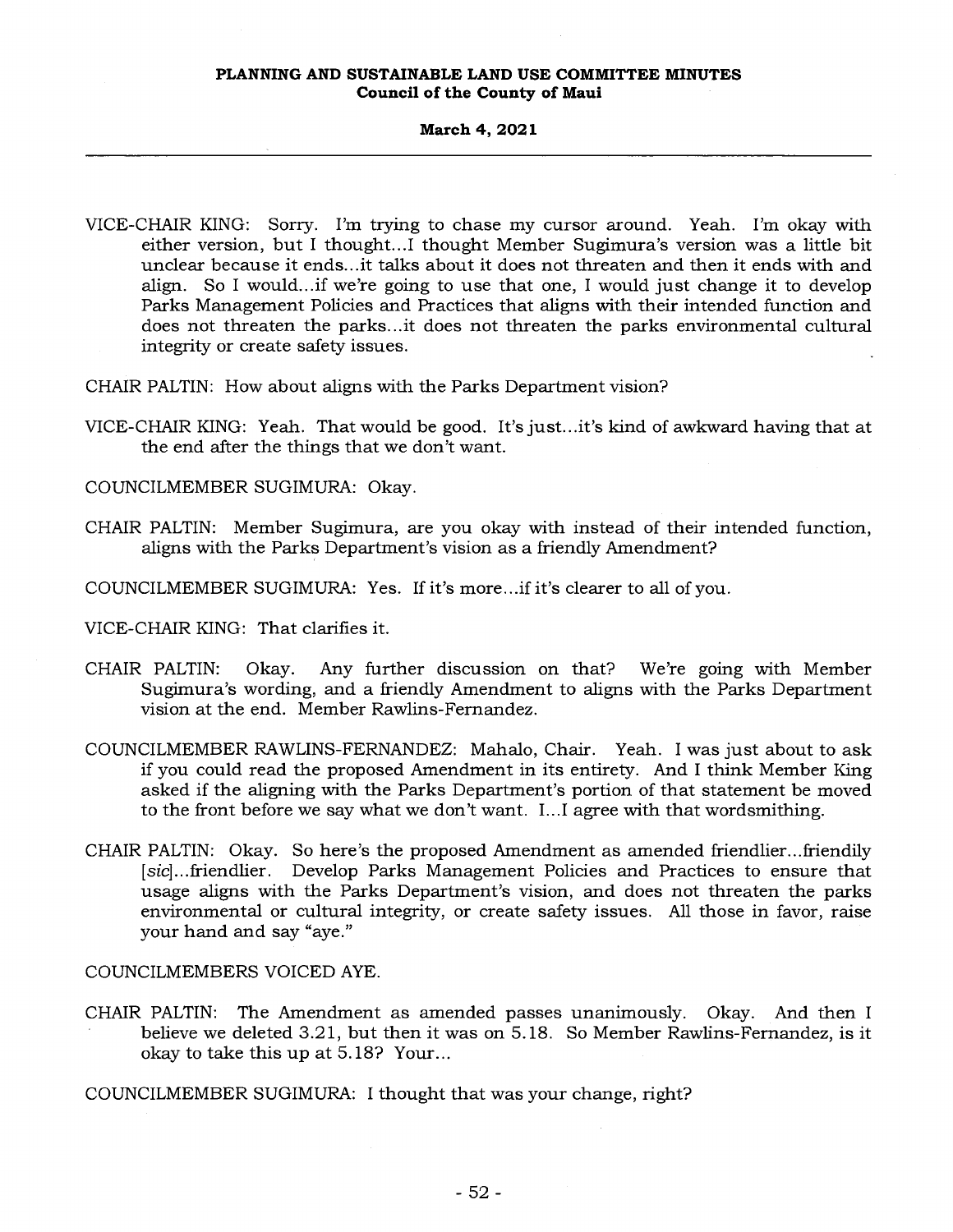## **March 4, 2021**

- COUNCILMEMBER RAWLINS-FERNANDEZ: Mahalo, Chair. Yeah. So we...we took this up earlier and we deleted it, but my understanding is that it wasn't initially a duplication, that the proposed Amendments on my Amendment Summary Form make it so that it's not a duplication, and that it...as it would be amended could be inserted in this section.
- CHAIR PALTIN: Okay. So instead of what it currently says, you would like it to say, "Obtain funding, design, and build a community center that allows hula halau practices by various hālau." With kahakōs over the "a"...or "ā".
- COUNCILMEMBER RAWLINS-FERNANDEZ: Pololei.
- CHAIR PALTIN: Member King.
- VICE-CHAIR KING: So is the intent to build two separate community centers, or...because we could just add that...that section that allows for the halau practices to the other one that says to build a new community center. You know, we push...we moved that...we eliminated that because it's somewhere else, and says obtain funding and design and build a new community center to augment the facility within the Lahaina Civic Center. We could add on that allows hula halau practices by various halau.
- CHAIR PALTIN: Member Rawlins-Fernandez, any response to Member King's suggestion?
- COUNCILMEMBER RAWLINS-FERNANDEZ: Mahalo, Chair. So that would be...where is that? What Action Item is that?
- CHAIR PALTIN: So the Action Item was 3.21, but I think Member King is saying since we moved 3.21 to 5.18 and deleted that one, are you suggesting that two separate community centers be built, or that the new community that's augmenting the Lahaina Civic Center would be the one that allows hula halau practices by various halau.
- COUNCILMEMBER RAWLINS-FERNANDEZ: Obtain and...obtain funding and design and build a canoe hale structure for storage of canoes at...
- CHAIR PALTIN: Oh, that's not the one.
- COUNCILMEMBER RAWLINS-FERNANDEZ: No. Sorry, 3.21. So the...Member King is asking for the expansion of the Action Item 5.18 on page 132?
- VICE-CHAIR KING: Yeah. I was just asking if you were...you were suggesting we build two new community centers, or if you just wanted the community center that was already described to allow the hula halau. It doesn't really matter to me what section it's in, but it looks like right now, we would have two separate community centers.
- COUNCILMEMBER RAWLINS-FERNANDEZ: Okay. I guess...would Director McLean be able to speak to, I think, funding and design.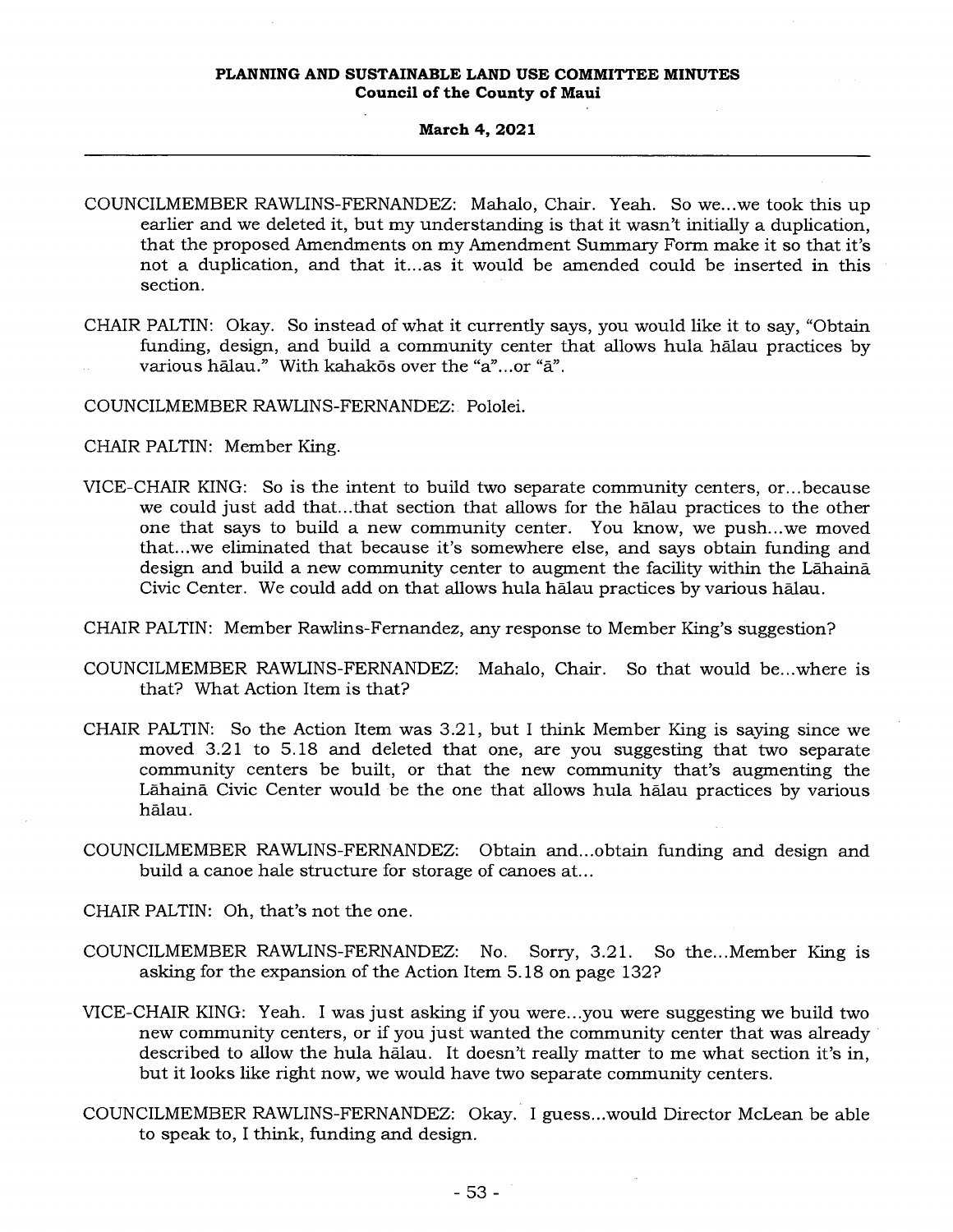CHAIR PALTIN: I think she already...

- COUNCILMEMBER RAWLINS-FERNANDEZ: The definition of augment, oh, she left. Okay. Chair, do you know what obtain funding and design and build a new community to augment the facility...
- CHAIR PALTIN: No. Director McLean is still on. Director McLean, did you want to comment on augment.
- MS. MCLEAN: What is the question?
- COUNCILMEMBER RAWLINS-FERNANDEZ: In the context... okay. So the 3.2 1 , obtain funding and design and build a new community center to augment the facility with the Lahaina Civic Center. In that context, what does augment the facility mean?
- MS. MCLEAN: To add to it.
- COUNCILMEMBER RAWLINS-FERNANDEZ: Okay. So then the...it would be located on the same TMK...like it would just be added to in that location.
- MS. MCLEAN: I would say yes. Because it says augment the facility within the Lahaina Civic Center, so it's making it part of that complex.
- COUNCILMEMBER RAWLINS-FERNANDEZ: Okay. So I guess my understanding is that the community had asked for a community center separate from the existing Lahaina Civic Center?
- CHAIR PALTIN: Ms. Maydan, did you have a response to that?
- MS. MAYDAN: Mahalo, Chair. When the CPAC brought this action up and specifically noted halau, they were looking for additional facilities to be able to practice hula. And it was...as I noted, it was the Parks Department's recommendation to amend the action to take out the specificity to halau because they were saying they need to allow for many services at a community center, and their recommendation was to add to the community center, to the facilities that are already at the Lahaina Civic Center.
- COUNCILMEMBER RAWLINS-FERNANDEZ: Mahalo, Ms. Maydan. Okay. So I guess if the West Maui community experiences similar things as the Moloka'i community, there are lots of competing...there's groups competing for time, space, scheduling, and the West Maui community is a lot larger than the Moloka'i community. So I'm guessing that just having additional space that would, you know, promote cultural activities, such as halau, it is what they may be looking for. And I think...I understand the...Director Peters' concern about not, you know, building County facilities specifically and exclusively for one kind of activity, but I would assume that it would be available for other activities. Is that not a correct assumption?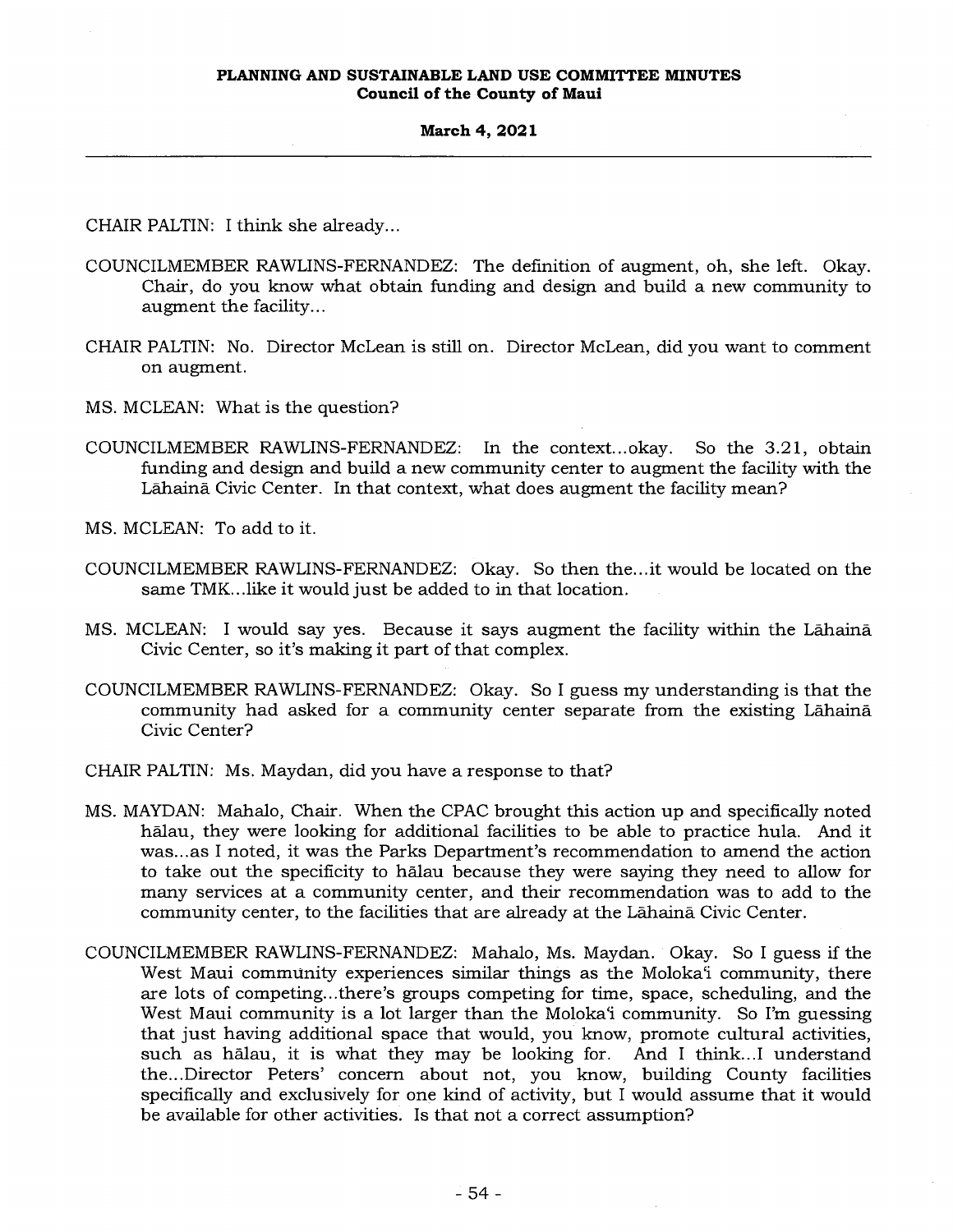CHAIR PALTIN: Director McLean or Ms. Maydan.

MS. MCLEAN: I think there's a way to work with the language so that it allows for a distinct facility or structure, but it can be part of the complex. Just...it's less expensive to build where there's already existing development. So even if the County were to own land, if it's vacant, that's just more expensive to bring utilities in and so forth. So maybe adding on to the Lahaina Civic Complex, or building another structure there, I think that would go some way toward what Director Peters might have been concerned about. It seems to me...and, you know, the Committee has their own contact with the community and understanding of what the community wants. I wonder if just providing the facility, whether or not it's an expansion of the Civic Complex, to provide halaus and other groups with ready access to...to facilities. I think that's what the problem is, it's just too difficult to get access to places. So emphasizing that the objective is for these groups to be able to practice there whenever they need to, that could be accomplished several ways, and leaving that up to the Parks Department to propose how to get there.

CHAIR PALTIN: Member King.

- VICE-CHAIR KING: Yeah. That's what I was going to suggest, that we make a statement about, you know, providing space, whether it's in that, you know, community facility, expand the community facility, or find another space. I mean, that seems to be what's lacking in many areas across the County is access to space to have these...you know, to have practices and have ongoing classes. So if there could be some kind of...I'd like to see that, the same thing, in the South Maui Community Plan too, to provide access to space to...you know, for hula halau. Then we're not...and then it's focusing more on, you know, helping the hula halau find space instead of building an actual community center, and then having all those restrictions on what we could call...what we could say it's used for. Is that...is that...Director McLean, is that...that's...would that be acceptable? Because this whole section, you know, refers to...you know, the title of this section is about responsible stewardship of resources, culture, and character. And so to me that's a major part of the culture is that...you know, the hula halau practices. You know, something that space...yeah. We need to find them spaces, I think, is the bottom line.
- MS. MCLEAN: I'm thinking it's like obtain funding, design, and build additional community facilities, such as expanding the Lahaina Civic Center Complex to allow hula halau practices by various halau and other activities that currently do not have access. Something like that. Is that what...in line with what the Committee is thinking?

VICE-CHAIR KING: I think that works for me.

CHAIR PALTIN: Okay. Member Rawlins-Fernandez.

COUNCILMEMBER RAWLINS-FERNANDEZ: Mahalo, Chair. I like the proposal from Director McLean. So obtain funding, design, and build additional County facilities that promotes cultural activities like hula halau practices...like hula. And then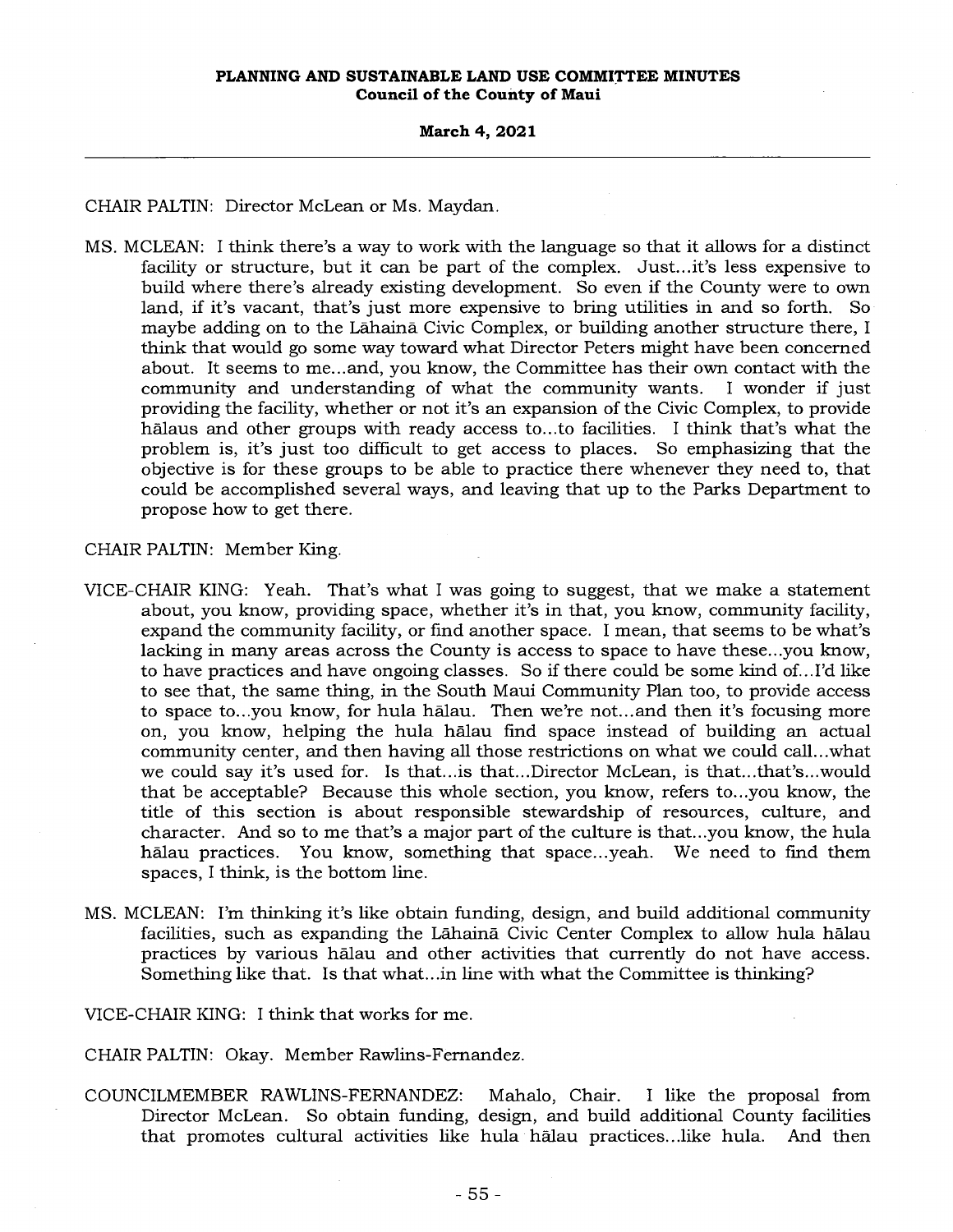#### **March 4, 2021**

without mentioning the Lahaina Civic Center, so that it's not necessarily pigeonholed there. So it could be elsewhere, but it can also be there.

CHAIR PALTIN: Okay. All right. All those in favor of that Amendment as read by Member Rawlins-Fernandez, raise your hand and say "aye."

COUNCILMEMBERS VOICED AYE.

CHAIR PALTIN: Amendment passes unanimously. And that...

COUNCILMEMBER SINENCI: Chair?

COUNCILMEMBER LEE: Madam Chair?

CHAIR PALTIN: Yes. Chair Lee.

- COUNCILMEMBER LEE: I'm sorry I have to drop off the call, but good luck. I know you'll finish in lickety-split time.
- CHAIR PALTIN: All right. Cool. So that comes to the conclusion of Section 2.3. So we have 2.4 and 2.5 left, and we do have a recess date. Member Rawlins-Fernandez.
- COUNCILMEMBER RAWLINS-FERNANDEZ: Mahalo, Chair. I did have... sorry, an additional item under the 2.3 section to add a new Action Item 3.23. But I do see that it's 12:00'. So that if we're going to recess, then I can...when we reconvene, I can propose that if you'd like to recess now.

CHAIR PALTIN: You have a new Action Item for this Section 2.3.

COUNCILMEMBER RAWLINS-FERNANDEZ: Yes.

VICE-CHAIR KING: Chair?

CHAIR PALTIN: Was it on your Amendment Summary Form?

COUNCILMEMBER RAWLINS-FERNANDEZ: No.

VICE-CHAIR KING: I'm willing to stay for...to finish up this section if you want to address...

- CHAIR PALTIN: Yeah. Let's just finish up this section. And so we'll hear Councilmember Rawlins-Fernandez's proposed Amendment. This is not on any Amendment Summary Form. Go ahead, Member Rawlins-Fernandez.
- COUNCILMEMBER RAWLINS-FERNANDEZ: Mahalo, Chair. So to add a new Action Item 3.23, that would read, "Obtain funding and design and build a canoe hale structure for storage of canoes at Hanakaō'ō Beach or at the proposed Hanakaō'ō mauka expansion."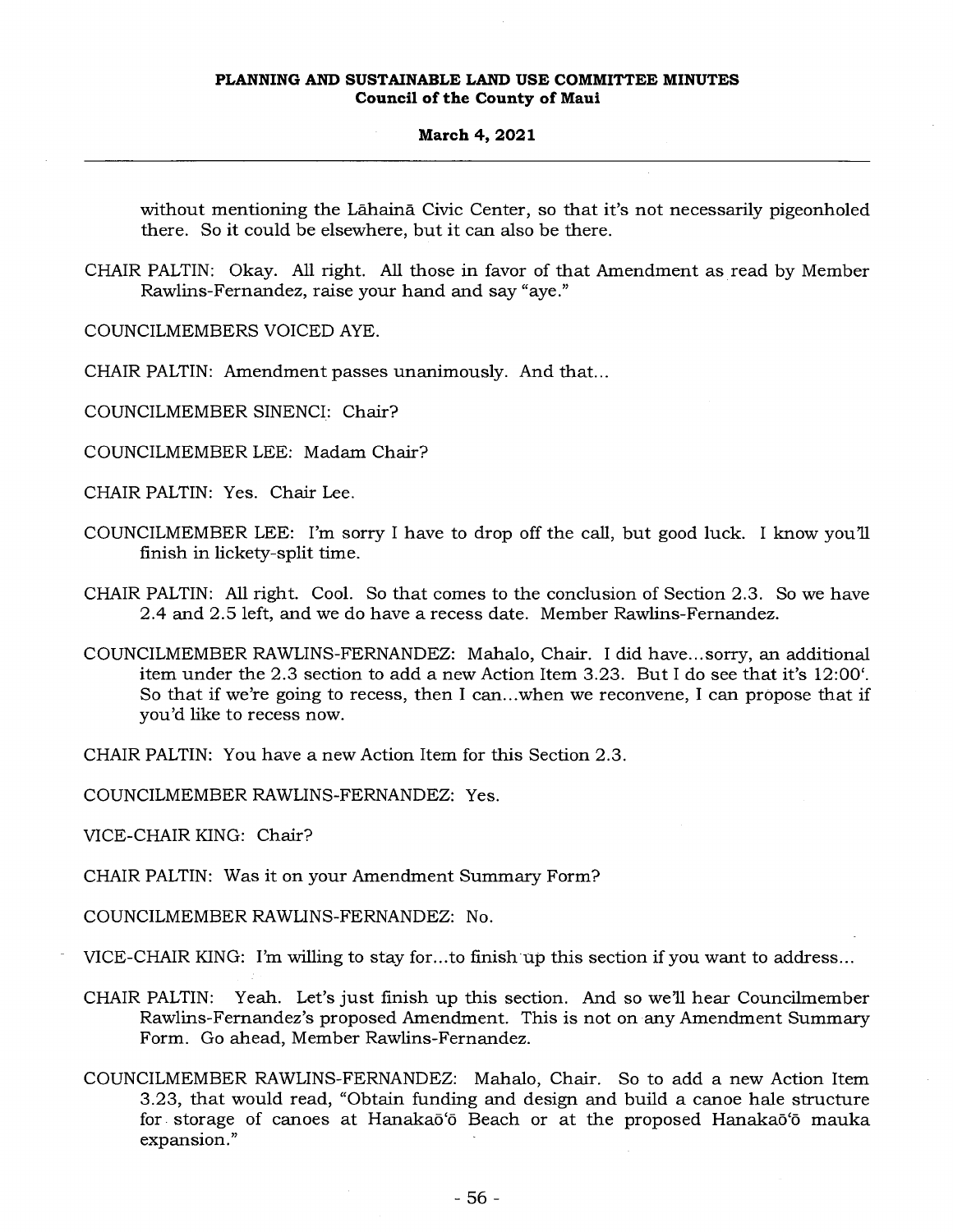CHAIR PALTIN: Okay. For me, I would say proposed mauka expansion because there's not going to be that much space left at Hanakaō'ō Beach because there just isn't...the sea level is rising, the shoreline is eroding, and the canoes that are used for active practice take up the space that's left.

COUNCILMEMBER RAWLINS-FERNANDEZ: I'll take that as a friendly Amendment.

CHAIR PALTIN: Huh?

COUNCILMEMBER RAWLINS-FERNANDEZ: I'll take that as a friendly Amendment.

CHAIR PALTIN: Okay. So mauka expansion. Okay. Can you read it one more time?

COUNCILMEMBER RAWLINS-FERNANDEZ: Obtain funding and design and build a canoe hale structure for storage of canoes at the proposed Hanakao<sup>to</sup> mauka expansion. And for the Members, this is the item that Member Molina was talking about earlier that was deleted from the CPAC draft. Mahalo.

CHAIR PALTIN: Member King, followed by Member Sugimura.

VICE-CHAIR KING: Okay. So would this be...would the construction be outside of the sea level rise area then, below the erosion hazard line?

CHAIR PALTIN: I believe so because the mauka expansion is mauka of the highway.

VICE-CHAIR KING: Oh, it's mauka of the highway. Okay. I wasn't sure what mauka of what we were talking about. But, yeah. That makes more sense because I just, you know, if we're looking at a moratorium on building County facilities within a sea level rise area, then I think this would be a contradiction. But yeah, I support it if it's mauka of the highway. And then the other thing I wanted to say, Chair, is you had another thing on page 126 that you had proposed 3.23 on your Amendment Summary Form.

CHAIR PALTIN: 3.23. Oh, yes. Thank you.

VICE-CHAIR KING: Yours would now be 3.24 --

CHAIR PALTIN: Yes.

VICE-CHAIR KING: -- after we pass this. Okay.

CHAIR PALTIN: Thank you for pointing that out. Member Sugimura. We can't hear you.

COUNCILMEMBER SUGIMURA: Yeah. Thank you. So if you're talking about mauka, then are you talking about the Ka'anapali 2020 land that's zoned...I mean, that is land designation as open parks, open space? Is that the area you're talking about?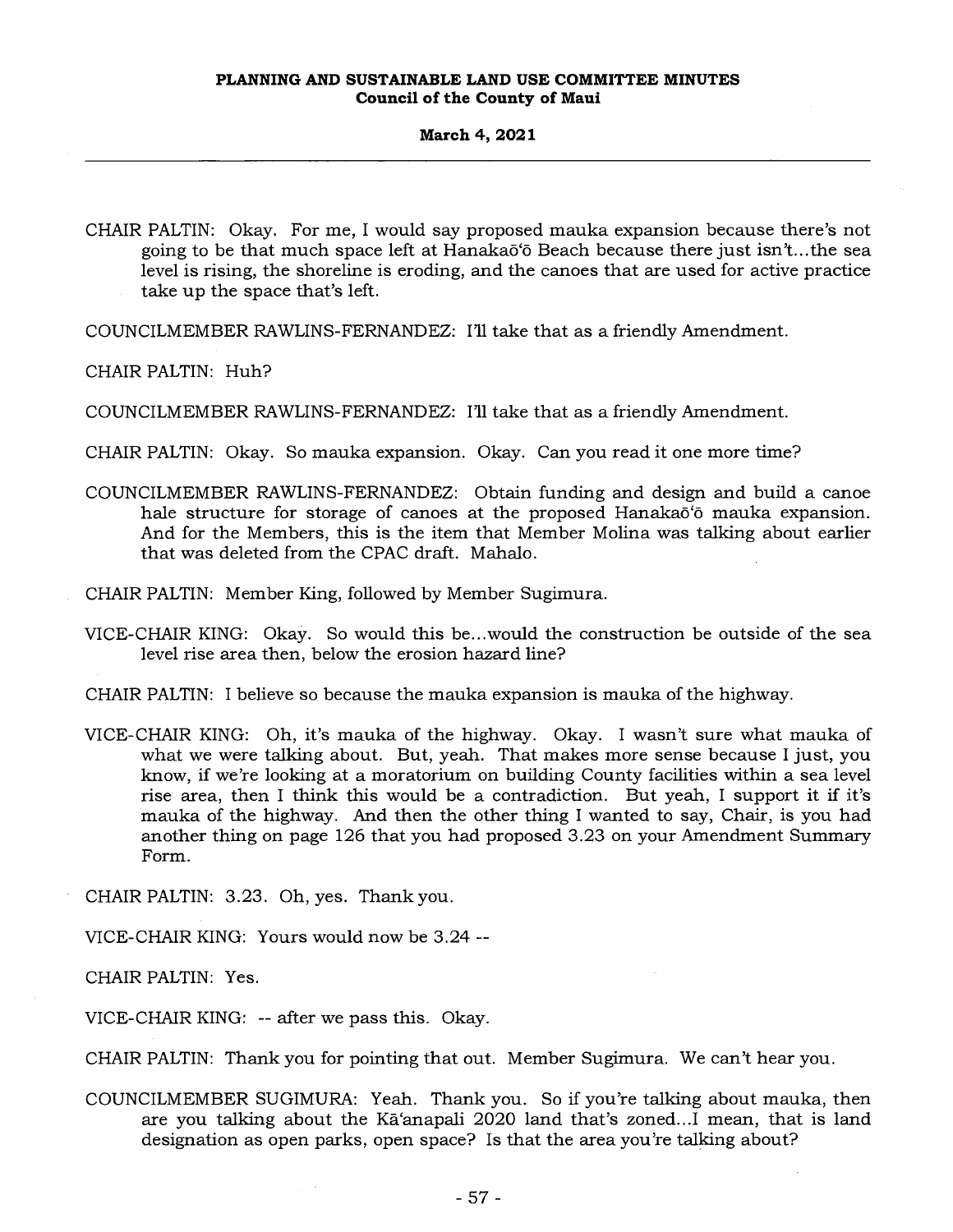#### **March 4, 2021**

CHAIR PALTIN: Yes.

- COUNCILMEMBER SUGIMURA: Because when we get to that place, I'm going to have a...I need to have a discussion and to talk about that area because I think it's now zoned residential with Ka'anapali 2020. So I have a question about that. So I'm hesitant to make this Amendment to do something that I think we actually have a possible taking problem with that park open space.
- CHAIR PALTIN: So my understanding was it's currently zoned agriculture, and I believe --

COUNCILMEMBER SUGIMURA: Oh, is it agriculture.

- CHAIR PALTIN: -- Kā'anapali Land Management Corp. did commit to like ten acres at least, and I don't think they wanted the hundred acres, but they were committed to 10 or 15 acres of park space, which should be sufficient for a canoe hale.
- COUNCILMEMBER SUGIMURA: I don't know, and I would...I think it's something...I don't know if you have anything in writing, but I think it's a greater discussion, greater than this one Amendment...or if you could put this aside and take it up once we clarify this because I believe that's the same piece of land that we're talking about, that there was a question that came up.
- CHAIR PALTIN: I'm okay with putting it aside. I think that Ka'anapali Land Management Corp.'s objection was to 100 acres being designated. I recall in my conversation with them that the area that you could see from the park was already committed to park open space, which was about 10 or 14 acres. But I'm okay with putting that aside, if that's the will of the body. Any discussion, Members? Member King.
- VICE-CHAIR KING: We could put it aside, or we could add a phrase, you know, negotiate for land rights. Then that way, if we don't get the land rights, then we can't do it. But if we put that in there as part of the Action Item then, you know, if they can't find that land, maybe they find another piece of land. That's another option.

CHAIR PALTIN: Okay. Member Sugimura, followed by Member Kama.

- COUNCILMEMBER SUGIMURA: Yeah. So I...I mean, that's okay, what Member King is saying, but I would rather just take this up once we can get that clarified when you come to that chapter, then we can always come back to it. That's my preference.
- CHAIR PALTIN: Okay. This could be one of the ones that we take up in the second round. We're only having one second round of things that we either decide we want to take up again or if there is substantially new information. So Members...Member Kama, followed by Member Rawlins-Fernandez.
- COUNCILMEMBER KAMA: I'm agreeable to that. So thank you, Chair.

 $\mathcal{L}(\mathcal{Q})$  ,  $\mathcal{I}$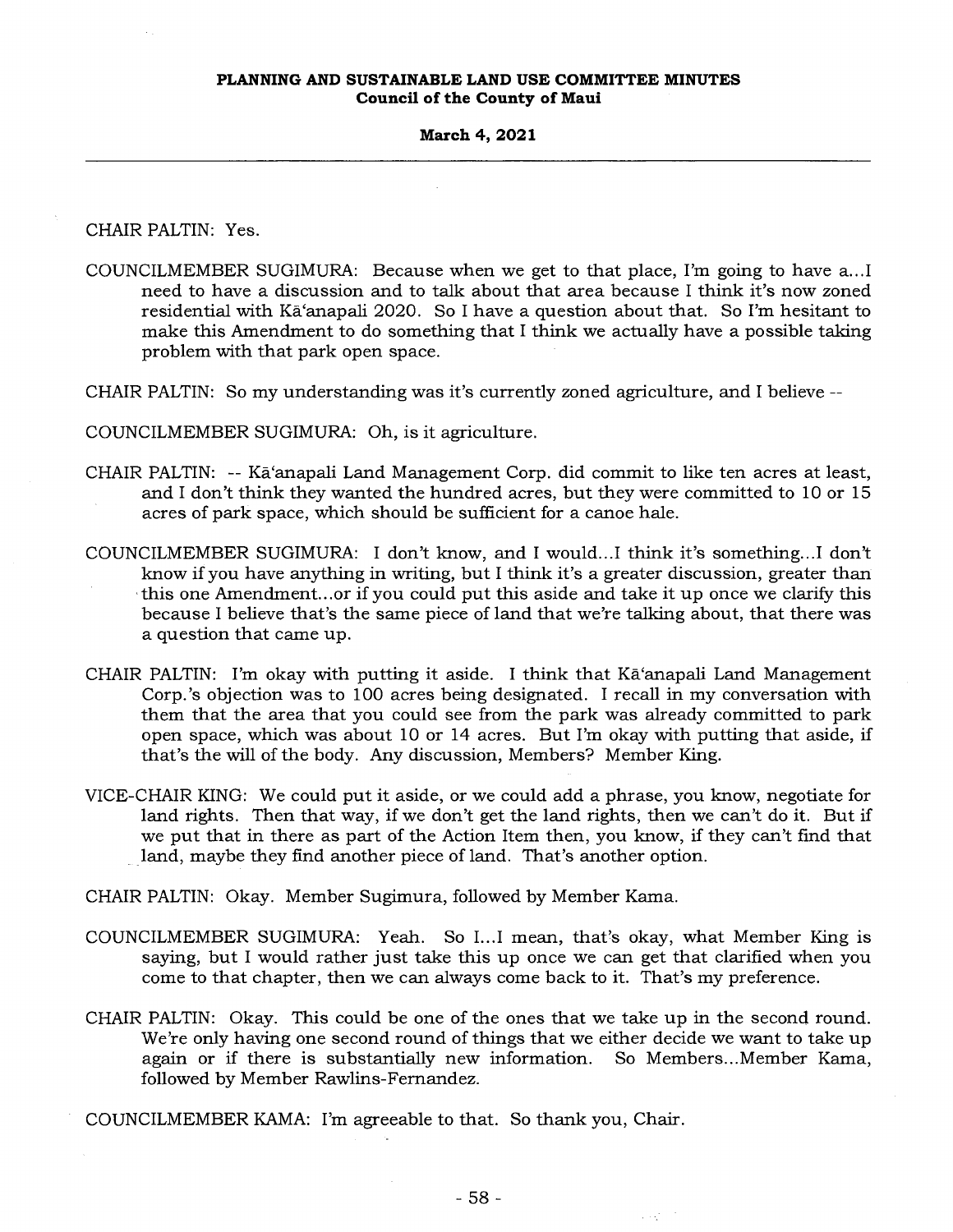#### **March 4, 2021**.

CHAIR PALTIN: Okay. Member Rawlins-Fernandez.

- COUNCILMEMBER RAWLINS-FERNANDEZ: Mahalo, Chair. I was just going to say no objection. If that's the preference of the body.
- CHAIR PALTIN: Okay. So this is one of the things that we'll agree to take up on second round. Okay. And then, sorry, my...or Member Sinenci.
- COUNCILMEMBER SINENCI: Oh. I just had another proposed Amendment, but you can go ahead and finish your...
- CHAIR PALTIN: Okay. Thank you. So since we're going to take up that one after the maps, I'd like to propose my addition for 3.23, and if that other one passes, it can be 3.24. So my proposal for 3.23 is, inform current pool owners in the Special Management Area of Policy 2.3.6 and its prohibition within the West Maui Community Plan Area. And the type would be project; priority, high; timing, mid; County lead agency would be Planning; estimated cost to be determined; and funding source would be the County. And just to refresh folk's memories, 2.3.6 says, "Require new development and encourage existing developments with pools within the Special Management Area to use best management practices for cleaning and maintaining the pool, specifically prohibiting draining of pool water directly to the ocean and encouraging utilizing pool water for irrigation onsite." I see Ms. Maydan, and Director McLean.
- MS. MCLEAN: Thanks, Chair. If this is high priority, then I would ask for \$150,000 of funding because it's doable. I think the way to do it would be to use aerial imagery, and then find the owner of every property that has a pool because we don't otherwise sort our data by pool. But if it's a high priority, that's not something we'd be able to do in-house quickly. So we would just hire somebody to do that task. It's not difficult, but if it's a high priority, then I would ask for funding.

CHAIR PALTIN: At what priority level would you be able to do it in-house?

- MS. MCLEAN: I should have anticipated that question. Medium or low. So yeah, up to the Council. I mean, if we could get an intern or something like that, it could happen faster, but...so that's the challenge with it. It's not difficult, it would just be time consuming.
- CHAIR PALTIN: Thank you, Director. Member Rawlins-Fernandez.
- COUNCILMEMBER RAWLINS-FERNANDEZ: Mahalo, Chair. Yeah. I don't think it would be difficult. We have Google Earth, and you can easily see who has pools with, you know, Google Earth.
- CHAIR PALTIN: Okay. I'm amenable to medium. I know these are tight times for the County, so definitely what we can do.

COUNCILMEMBER SUGIMURA: Mr. Hopper.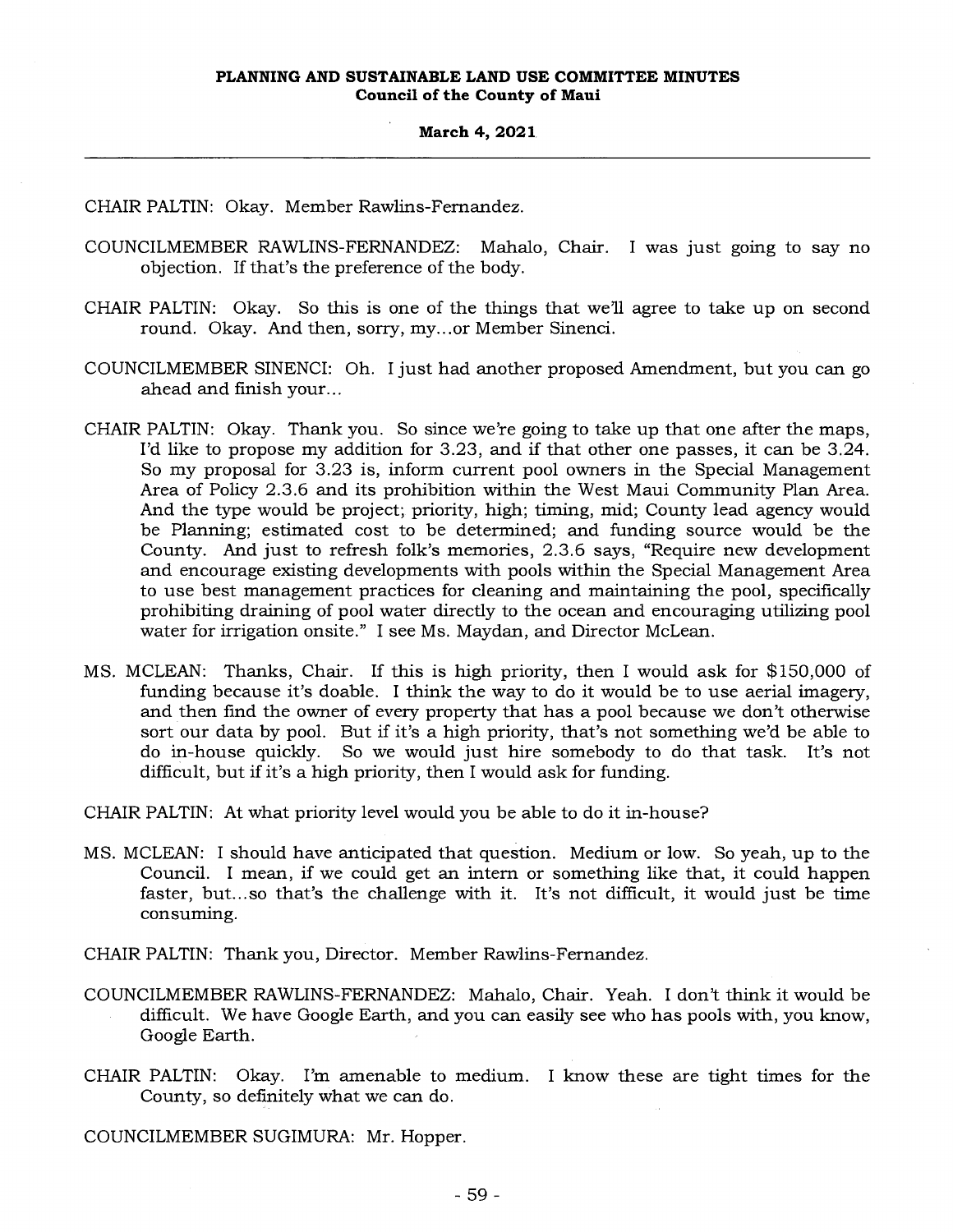- CHAIR PALTIN: Member King, did you have a question? I can't hear you. Member King, are you communicating with us?
- VICE-CHAIR KING: Oh, sorry. I had clicked on it, but it didn't get clicked. Sorry. So yeah, I just wanted to ask Director McLean if this is going to be a Countywide policy or is this something that you might as well do for the entire coastline, you know, while you're doing it. Or is it going to be more expensive to piecemeal it and do one community at a time, or does it matter?
- MS. MCLEAN: Well, it would only be a policy for West Maui. So we wouldn't necessarily do other areas if there wasn't a reason to do so.
- VICE-CHAIR KING: Okay. I just wasn't...wasn't sure if the intention was to create a Countywide policy. But probably a good idea to try it out anyway in one community before you start going islandwide and, you know, figure out more efficiencies. Thank you, Chair. It looked like Mr. Hopper wanted to say something.

CHAIR PALTIN: Mr. Hopper.

MR. HOPPER: So there's an elicit discharge ordinance that the Public Works Department has been working on. I don't know if this would be part of that, but you may want to consider if that would deal with some of these issues.

CHAIR PALTIN: Okay. Director McLean, any comment on Mr. Hopper's statement?

MS. MCLEAN: And I think this could be tasked to Public Works. Just kidding. Councilmember Rawlins-Fernandez suggested just a Countywide mailer. That would be a lot easier, and wouldn't be super expensive. I mean, we could even see about putting something in the Real Property Tax mailouts. So if it wasn't targeted like that, then it could be a lot easier.

CHAIR PALTIN: Okay. So it would be amended to say...

COUNCILMEMBER RAWLINS-FERNANDEZ: Chair?

CHAIR PALTIN: Yes. Member Rawlins-Fernandez.

COUNCILMEMBER RAWLINS-FERNANDEZ: Mahalo, Chair. Because this is such a high priority for your district, may I recommend that we not put this in the community plan, and instead we can put it in the Budget this session, and we can allocate money for a mailer and other ways of...that you had envisioned for current pool owners to be informed.

CHAIR PALTIN: Okay. So we don't want this addition.

COUNCILMEMBER RAWLINS-FERNANDEZ: Perhaps instead of informing pool owners...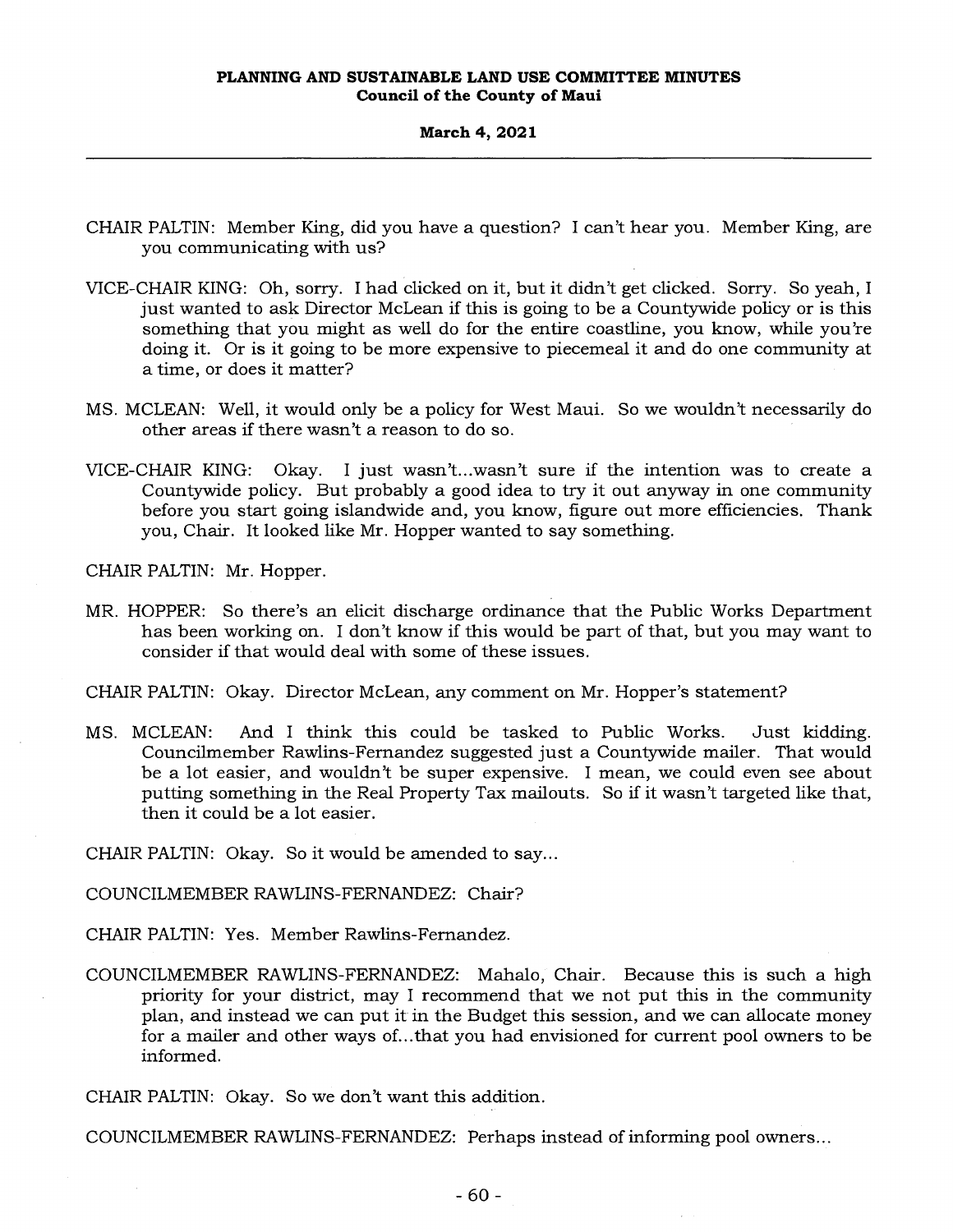CHAIR PALTIN: Inform residents or property owners.

- COUNCILMEMBER RAWLINS-FERNANDEZ: It could be...well. So my concern is once the pool owners are informed, the box is checked. So this could be something a little more ongoing to ensure that...that pool owners, all pool owners will, you know, be consistently aware of Policy 2.3.6 and its prohibition within the West Maui Community Plan Area. Okay. So I guess that's SMA specifically. But, you know, just something that's a little more ongoing. And then that way when we do, you know, put...when we do allocate funding to send out a mailer, you know, this Budget session, that there will be an ongoing effort to continue to keep them informed in this, you know, because it's a 20-year plan.
- CHAIR PALTIN: Yeah. And maybe we can reach out to like the pool companies like that sell products and clean pools and, you know, be part of like a messaging campaign or something. Member King.
- VICE-CHAIR KING: Yeah. I think that's a great idea. And if...if the Public Works is working on a new Ordinance...what did they call it, was it discharge? I'm happy to take that up in CARE Committee, you know. And then we can, you know, show that's happening islandwide, and then we can promote that, that mailer. And we can keep it, you know, we can defer it and keep it as an ongoing issue and make sure it's being monitored.
- CHAIR PALTIN: Okay. Member Rawlins-Fernandez, did you have that written out, the language that you had proposed? No.
- COUNCILMEMBER RAWLINS-FERNANDEZ: I didn't, and I can...if you want to do it now, or if you want to revisit.

CHAIR PALTIN: Yeah. Let's revisit this along with yours on the second go around.

COUNCILMEMBER RAWLINS-FERNANDEZ: Okay.

CHAIR PALTIN: So that brings up to the conclusion...

COUNCILMEMBER RAWLINS-FERNANDEZ: Chair?

CHAIR PALTIN: Yes.

COUNCILMEMBER RAWLINS-FERNANDEZ: Real quick. Oh, and then Member Sinenci also had an Amendment. I remember him.

CHAIR PALTIN: Oh, sorry. Yeah. Thank you.

COUNCILMEMBER RAWLINS-FERNANDEZ: For Item...Action Number 3.17, on page 124, it references the Clean and Safe Program. So this is a nonsubstantive, I think, proposal.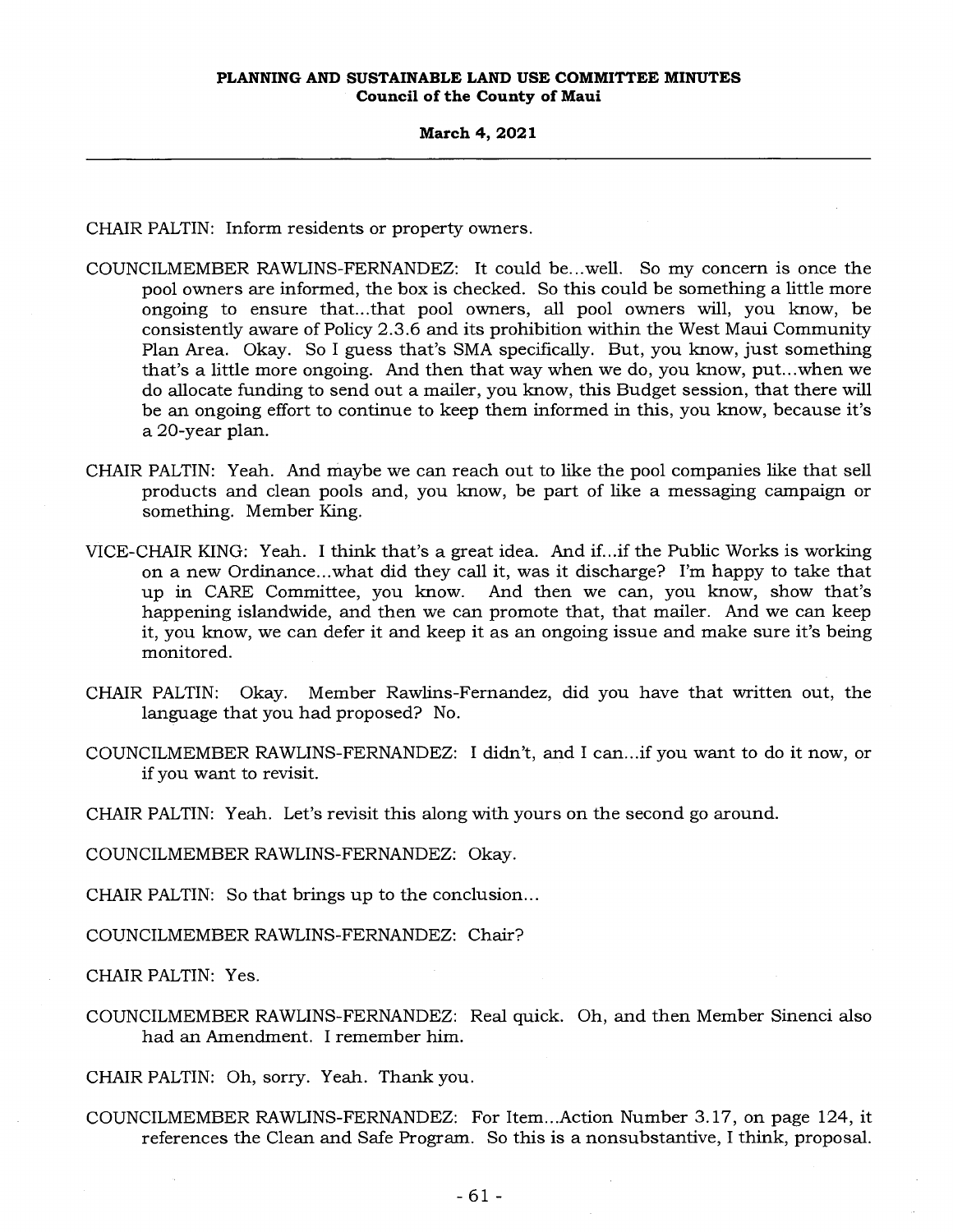## **March 4, 2021**

Because this is a, you know, 10, 20-year plan, that if the Clean and Safe Program doesn't exist, and hopefully it does, you know, continues to...but if it doesn't in the next five years, this may not be as clear. So the proposal is for it to obtain funding and implement a program that achieves the goal that you're seeking to achieve, and then saying, such as the...Wailuku's Clean and Safe Program. And then that way there's a little more information for future, you know, decision makers to understand what this is about.

- CHAIR PALTIN: Okay. There is currently a Lahaina Clean and Safe Program going on that's run through Lahaina Restoration Foundation. And yes, I think last year was the pilot, and there is plans to continue it. So would it be okay in that case?
- COUNCILMEMBER RAWLINS-FERNANDEZ: So then it would probably need to be updated because it's already been implemented or...

CHAIR PALTIN: So maintain --

COUNCILMEMBER RAWLINS-FERNANDEZ: Continue. Yeah.

- CHAIR PALTIN: -- funding and implementation of a clean and safe... of Lahaina's Clean and Safe Program as part of the proposed parking action plan to include revenue generation.
- COUNCILMEMBER RAWLINS-FERNANDEZ: Okay.
- CHAIR PALTIN: Okay. All those in favor of that Amendment to reflect what's currently going on, raise your hand and say "aye."

COUNCILMEMBERS VOICED AYE.

- CHAIR PALTIN: So that's unanimous with one excused, Member Lee. Okay. Thank you, Member Rawlins-Fernandez. Member Sinenci, you had one for this section?
- COUNCILMEMBER SINENCI: Thank you, Chair. Yeah. I just had a proposed Amendment for 3.22, but if...I want to mindful of the Members' time, so if this...I did want to hear from the Planning Department, and we can always discuss this on our last go around.
- CHAIR PALTIN: Oh, shucks. Member Sinenci, thank you for reminding me. I did have an Amendment to 3.22. I missed it on page 4 of my Amendment Summary Form, it was out of order. Thank you so much for reminding me.

COUNCILMEMBER SINENCI: Okay. You can go ahead, Chair.

CHAIR PALTIN: Okay. So my proposed Amendment for 3.22 is to read as follows, "Obtain funding and implement cultural and educational programs to perpetuate Hawaiian heritage." That was my proposed recommendation. And the reasoning is that Hawaiian cultural and heritage is unique to Hawai'i. There is no other place it can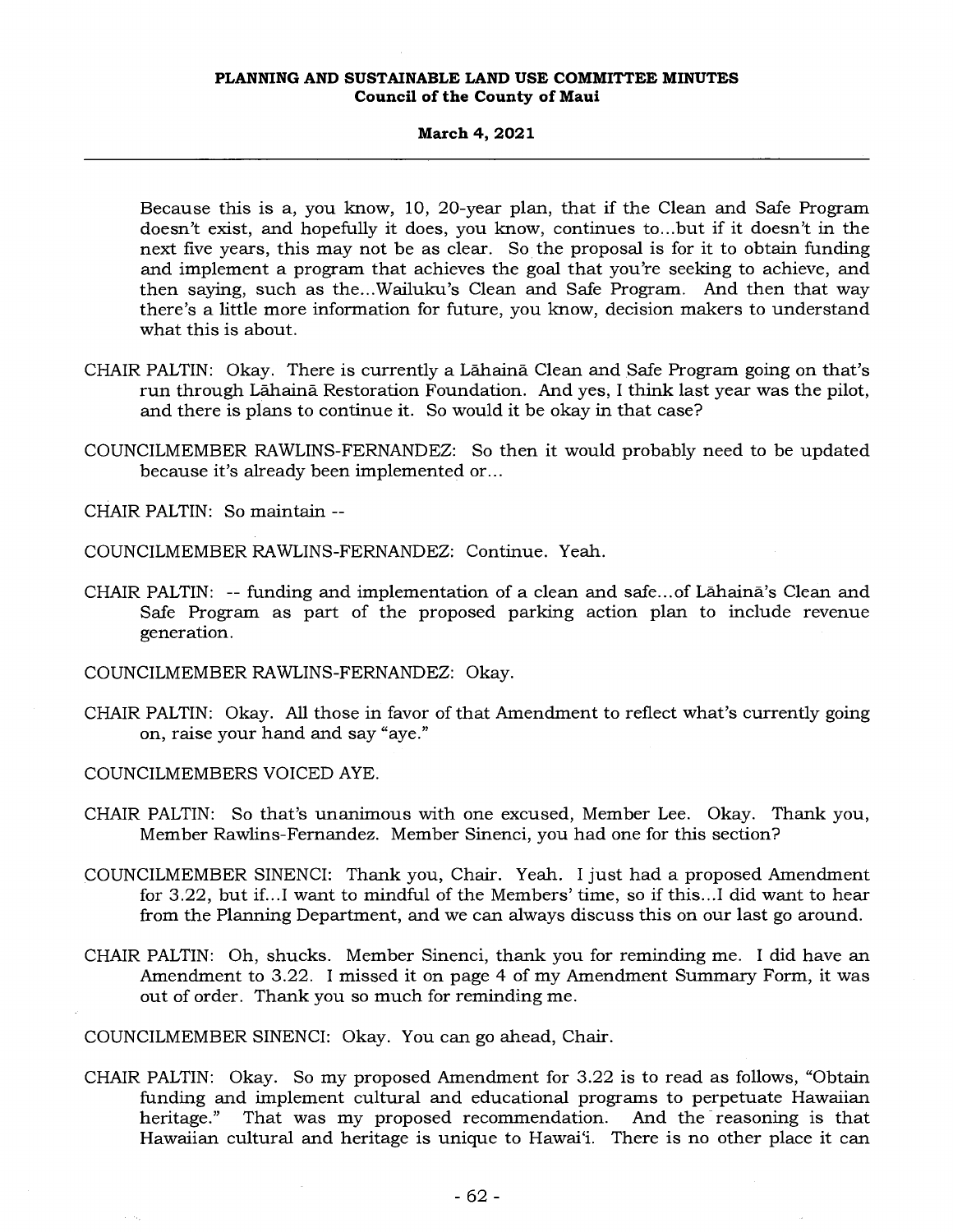authentically be perpetuated. This is not to prevent support from other heritages, but rather emphasize the significance of the Hawaiian culture and its uniqueness to Hawai'i.

COUNCILMEMBER SINENCI: I'm supportive of that, Chair. I wanted to begin the discussion, comma, or at to the end, to be housed in a future space for cultural archives, exhibit hall gallery, and museum. I know it's a larger discussion for Lahaina, but because of its cultural significance, we should be expanding the infrastructure, you know, for...you know, to hold all of the exhibits and all the cultural artifacts that are coming out of West Maui. So I can wait for this to be a larger discussion, but if Members wanted to add their mana'o.

## CHAIR PALTIN: Okay. Member Rawlins-Fernandez.

- COUNCILMEMBER RAWLINS-FERNANDEZ: Mahalo, Chair. And mahalo, Member Sinenci. This is something that we've been working on for Moloka'i too. So would you be willing to create an item under your Committee to discuss this, and discuss funding something like this for other locations as well?
- COUNCILMEMBER SINENCI: Yes, I'd be happy to because there are already funding mechanisms. I know that Moku'ula and Mokuhinia already has a Budget, and then we have the ongoing Hawaiian Cultural Restoration Revolving Fund that is going to be brought up in tomorrow's meeting. So... and then we still haven't looked at whether it would be State, Federal funding to help with this, but we just wanted to look at that whole area. I don't know, Member Rawlins-Fernandez, if West Maui requires creating, like, redevelopment agency just for the historic area just, you know, as part of saving and perpetuating a lot of the cultural inventory of West Maui. So those are some of the things, and I can bring that...we can have a larger discussion in my Committee.
- CHAIR PALTIN: Okay. Any objection to voting on the Amendment as I worded it, and then we can come back with Member Rawlins-Fernandez's canoe hale, the swimming pool one, and the house, warehouse thing on the next go around. So all those in favor of the Amendment as I had read it, and then well come back for Member Sinenci's Amendment, raise your hand and say "aye."

## COUNCILMEMBERS VOICED AYE.

CHAIR PALTIN: And we're unanimous, with Member Lee excused. So this brings us to the end of Section 2.3 for right now. We have three things to come back to on our second review. And so we do have a recess date for after the March 18th Budgetary Review of the Planning Department, and we only have 2.4 and 2.5 to go through. 2.4 only has like five items, five Action Items, and 2.5 has 15 or so. So we should be able to finish 1, 2, and 4 before Budget. And I will not keep you any longer. We'll recess this meeting until March 18th, and I think the plan was to set the time at 10:00 in case we finish the Budgetary Review of Planning early, then we can take up the West Maui Community Plan earlier. But if we're late, it's okay as well. Member King.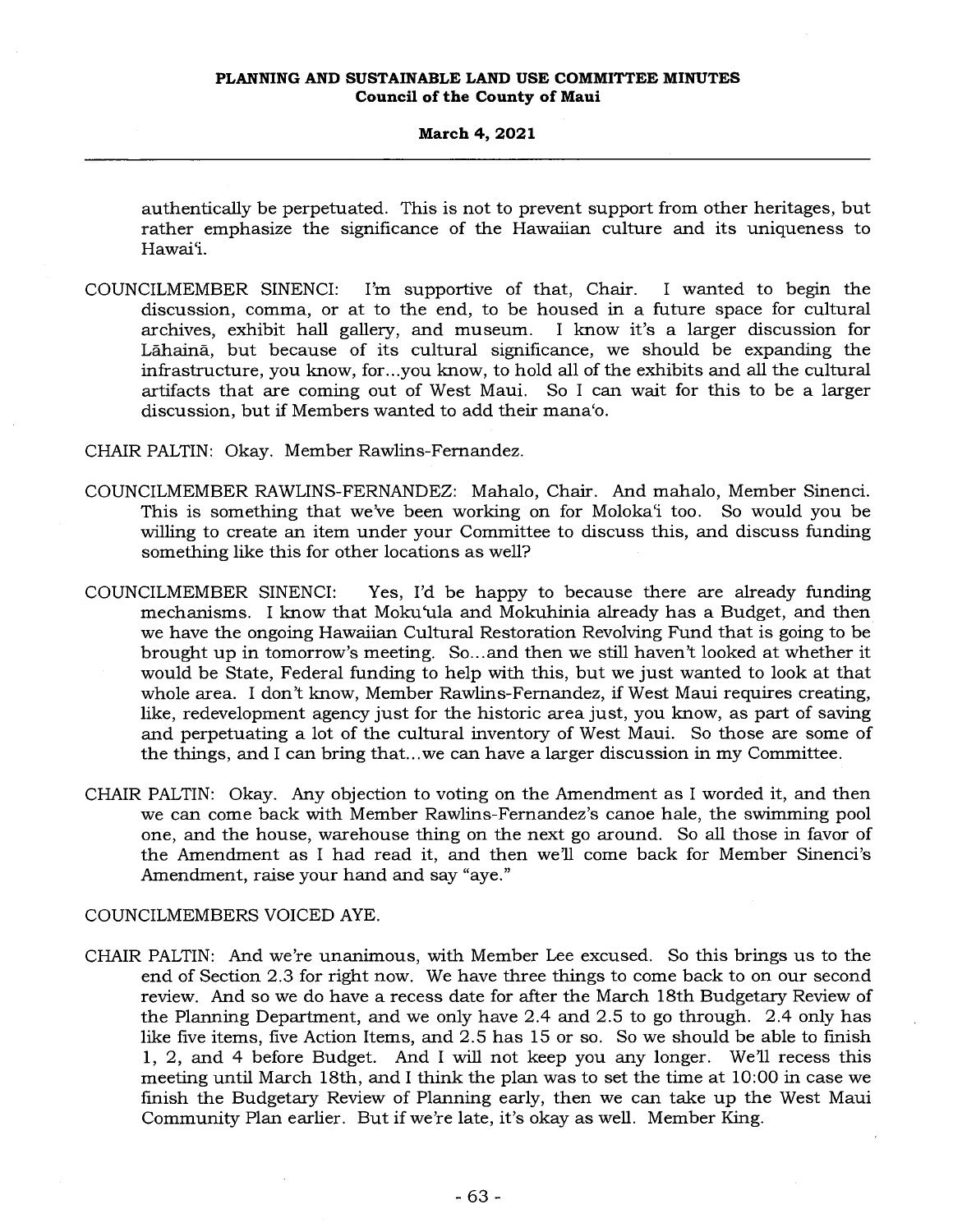## **March 4, 2021**

- VICE-CHAIR KING: Just a quick note...just a quick note to everybody that the tsunami watch is canceled, so we're all safe.
- CHAIR PALTIN: All sorts of great news. Okay, so any objection to recessing this meeting to March 18th, say, 10:30?

## **COUNCILMEMBERS VOICED NO OBJECTIONS.**

CHAIR PALTIN: All right. And so then this meeting is in recess, and we continue to take written testimony. Thank you very much for all you guys' hard work. Member Sugimura said bye. Okay. And we're in recess at 12:31. . . . *(gavel).. .* 

**RECESSED:** 12:31 p.m.

APPROVED:

Jammad M. Paltin

TAMARA PALTIN, Chair Planning and Sustainable Land Use Committee

pslu:min:210304:ta Transcribed by: Terianne Arreola